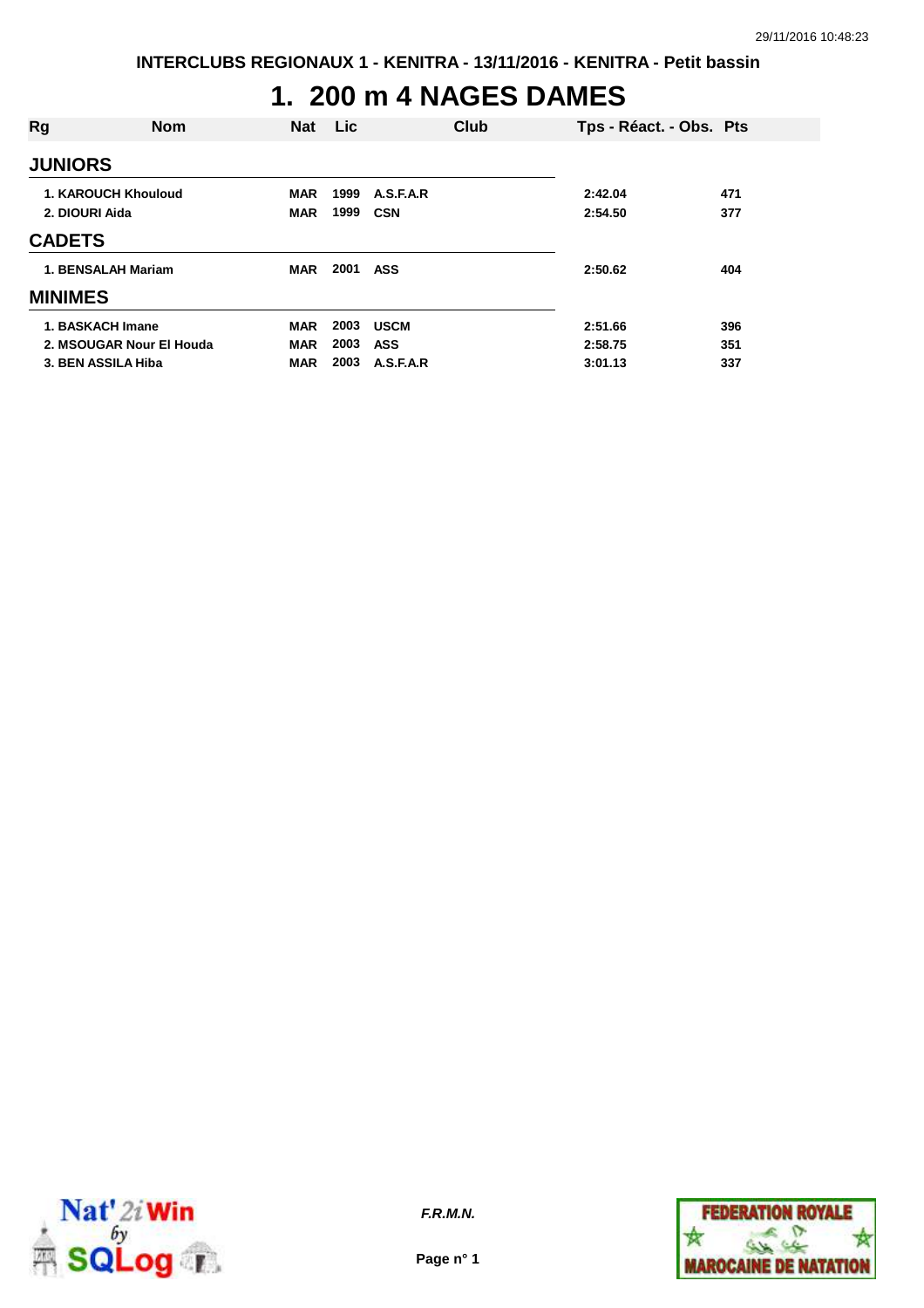## **2. 200 m 4 NAGES MESSIEURS**

| Rg             | <b>Nom</b>                    | <b>Nat</b> | Lic  |             | Club | Tps - Réact. - Obs. Pts |     |
|----------------|-------------------------------|------------|------|-------------|------|-------------------------|-----|
| <b>SENIORS</b> |                               |            |      |             |      |                         |     |
|                | <b>1. BOULAAMANE Khalil</b>   | <b>MAR</b> | 1995 | <b>FUS</b>  |      | 2:16.03                 | 594 |
|                | 2. BELKAZ Lahbib              | <b>MAR</b> | 1996 | <b>CSN</b>  |      | 2:26.60                 | 474 |
|                | <b>3. EL MANDOUR Ali</b>      | <b>MAR</b> | 1997 | <b>FUS</b>  |      | 2:30.35                 | 440 |
|                | <b>TLD. GZALI Alae Eddine</b> | <b>MAR</b> | 1997 | <b>KAC</b>  |      | 2:43.69                 | 341 |
| <b>JUNIORS</b> |                               |            |      |             |      |                         |     |
|                | 1. KZIBER Bakr                | <b>MAR</b> | 1998 | A.S.F.A.R   |      | 2:20.19                 | 542 |
| <b>CADETS</b>  |                               |            |      |             |      |                         |     |
|                | <b>1. MSOUGAR Ali</b>         | <b>MAR</b> | 2001 | <b>ASS</b>  |      | 2:24.72                 | 493 |
|                | 2. BENHLIMA IIyas             | <b>MAR</b> | 2001 | <b>ASS</b>  |      | 2:29.45                 | 448 |
|                | 3. MYESSER Anas Badr          | <b>MAR</b> | 2001 | <b>USCM</b> |      | 2:30.57                 | 438 |
|                | 4. SEYAR Mohamed Aymane       | <b>MAR</b> | 2000 | <b>ASS</b>  |      | 2:32.47                 | 421 |
|                | 5. NIHOU Yassine              | <b>MAR</b> | 2001 | <b>ACK</b>  |      | 2:33.25                 | 415 |
|                | 6. BOUFEDENE Mehdi            | <b>MAR</b> | 2000 | <b>ASS</b>  |      | 2:34.97                 | 401 |
|                | 7. ZOUGAGHI Mehdi             | <b>MAR</b> | 2001 | <b>USCM</b> |      | 2:49.72                 | 305 |
|                | 8. SAHNOUNE Omar              | <b>MAR</b> | 2000 | <b>ASS</b>  |      | 2:56.85                 | 270 |
|                | 9. LAMGHARI Youssef           | <b>MAR</b> | 2001 | <b>USCM</b> |      | 2:59.28                 | 259 |
|                | <b>TLD. MIFTAH Taha</b>       | <b>MAR</b> | 2001 | <b>CNN</b>  |      | 3:04.41                 | 238 |
|                | <b>TLD. BAQQASS Adam</b>      | <b>MAR</b> | 2001 | <b>ASS</b>  |      | 3:10.18                 | 217 |
| <b>MINIMES</b> |                               |            |      |             |      |                         |     |
|                | <b>1. BENAMAR Amine</b>       | <b>MAR</b> | 2002 | <b>CNN</b>  |      | 3:00.44                 | 254 |



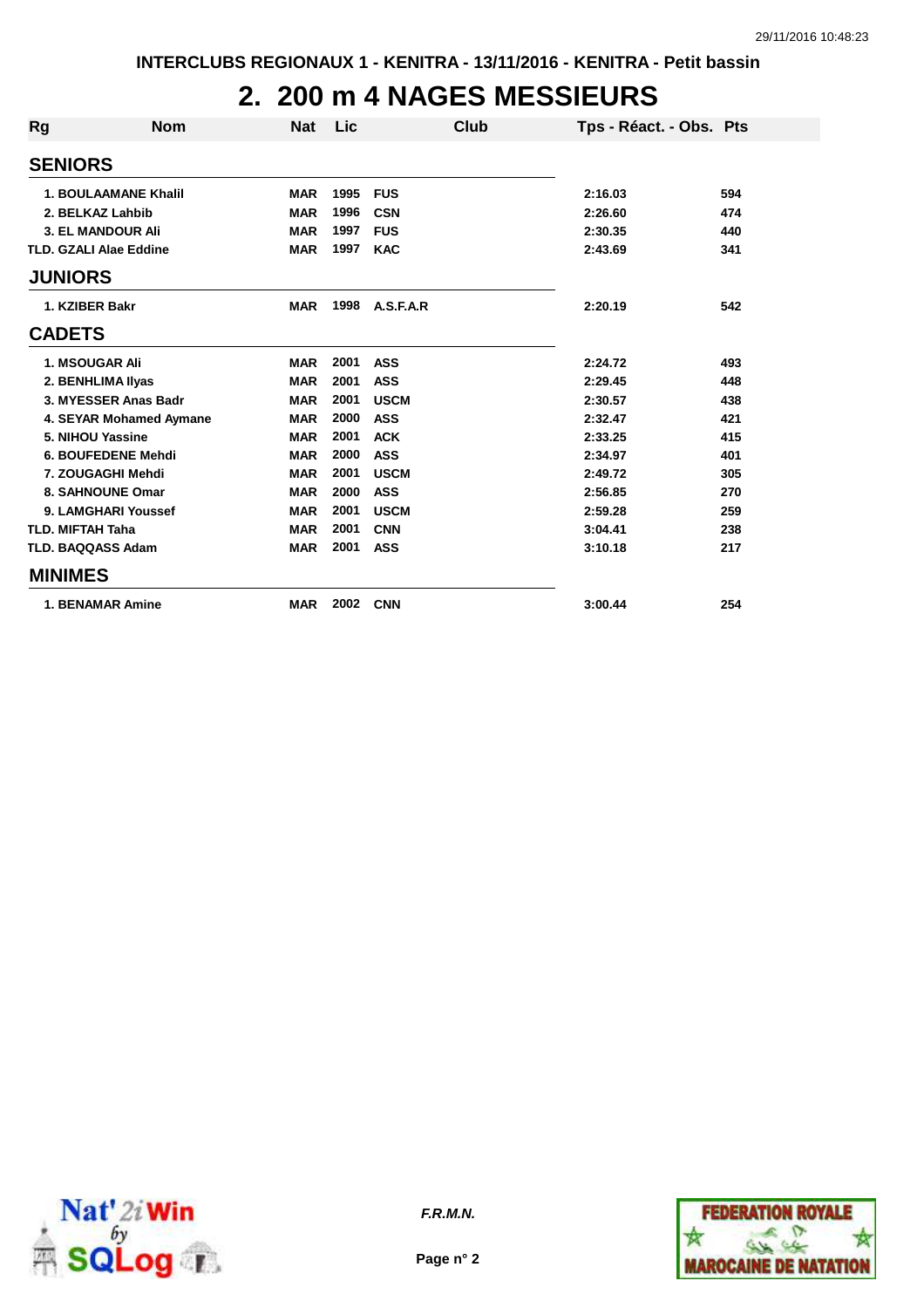## **3. 50 m BRASSE DAMES**

| Rg | <b>Nom</b>                     | <b>Nat</b> | Lic  |             | <b>Club</b> | Tps - Réact. - Obs. Pts |     |
|----|--------------------------------|------------|------|-------------|-------------|-------------------------|-----|
|    | <b>JUNIORS</b>                 |            |      |             |             |                         |     |
|    | 1. KAROUCH Khouloud            | <b>MAR</b> | 1999 | A.S.F.A.R   |             | 37.67                   | 497 |
|    | 2. JDI Zainab                  | <b>MAR</b> | 1999 | <b>ACK</b>  |             | 43.66                   | 319 |
|    | <b>CADETS</b>                  |            |      |             |             |                         |     |
|    | 1. BOUSSAADANE Wiam            | <b>MAR</b> | 2001 | A.S.F.A.R   |             | 41.94                   | 360 |
|    | 2. KOUNNA Samia                | <b>MAR</b> | 2001 | <b>USCM</b> |             | 42.04                   | 357 |
|    | 3. BRICH Yassmina              | <b>MAR</b> | 2000 | <b>USCM</b> |             | 42.09                   | 356 |
|    | 4. ZAARI JABRI Aya             | <b>MAR</b> | 2000 | <b>ASS</b>  |             | 45.50                   | 282 |
|    | <b>TLD. TASSA Ghita</b>        | <b>MAR</b> | 2001 | <b>KAC</b>  |             | 48.15                   | 238 |
|    | <b>TLD. RIFFI Amal</b>         | <b>MAR</b> | 2000 | <b>USCM</b> |             | 48.69                   | 230 |
|    | <b>TLD. SAKHRAOUI Igbal</b>    | <b>MAR</b> | 2001 | <b>CSN</b>  |             | 49.87                   | 214 |
|    | <b>NC. AOUFI Hiba</b>          | <b>MAR</b> | 2000 | <b>USCM</b> |             | Frf n.d.                |     |
|    | <b>MINIMES</b>                 |            |      |             |             |                         |     |
|    | 1. BELAFKIH Nada               | <b>MAR</b> | 2002 | A.S.F.A.R   |             | 41.94                   | 360 |
|    | 2. AMMOUMOU Doaa               | <b>MAR</b> | 2003 | <b>ACK</b>  |             | 42.07                   | 356 |
|    | 3. NADIR Yasmine               | <b>MAR</b> | 2003 | <b>FUS</b>  |             | 42.21                   | 353 |
|    | 4. TAHRI Aya                   | <b>MAR</b> | 2002 | <b>ACK</b>  |             | 42.91                   | 336 |
|    | 5. BEN ASSILA Hiba             | <b>MAR</b> | 2003 | A.S.F.A.R   |             | 43.90                   | 314 |
|    | 6. RIDA Inssaf                 | <b>MAR</b> | 2002 | <b>USCM</b> |             | 44.18                   | 308 |
|    | <b>7. GUENDOUF Ghita</b>       | <b>MAR</b> | 2003 | <b>KAC</b>  |             | 44.63                   | 298 |
|    | 8. BAGHDAD Ghita               | <b>MAR</b> | 2002 | <b>CSN</b>  |             | 45.53                   | 281 |
|    | 9. ELHARRAK Hiba               | <b>MAR</b> | 2002 | <b>ASS</b>  |             | 46.75                   | 260 |
|    | 10. ESSAIDI Maha               | <b>MAR</b> | 2002 | <b>ASS</b>  |             | 47.12                   | 254 |
|    | <b>11. EL MAGHRAOUI Zineb</b>  | <b>MAR</b> | 2003 | <b>ACK</b>  |             | 47.60                   | 246 |
|    | 12. MASTARI Malak              | <b>MAR</b> | 2002 | <b>USCM</b> |             | 48.00                   | 240 |
|    | <b>TLD. EL MEJDOUB Kenza</b>   | <b>MAR</b> | 2003 | <b>ASS</b>  |             | 49.41                   | 220 |
|    | <b>TLD. DRISSI Boutayna</b>    | <b>MAR</b> | 2002 | <b>CSN</b>  |             | 49.65                   | 217 |
|    | TLD. AMLAIKY Kenza             | <b>MAR</b> | 2002 | <b>USCM</b> |             | 50.51                   | 206 |
|    | <b>TLD. ELYACOUBI Soundous</b> | <b>MAR</b> | 2002 | <b>USCM</b> |             | 52.00                   | 189 |
|    | <b>TLD. CHABI Sara</b>         | <b>MAR</b> | 2003 | <b>USCM</b> |             | 52.28                   | 186 |
|    | <b>NC. MONETTI Sophie</b>      | <b>ITA</b> | 2003 | <b>USCM</b> |             | Frf n.d.                |     |
|    | <b>NC. EL MIR Aya</b>          | <b>MAR</b> | 2002 | <b>ASS</b>  |             | Frf n.d.                |     |
|    | <b>NC. TERRAB Rania</b>        | <b>MAR</b> | 2003 | <b>ASS</b>  |             | Frf n.d.                |     |
|    | <b>NC. AMARI Salma</b>         | <b>MAR</b> | 2002 | <b>CNN</b>  |             | Frf n.d.                |     |
|    | <b>NC. MAAROUF Chaimae</b>     | <b>MAR</b> | 2002 | <b>KAC</b>  |             | Frf n.d.                |     |



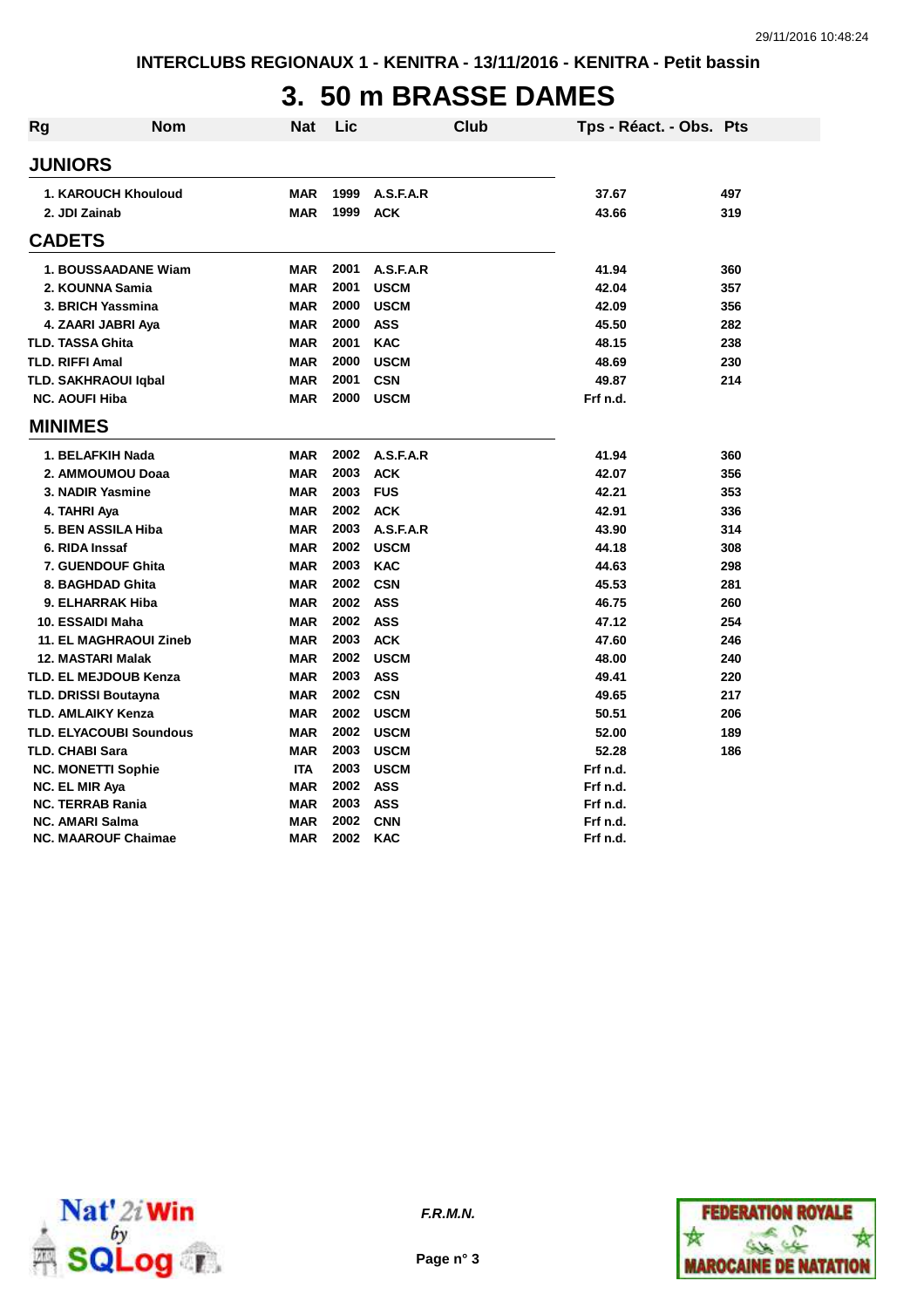## **4. 50 m BRASSE MESSIEURS**

| Rg | Nom                                  | Nat                      | Lic          |                          | Club | Tps - Réact. - Obs. Pts |            |
|----|--------------------------------------|--------------------------|--------------|--------------------------|------|-------------------------|------------|
|    | <b>SENIORS</b>                       |                          |              |                          |      |                         |            |
|    | 1. FAWZI Amine                       | <b>MAR</b>               | 1986         | <b>FUS</b>               |      | 30.16                   | 691        |
|    | 2. FAWZI Badreddine                  | <b>MAR</b>               | 1991         | <b>USCM</b>              |      | 31.34                   | 616        |
|    | 3. ZEDDOUK Hassan                    | <b>MAR</b>               | 1997         | <b>FUS</b>               |      | 32.19                   | 568        |
|    | <b>TLD. BENSAID Nizar</b>            | <b>MAR</b>               | 1994         | <b>CNN</b>               |      | 37.58                   | 357        |
|    | NC. MOUMEN Sayf Annasre              | <b>MAR</b>               | 1997         | ASS                      |      | Frf n.d.                |            |
|    | <b>JUNIORS</b>                       |                          |              |                          |      |                         |            |
|    | 1. EL BOUAZZAOUI IIyas Abdessiam     | <b>MAR</b>               | 1999         | <b>ASS</b>               |      | 35.04                   | 441        |
|    | <b>TLD. KARROUK BAAYL Zaid</b>       | <b>MAR</b>               | 1999         | <b>ACK</b>               |      | 41.06                   | 274        |
|    | <b>NC. FATHI Ayman</b>               | <b>MAR</b>               | 1999         | <b>CSN</b>               |      | Frf exc.                |            |
|    | <b>CADETS</b>                        |                          |              |                          |      |                         |            |
|    | 1. EL HADI Med Saad                  | <b>MAR</b>               | 2000         | <b>USCM</b>              |      | 33.28                   | 514        |
|    | 2. BENNANI Ahmed                     | <b>MAR</b>               | 2001         | <b>FUS</b>               |      | 33.31                   | 513        |
|    | 3. MARGHANI Ilyasse                  | <b>MAR</b>               | 2001         | A.S.F.A.R                |      | 34.09                   | 479        |
|    | 4. BOUFEDENE Mehdi                   | <b>MAR</b>               | 2000         | <b>ASS</b>               |      | 35.25                   | 433        |
|    | <b>5. BENNANI Younes</b>             | <b>MAR</b>               | 2000         | <b>USCM</b>              |      | 35.63                   | 419        |
|    | 6. CHAGH Yassine                     | <b>MAR</b>               | 2001         | <b>ACK</b>               |      | 35.75                   | 415        |
|    | <b>7. LAMGHARI Youssef</b>           | <b>MAR</b>               | 2001         | <b>USCM</b>              |      | 38.10                   | 343        |
|    | 8. ZOUGAGHI Mehdi                    | <b>MAR</b>               | 2001         | <b>USCM</b>              |      | 38.19                   | 340        |
|    | 9. KABIRI Haytam                     | <b>MAR</b>               | 2001         | <b>ASS</b>               |      | 38.26                   | 338        |
|    | 10. BAQQASS Adam                     | <b>MAR</b>               | 2001         | <b>ASS</b>               |      | 39.22                   | 314        |
|    | 11. AZIKOU Omar                      | <b>MAR</b>               | 2000         | <b>KAC</b>               |      | 39.31                   | 312        |
|    | <b>12. OURKIYA Anas</b>              | <b>MAR</b>               | 2000         | <b>USCM</b>              |      | 41.28                   | 269        |
|    | <b>13. SALAMAT Youssef</b>           | <b>MAR</b>               | 2001         | <b>CNN</b>               |      | 41.72                   | 261        |
|    | <b>TLD. OURKIYA Salah Eddine</b>     | <b>MAR</b>               | 2001         | <b>USCM</b>              |      | 42.31                   | 250        |
|    | <b>NC. BEZZAA Salim</b>              | <b>MAR</b>               | 2000         | <b>CSN</b>               |      | Frf n.d.                |            |
|    | <b>NC. ENNACIRI Ismail</b>           | <b>MAR</b>               | 2001         | <b>USCM</b>              |      | Frf n.d.                |            |
|    | <b>MINIMES</b>                       |                          |              |                          |      |                         |            |
|    | 1. MALKI Mohamed Taha                | <b>MAR</b>               | 2003         | <b>USCM</b>              |      | 34.56                   | 459        |
|    | 2. BACHIR Benabdeljalil              | <b>MAR</b>               | 2002         | <b>USCM</b>              |      | 36.25                   | 398        |
|    | 3. SADIQUI Anir                      | <b>MAR</b>               | 2003         | <b>USCM</b>              |      | 36.57                   | 388        |
|    | 4. BAMHAOUED Ismail                  | <b>MAR</b>               | 2002         | A.S.F.A.R                |      | 37.06                   | 372        |
|    | 5. OUAZANI CHAHDI Zohair             | MAR                      | 2002         | <b>FUS</b>               |      | 39.38                   | 310        |
|    | 6. ELBRIDI Yahya                     | <b>MAR</b>               | 2003         | <b>USCM</b>              |      | 39.90                   | 298        |
|    | 7. DAIBOUN Wail                      | <b>MAR</b>               | 2002         | <b>ACK</b>               |      | 41.00                   | 275        |
|    | 8. BOUHAFS Rayane                    | <b>MAR</b>               | 2003 FUS     |                          |      | 41.55                   | 264        |
|    | 9. BOUZAIDI Zakaria                  | <b>MAR</b>               | 2002 CSN     |                          |      | 42.09                   | 254        |
|    | 10. JRAFE Naoufal                    | <b>MAR</b>               | 2002<br>2003 | <b>ACK</b>               |      | 42.25                   | 251        |
|    | 11. SENIHJI Mehdi<br>12. BEZOTE Wail | <b>MAR</b><br><b>MAR</b> | 2002         | <b>CNN</b><br><b>KAC</b> |      | 44.30<br>44.84          | 218        |
|    | <b>TLD. LAKRANE Abdenasser</b>       | <b>MAR</b>               | 2002         | <b>CNK</b>               |      | 45.06                   | 210<br>207 |
|    | <b>TLD. EL BOUAZZAOUI Yassine</b>    | <b>MAR</b>               | 2003         | <b>ASS</b>               |      | 46.03                   | 194        |
|    | <b>TLD. BELKOURCHIA Yassine</b>      | <b>MAR</b>               | 2003         | <b>ASS</b>               |      | 47.07                   | 181        |
|    | TLD. AIT BELHOUSSEIN IIyas           | <b>MAR</b>               | 2002         | <b>CNN</b>               |      | 47.85                   | 173        |
|    | <b>TLD. HATHOUTI Mohamed Taha</b>    | <b>MAR</b>               | 2003         | <b>ASS</b>               |      | 47.88                   | 172        |
|    | <b>TLD. ACHIBANE Mohamed Amine</b>   | <b>MAR</b>               | 2002         | <b>CNN</b>               |      | 48.38                   | 167        |
|    | <b>TLD. BERRAHMA Zakaria</b>         | <b>MAR</b>               | 2003         | <b>ASS</b>               |      | 49.97                   | 152        |
|    | <b>TLD. KOUISS Khalil</b>            | <b>MAR</b>               | 2003         | <b>CNN</b>               |      | 52.10                   | 134        |
|    | <b>TLD. BOUFEDENE Yahya</b>          | <b>MAR</b>               | 2003         | <b>ASS</b>               |      | 54.47                   | 117        |
|    | <b>TLD. BOUFEDENE Zakaria</b>        | <b>MAR</b>               | 2003         | <b>ASS</b>               |      | 55.60                   | 110        |
|    | <b>NC. SAISSI HASSANI Mehdi</b>      | <b>MAR</b>               | 2002         | <b>ACK</b>               |      | Frf n.d.                |            |
|    | <b>NC. RASSILI Aymen</b>             | <b>MAR</b>               | 2002         | ASS                      |      | Frf n.d.                |            |



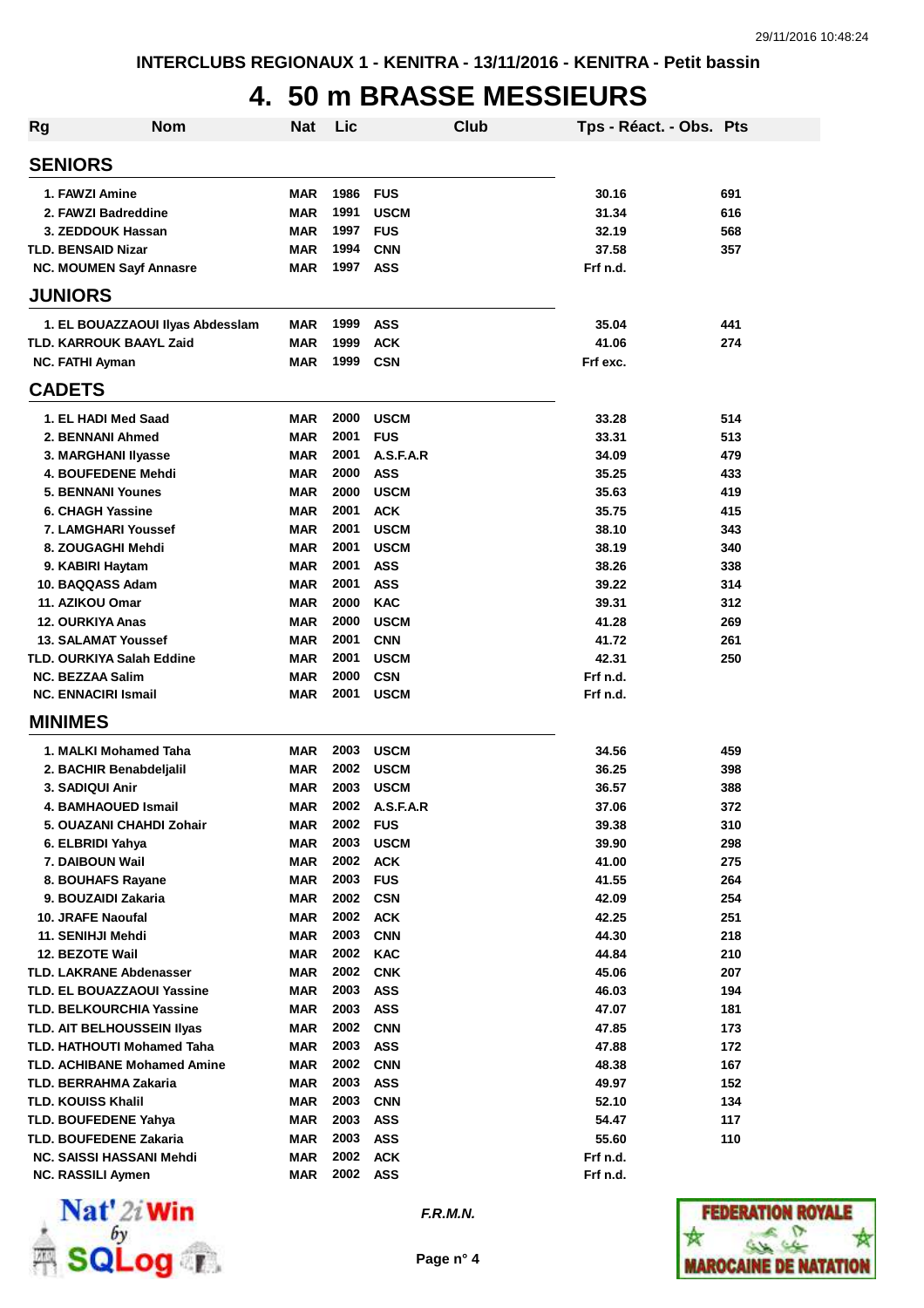## **4. 50 m BRASSE MESSIEURS**

| Rg                          | <b>Nom</b> | Nat Lic    |          | Club | Tps - Réact. - Obs. Pts |   |
|-----------------------------|------------|------------|----------|------|-------------------------|---|
| <b>MINIMES</b>              |            |            |          |      |                         |   |
| <b>NC. SAHNOUNE Othmane</b> |            | MAR        | 2003 ASS |      | Frf n.d.                |   |
| <b>NC. SALHY Mohamed</b>    |            | MAR        | 2003 CNN |      | Frf n.d.                |   |
| <b>NC. MRABET Ismail</b>    |            | <b>MAR</b> | 2002 CNN |      | Frf n.d.                |   |
| <b>NC. FATHI Houssam</b>    |            | <b>MAR</b> | 2002 CSN |      | Dsg NI                  | 0 |
|                             |            |            |          |      |                         |   |



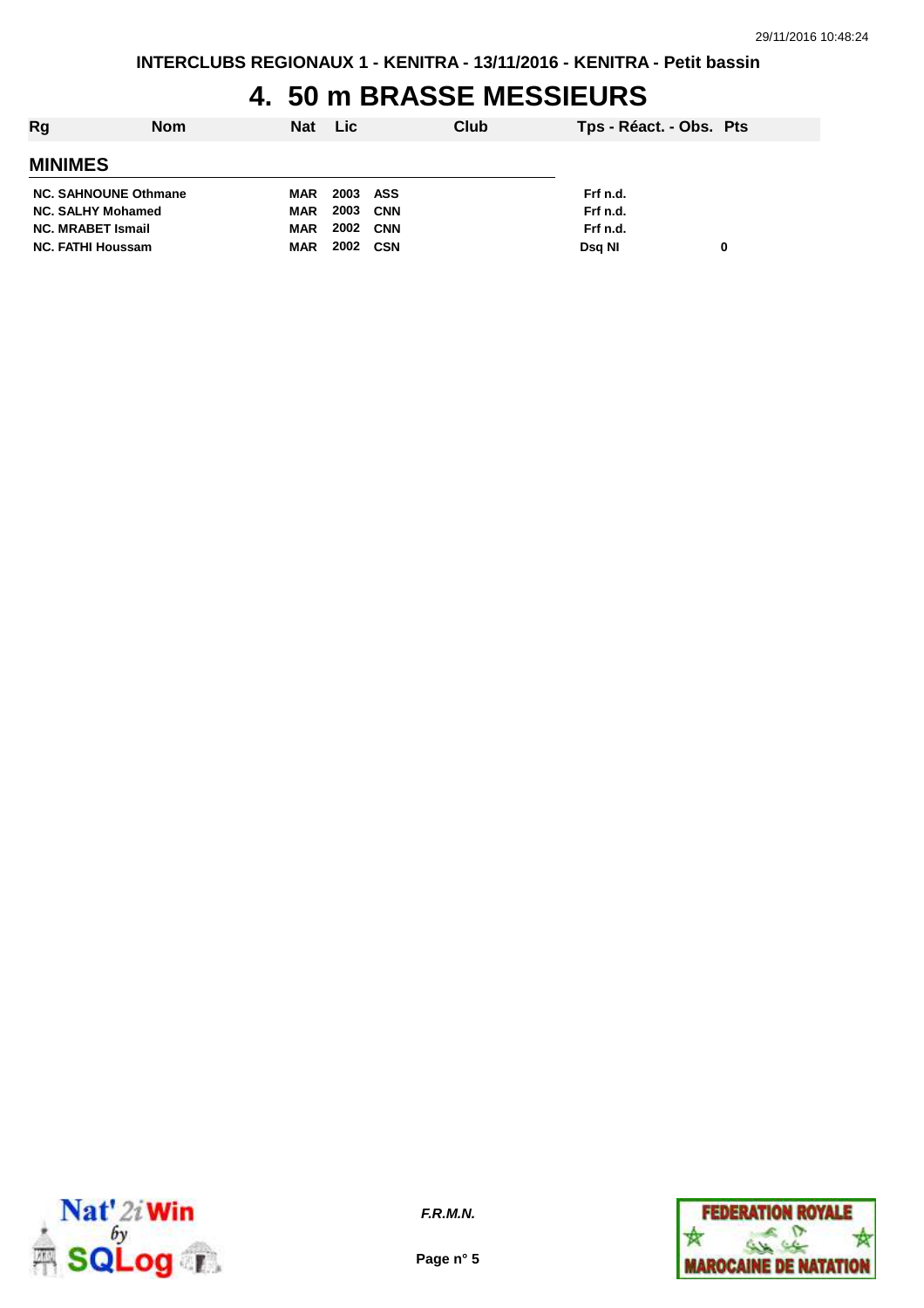## **5. 400 m NAGE LIBRE DAMES**

| Rg                          | <b>Nom</b>              | <b>Nat</b> | Lic  | Club        | Tps - Réact. - Obs. Pts |     |
|-----------------------------|-------------------------|------------|------|-------------|-------------------------|-----|
| <b>CADETS</b>               |                         |            |      |             |                         |     |
|                             | 1. BOURBOUH Narjiss     | <b>MAR</b> | 2001 | <b>FUS</b>  | 5:01.19                 | 495 |
| 2. IDRISSI Atar             |                         | <b>MAR</b> | 2001 | <b>USCM</b> | 5:01.36                 | 494 |
|                             | 3. RHNANE Kholoud       | <b>MAR</b> | 2001 | <b>ACK</b>  | 5:02.78                 | 487 |
| <b>4. BOURBOUH Nissrine</b> |                         | <b>MAR</b> | 2001 | <b>FUS</b>  | 5:07.85                 | 464 |
| <b>MINIMES</b>              |                         |            |      |             |                         |     |
|                             | 1. EL ANOUAR Ayat Allah | <b>MAR</b> | 2002 | <b>FUS</b>  | 5:12.81                 | 442 |
|                             | 2. AMMOUMOU Doaa        | <b>MAR</b> | 2003 | <b>ACK</b>  | 5:24.78                 | 395 |
|                             | 3. EL AZHARI Zaineb     | <b>MAR</b> | 2003 | <b>FUS</b>  | 5:40.00                 | 344 |
| 4. BERRADA Rime             |                         | <b>MAR</b> | 2003 | <b>FUS</b>  | 5:44.90                 | 330 |
| 5. NADIR Yasmine            |                         | <b>MAR</b> | 2003 | <b>FUS</b>  | 5:51.93                 | 310 |
| 6. MASTARI Malak            |                         | <b>MAR</b> | 2002 | <b>USCM</b> | 5:58.02                 | 295 |



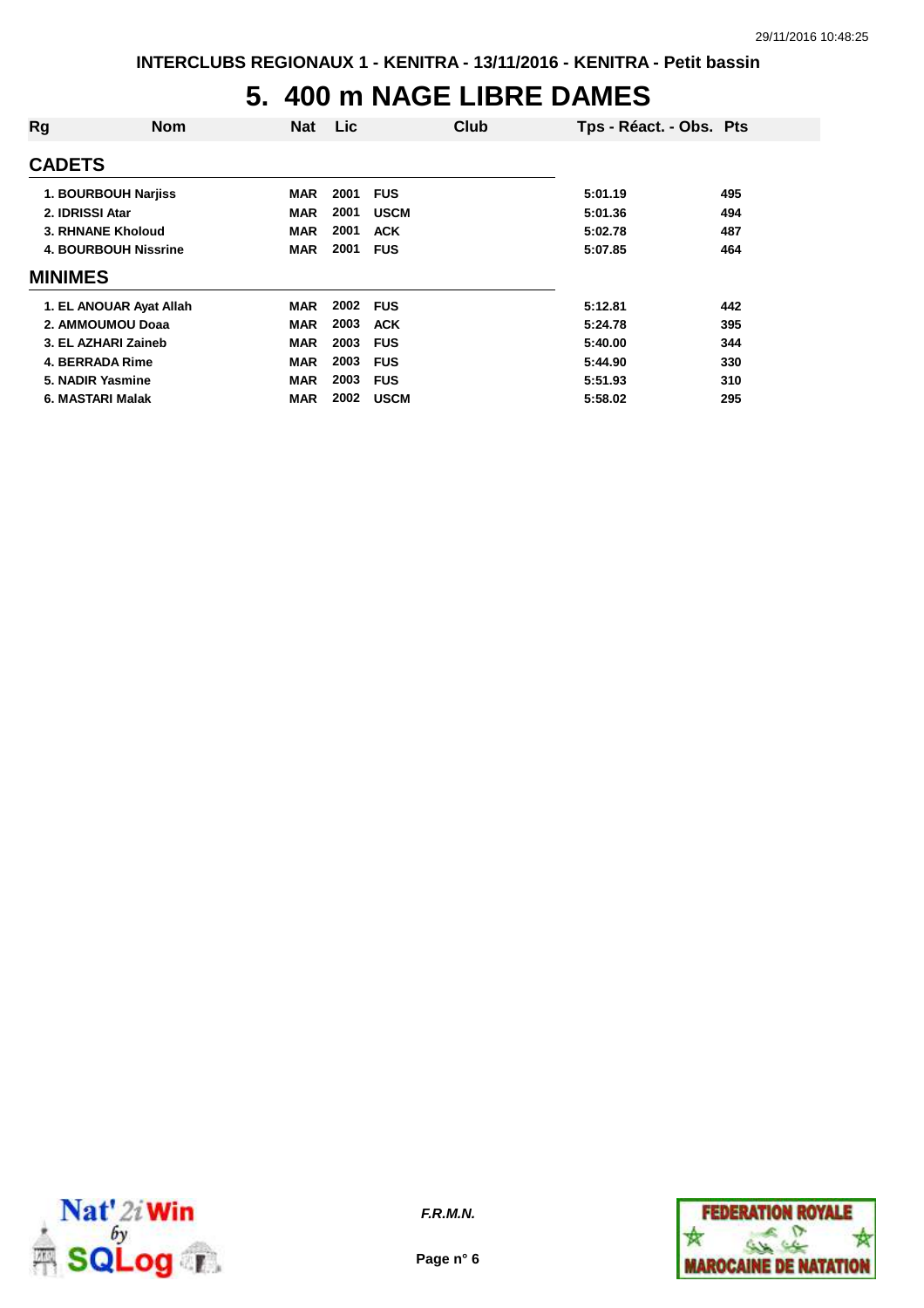## **6. 400 m NAGE LIBRE MESSIEURS**

| <b>Rg</b>      | <b>Nom</b>                        | Nat        | Lic      |             | Club | Tps - Réact. - Obs. Pts |     |
|----------------|-----------------------------------|------------|----------|-------------|------|-------------------------|-----|
| <b>SENIORS</b> |                                   |            |          |             |      |                         |     |
|                | 1. ZEDDOUK Hassan                 | <b>MAR</b> | 1997 FUS |             |      | 4:41.81                 | 476 |
| <b>CADETS</b>  |                                   |            |          |             |      |                         |     |
|                | 1. HEMRI Ali                      | <b>MAR</b> | 2001     | <b>FUS</b>  |      | 4:14.28                 | 648 |
|                | 2. HEMRI Youssef                  | <b>MAR</b> | 2001     | <b>FUS</b>  |      | 4:18.60                 | 616 |
|                | 3. OUACHIKH Achraf                | <b>MAR</b> | 2001     | <b>FUS</b>  |      | 4:27.32                 | 557 |
|                | <b>4. BENNANI Ahmed</b>           | <b>MAR</b> | 2001     | <b>FUS</b>  |      | 4:37.00                 | 501 |
|                | 5. BENYAHYA Anas                  | <b>MAR</b> | 2001     | <b>FUS</b>  |      | 4:46.66                 | 452 |
|                | <b>6. GABOUNE Achraf</b>          | <b>MAR</b> | 2001     | <b>FUS</b>  |      | 4:49.78                 | 438 |
|                | <b>7. BENNANI Younes</b>          | <b>MAR</b> | 2000     | <b>USCM</b> |      | 4:52.22                 | 427 |
|                | <b>8. MOKHTARI Ali</b>            | <b>MAR</b> | 2001     | <b>USCM</b> |      | 4:54.00                 | 419 |
|                | 9. LAHLOU Ziad                    | <b>MAR</b> | 2001     | <b>USCM</b> |      | 4:54.37                 | 417 |
|                | <b>10. CHAGH Yassine</b>          | <b>MAR</b> | 2001     | <b>ACK</b>  |      | 5:08.60                 | 362 |
| <b>MINIMES</b> |                                   |            |          |             |      |                         |     |
|                | 1. BENSALEH Mohamed Yassine       | MAR        | 2002     | <b>FUS</b>  |      | 4:46.28                 | 454 |
|                | 2. EL OMARI Yassine               | <b>MAR</b> | 2002     | <b>ACK</b>  |      | 4:49.32                 | 440 |
|                | 3. MALKI Mohamed Taha             | <b>MAR</b> | 2003     | <b>USCM</b> |      | 4:51.05                 | 432 |
|                | 4. EL MECHRAFI Ayman              | <b>MAR</b> | 2002     | <b>USCM</b> |      | 4:51.22                 | 431 |
|                | 5. LEBIED Omar                    | <b>MAR</b> | 2002     | <b>CSN</b>  |      | 4:57.26                 | 405 |
|                | 6. BENSALAH Mehdi                 | <b>MAR</b> | 2002     | <b>FUS</b>  |      | 5:00.12                 | 394 |
|                | 7. OUAZANI CHAHDI Zohair          | <b>MAR</b> | 2002     | <b>FUS</b>  |      | 5:00.47                 | 392 |
|                | 8. BELAFIA Adam                   | <b>MAR</b> | 2002     | <b>USCM</b> |      | 5:03.35                 | 381 |
|                | 9. OUKHOUYA Youssef               | <b>MAR</b> | 2002     | <b>FUS</b>  |      | 5:15.16                 | 340 |
|                | 9. BACHIR Benabdeljalil           | <b>MAR</b> | 2002     | <b>USCM</b> |      | 5:15.16                 | 340 |
|                | 11. SADIQUI Anir                  | <b>MAR</b> | 2003     | <b>USCM</b> |      | 5:16.25                 | 336 |
|                | 12. ELBRIDI Yahya                 | <b>MAR</b> | 2003     | <b>USCM</b> |      | 5:20.50                 | 323 |
|                | <b>13. TAYEBI Soufiane</b>        | <b>MAR</b> | 2003     | <b>FUS</b>  |      | 5:28.50                 | 300 |
|                | 14. DRISSI Yassine                | <b>MAR</b> | 2003     | <b>FUS</b>  |      | 5:33.71                 | 286 |
|                | <b>15. BOUHAFS Rayane</b>         | MAR        | 2003     | <b>FUS</b>  |      | 5:48.53                 | 251 |
|                | <b>16. OUAZZANI CHAHDI Khalil</b> | <b>MAR</b> | 2003     | <b>USCM</b> |      | 6:08.87                 | 212 |
|                | <b>NC. RASSILI Aymen</b>          | MAR        | 2002     | <b>ASS</b>  |      | Frf n.d.                |     |



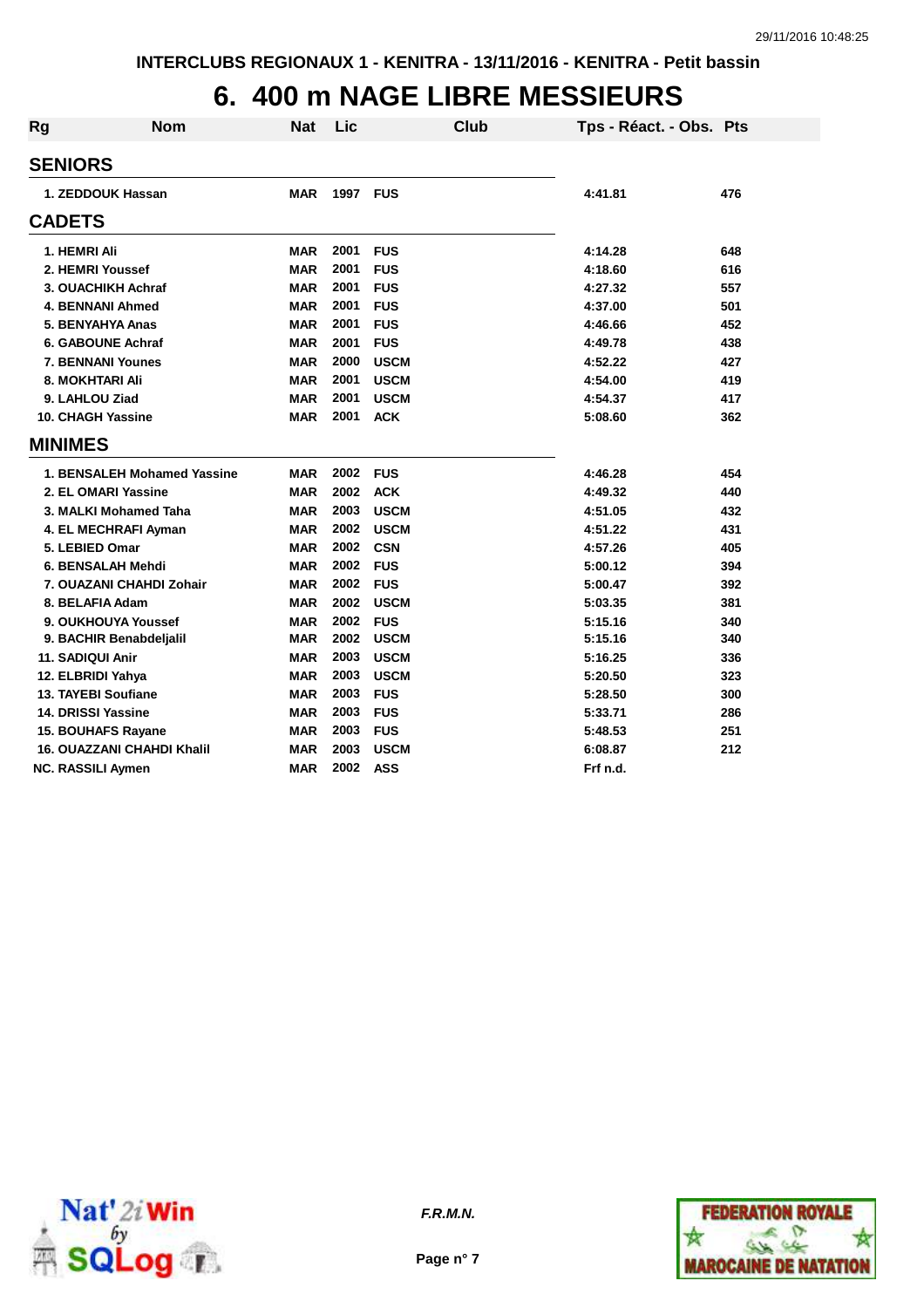**INTERCLUBS REGIONAUX 1 - KENITRA - 13/11/2016 - KENITRA - Petit bassin**

# **7. 200 m DOS DAMES**

| Rg                  | <b>Nom</b>                 | <b>Nat</b> | <b>Lic</b> |             | Club | Tps - Réact. - Obs. Pts |     |
|---------------------|----------------------------|------------|------------|-------------|------|-------------------------|-----|
| <b>JUNIORS</b>      |                            |            |            |             |      |                         |     |
| 1. DIOURI Aida      |                            | <b>MAR</b> | 1999       | <b>CSN</b>  |      | 2:44.91                 | 425 |
| <b>CADETS</b>       |                            |            |            |             |      |                         |     |
| 1. BENSALAH Mariam  |                            | <b>MAR</b> | 2001       | ASS         |      | 2:41.40                 | 454 |
| 2. BOUSSAADANE Wiam |                            | <b>MAR</b> | 2001       | A.S.F.A.R   |      | 2:59.60                 | 329 |
| <b>MINIMES</b>      |                            |            |            |             |      |                         |     |
|                     | 1. BELRHITI Ayat Errahmane | <b>MAR</b> | 2002       | ACK         |      | 2:47.73                 | 404 |
| 2. BASKACH Imane    |                            | <b>MAR</b> | 2003       | <b>USCM</b> |      | 2:51.16                 | 380 |
| 3. BERRADA Rime     |                            | <b>MAR</b> | 2003       | <b>FUS</b>  |      | 2:55.93                 | 350 |



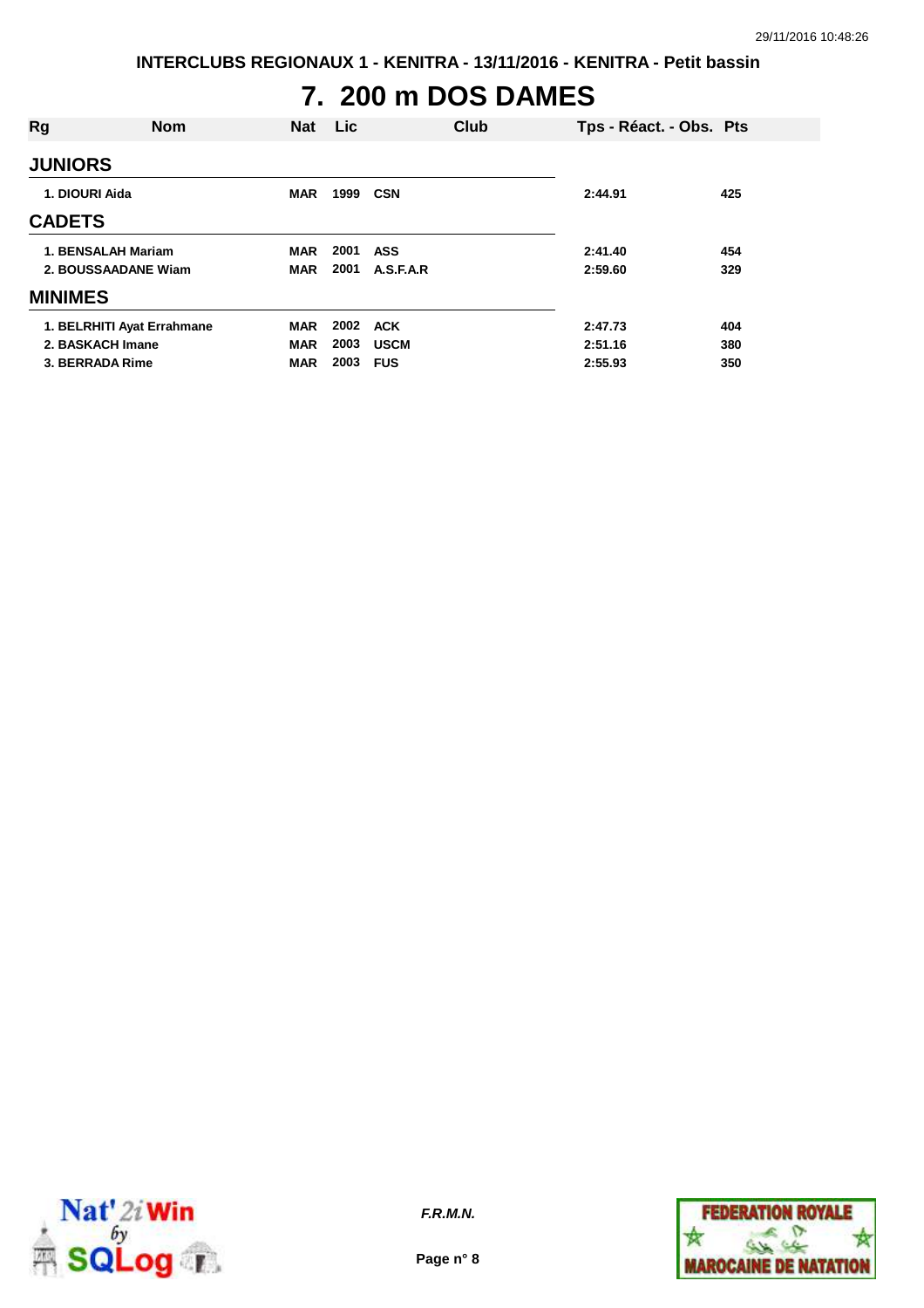## **8. 200 m DOS MESSIEURS**

| Rg | <b>Nom</b>                          | <b>Nat</b> | <b>Lic</b> | Club        | Tps - Réact. - Obs. Pts |     |
|----|-------------------------------------|------------|------------|-------------|-------------------------|-----|
|    | <b>SENIORS</b>                      |            |            |             |                         |     |
|    | <b>1. BOULAAMANE Khalil</b>         | <b>MAR</b> | 1995       | <b>FUS</b>  | 2:15.18                 | 567 |
|    | <b>2. EL MANDOUR Ali</b>            | <b>MAR</b> | 1997       | <b>FUS</b>  | 2:23.10                 | 478 |
|    | <b>CADETS</b>                       |            |            |             |                         |     |
|    | <b>1. MSOUGAR Ali</b>               | <b>MAR</b> | 2001       | <b>ASS</b>  | 2:26.54                 | 445 |
|    | 2. BENHLIMA IIyas                   | <b>MAR</b> | 2001       | <b>ASS</b>  | 2:31.47                 | 403 |
|    | 3. BENYAHYA Anas                    | <b>MAR</b> | 2001       | <b>FUS</b>  | 2:33.00                 | 391 |
|    | <b>4. OUACHIKH Achraf</b>           | <b>MAR</b> | 2001       | <b>FUS</b>  | 2:34.87                 | 377 |
|    | 5. LAHLOU Ziad                      | <b>MAR</b> | 2001       | <b>USCM</b> | 2:36.28                 | 367 |
|    | 6. KABIRI Haytam                    | <b>MAR</b> | 2001       | <b>ASS</b>  | 2:41.00                 | 335 |
|    | 7. ACHOUBIR Makram                  | <b>MAR</b> | 2001       | A.S.F.A.R   | 2:41.40                 | 333 |
|    | 8. GABOUNE Achraf                   | <b>MAR</b> | 2001       | <b>FUS</b>  | 2:41.66                 | 331 |
|    | <b>MINIMES</b>                      |            |            |             |                         |     |
|    | 1. MESSAOUDI Mohamed Mouad          | <b>MAR</b> | 2002       | A.S.F.A.R   | 2:56.80                 | 253 |
|    | 2. DRISSI Yassine                   | <b>MAR</b> | 2003       | <b>FUS</b>  | 2:59.90                 | 240 |
|    | 3. TAYEBI Soufiane                  | <b>MAR</b> | 2003       | <b>FUS</b>  | 3:01.06                 | 236 |
|    | <b>TLD. MESKINI Mohamed Wassim</b>  | <b>MAR</b> | 2002       | <b>USCM</b> | 3:17.09                 | 183 |
|    | <b>TLD. MESKINE Mohammed Aymane</b> | <b>MAR</b> | 2002       | <b>ACK</b>  | 3:25.97                 | 160 |
|    | <b>NC. BENSALAH Mehdi</b>           | <b>MAR</b> | 2002       | <b>FUS</b>  | Dsq VI                  | 0   |



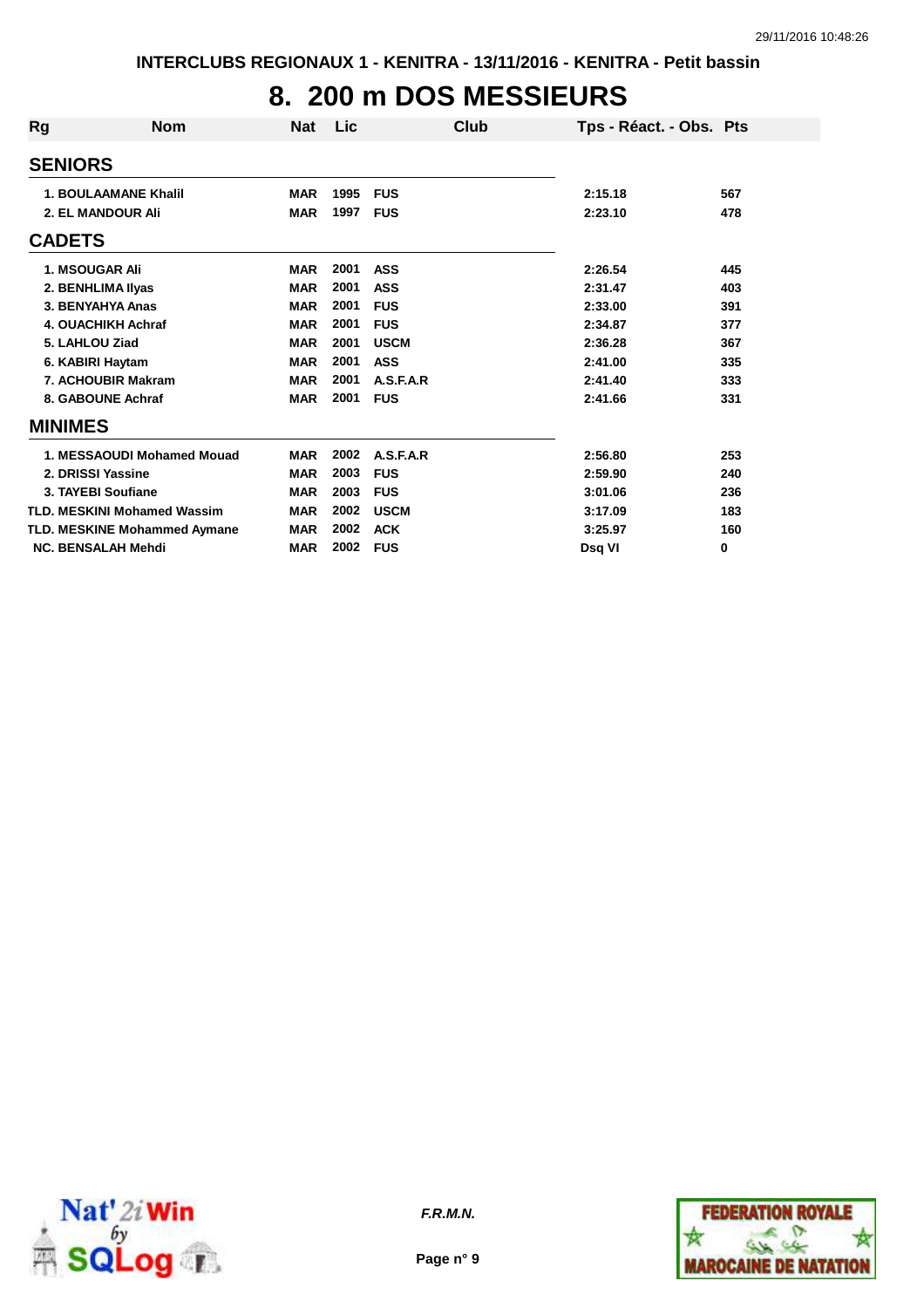#### **9. 100 m PAPILLON DAMES**

| Rg                    | <b>Nom</b>              | <b>Nat</b> | <b>Lic</b> | Club        | Tps - Réact. - Obs. Pts |     |
|-----------------------|-------------------------|------------|------------|-------------|-------------------------|-----|
| <b>CADETS</b>         |                         |            |            |             |                         |     |
|                       | 1. BOURBOUH Narjiss     | <b>MAR</b> | 2001       | <b>FUS</b>  | 1:10.50                 | 500 |
|                       | 2. CHAARI Soukaina      | <b>MAR</b> | 2000       | A.S.F.A.R   | 1:12.76                 | 455 |
|                       | 3. BOURBOUH Nissrine    | <b>MAR</b> | 2001       | <b>FUS</b>  | 1:17.44                 | 377 |
|                       | 4. RHNANE Kholoud       | <b>MAR</b> | 2001       | <b>ACK</b>  | 1:17.70                 | 374 |
| 5. IDRISSI Atar       |                         | <b>MAR</b> | 2001       | <b>USCM</b> | 1:19.03                 | 355 |
| <b>NC. RIFFI Amal</b> |                         | <b>MAR</b> | 2000       | <b>USCM</b> | Frf n.d.                |     |
| <b>MINIMES</b>        |                         |            |            |             |                         |     |
|                       | 1. EL ANOUAR Ayat Allah | <b>MAR</b> | 2002       | <b>FUS</b>  | 1:14.62                 | 422 |
| 2. TAHRI Aya          |                         | <b>MAR</b> | 2002       | <b>ACK</b>  | 1:18.28                 | 365 |
| 3. BELAFKIH Nada      |                         | <b>MAR</b> | 2002       | A.S.F.A.R   | 1:22.66                 | 310 |
|                       | 4. EL AZHARI Zaineb     | MAR        | 2003       | <b>FUS</b>  | 1:37.53                 | 189 |



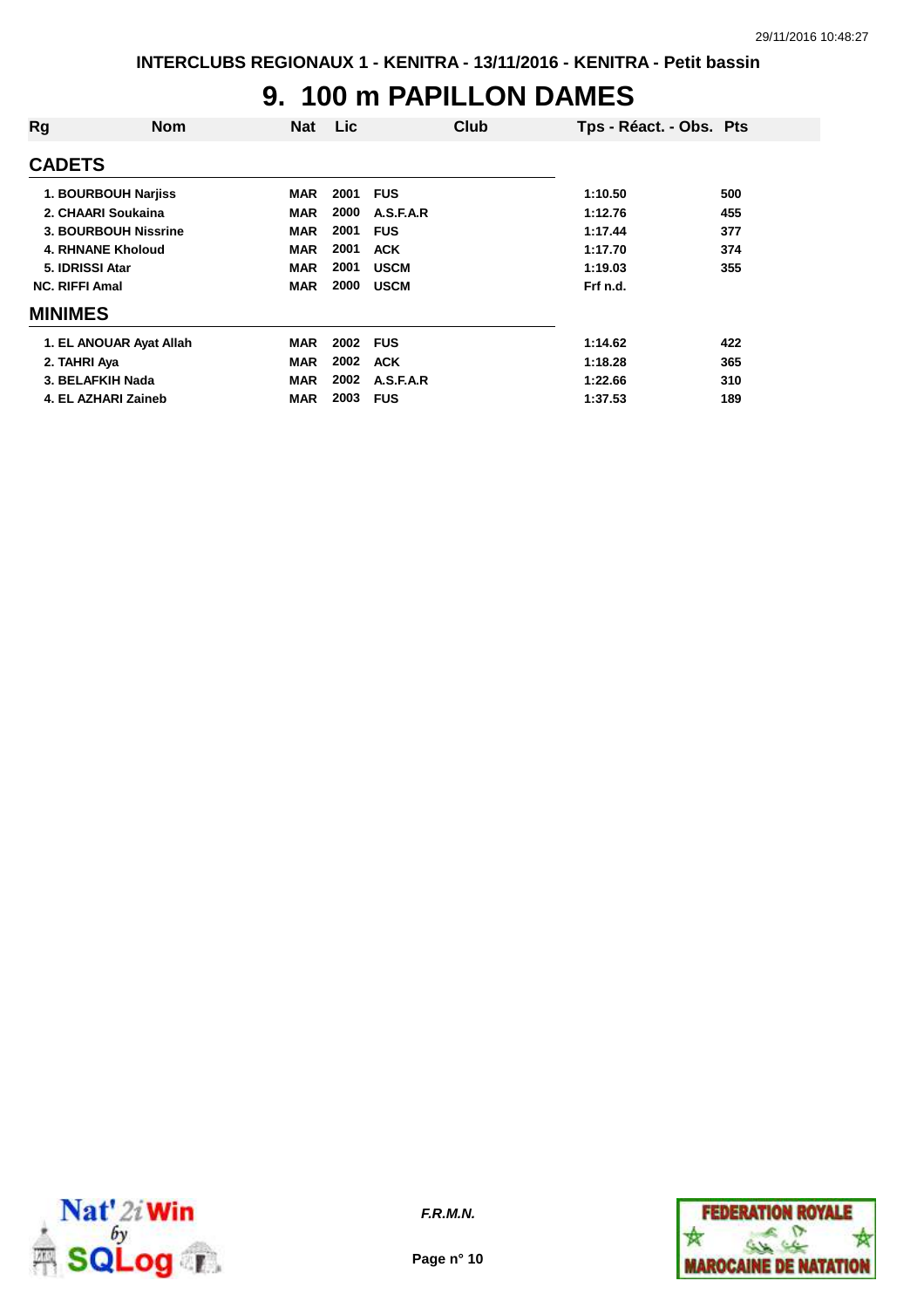## **10. 100 m PAPILLON MESSIEURS**

| <b>Rg</b>      | <b>Nom</b>                         | <b>Nat</b> | Lic  |             | Club | Tps - Réact. - Obs. Pts |     |
|----------------|------------------------------------|------------|------|-------------|------|-------------------------|-----|
| <b>SENIORS</b> |                                    |            |      |             |      |                         |     |
|                | 1. BELKAZ Lahbib                   | <b>MAR</b> | 1996 | <b>CSN</b>  |      | 1:04.91                 | 452 |
| <b>JUNIORS</b> |                                    |            |      |             |      |                         |     |
|                | 1. BELAFKIH Ahmed Wdia             | <b>MAR</b> | 1999 | A.S.F.A.R   |      | 1:01.53                 | 530 |
|                | 2. CHAARI Soufiane                 | <b>MAR</b> | 1999 | A.S.F.A.R   |      | 1:02.52                 | 506 |
|                | 3. KZIBER Bakr                     | <b>MAR</b> | 1998 | A.S.F.A.R   |      | 1:03.30                 | 487 |
|                | TLD. EL BOUAZZAOUI Ilyas Abdesslam | <b>MAR</b> | 1999 | <b>ASS</b>  |      | 1:18.34                 | 257 |
| <b>CADETS</b>  |                                    |            |      |             |      |                         |     |
|                | 1. HEMRI Ali                       | <b>MAR</b> | 2001 | <b>FUS</b>  |      | 1:01.87                 | 522 |
|                | 2. HEMRI Youssef                   | <b>MAR</b> | 2001 | <b>FUS</b>  |      | 1:02.87                 | 497 |
|                | 3. NIHOU Yassine                   | <b>MAR</b> | 2001 | <b>ACK</b>  |      | 1:06.69                 | 416 |
|                | 4. MARGHANI IIyasse                | <b>MAR</b> | 2001 | A.S.F.A.R   |      | 1:06.81                 | 414 |
|                | 5. SEYAR Mohamed Aymane            | <b>MAR</b> | 2000 | <b>ASS</b>  |      | 1:07.06                 | 410 |
|                | 6. MYESSER Anas Badr               | <b>MAR</b> | 2001 | <b>USCM</b> |      | 1:07.69                 | 398 |
|                | 7. CHERKAOUI Omar                  | <b>MAR</b> | 2001 | <b>USCM</b> |      | 1:13.57                 | 310 |
|                | 8. SAHNOUNE Omar                   | <b>MAR</b> | 2000 | <b>ASS</b>  |      | 1:16.03                 | 281 |
|                | <b>TLD. OURKIYA Anas</b>           | <b>MAR</b> | 2000 | <b>USCM</b> |      | 1:18.36                 | 257 |
|                | <b>TLD. MAGRI Mohamed Aymane</b>   | <b>MAR</b> | 2000 | <b>ASS</b>  |      | 1:27.72                 | 183 |
|                | <b>TLD. MIFTAH Taha</b>            | <b>MAR</b> | 2001 | <b>CNN</b>  |      | 1:35.31                 | 142 |
|                | <b>NC. BELHAJ Wassim</b>           | <b>MAR</b> | 2000 | <b>USCM</b> |      | Frf n.d.                |     |
| <b>MINIMES</b> |                                    |            |      |             |      |                         |     |
|                | 1. BENSALEH Mohamed Yassine        | <b>MAR</b> | 2002 | <b>FUS</b>  |      | 1:05.74                 | 435 |
|                | 2. EL MECHRAFI Ayman               | <b>MAR</b> | 2002 | <b>USCM</b> |      | 1:13.68                 | 309 |
|                | 3. BENAMAR Amine                   | <b>MAR</b> | 2002 | <b>CNN</b>  |      | 1:22.66                 | 218 |



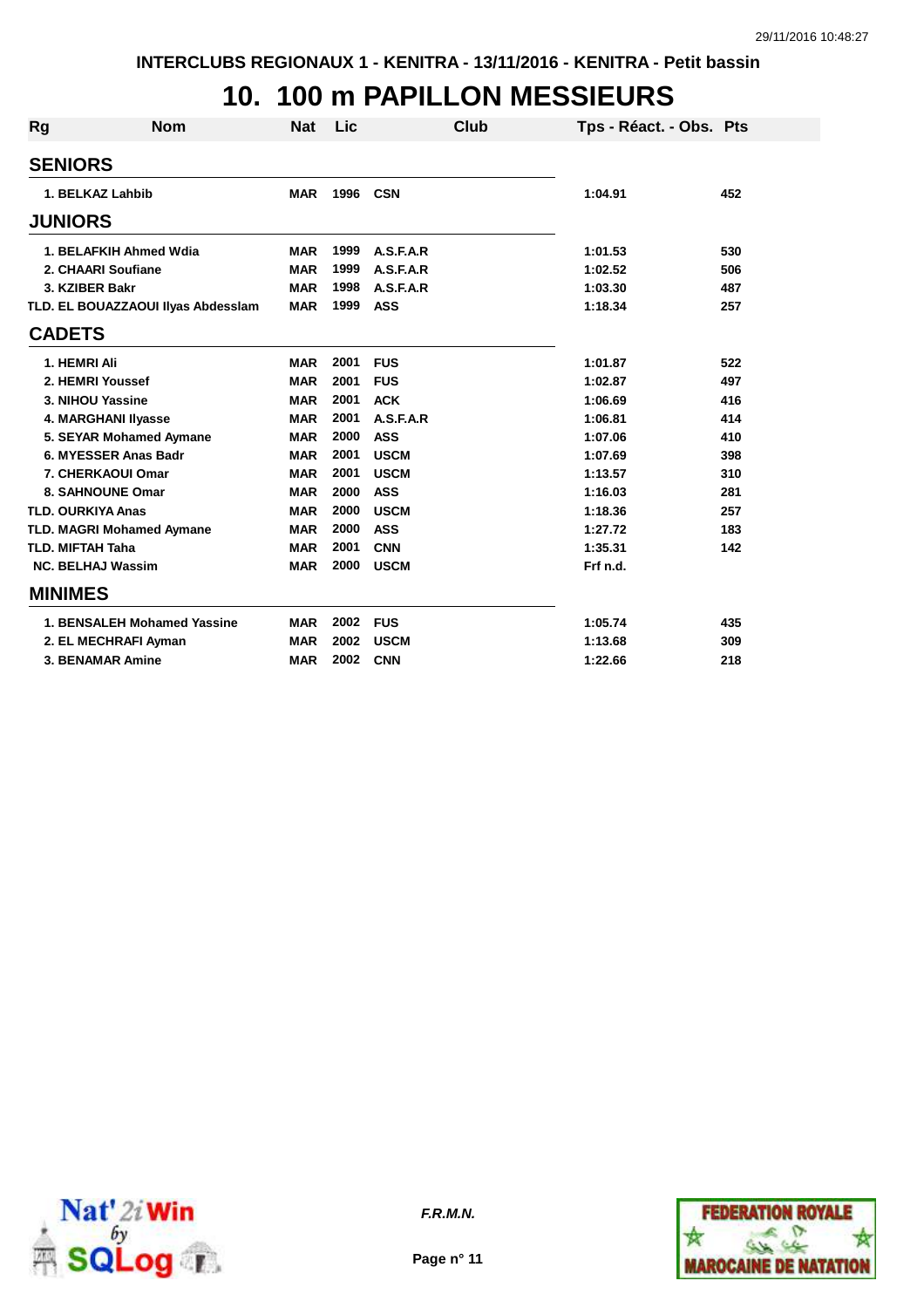## **11. 100 m NAGE LIBRE DAMES**

| <b>Rg</b> | <b>Nom</b>                     | <b>Nat</b> | Lic  | Club        | Tps - Réact. - Obs. Pts |     |
|-----------|--------------------------------|------------|------|-------------|-------------------------|-----|
|           | <b>JUNIORS</b>                 |            |      |             |                         |     |
|           | 1. DRISSI HASSANI Nour         | <b>MAR</b> | 1998 | <b>FUS</b>  | 1:03.88                 | 541 |
|           | 2. DIOURI Aida                 | <b>MAR</b> | 1999 | <b>CSN</b>  | 1:06.59                 | 478 |
|           | <b>3. BOUCHAREB Hiba</b>       | <b>MAR</b> | 1999 | <b>ASS</b>  | 1:11.69                 | 383 |
|           | <b>CADETS</b>                  |            |      |             |                         |     |
|           | 1. CHAARI Soukaina             | <b>MAR</b> | 2000 | A.S.F.A.R   | 1:04.04                 | 537 |
|           | 2. IDRISSI Atar                | <b>MAR</b> | 2001 | <b>USCM</b> | 1:05.47                 | 503 |
|           | 3. RHNANE Kholoud              | <b>MAR</b> | 2001 | <b>ACK</b>  | 1:06.97                 | 470 |
|           | <b>4. BOURBOUH Nissrine</b>    | <b>MAR</b> | 2001 | <b>FUS</b>  | 1:09.12                 | 427 |
|           | 5. BENSALAH Mariam             | <b>MAR</b> | 2001 | ASS         | 1:09.44                 | 421 |
|           | <b>6. BOUSSAADANE Wiam</b>     | <b>MAR</b> | 2001 | A.S.F.A.R   | 1:14.09                 | 347 |
|           | 7. KOUNNA Samia                | <b>MAR</b> | 2001 | <b>USCM</b> | 1:14.25                 | 344 |
|           | <b>TLD. SAKHRAOUI Iqbal</b>    | <b>MAR</b> | 2001 | <b>CSN</b>  | 1:26.25                 | 220 |
|           | <b>TLD. TASSA Ghita</b>        | <b>MAR</b> | 2001 | <b>KAC</b>  | 1:30.37                 | 191 |
|           | <b>MINIMES</b>                 |            |      |             |                         |     |
|           | 1. TAHRI Aya                   | <b>MAR</b> | 2002 | <b>ACK</b>  | 1:08.02                 | 448 |
|           | 2. BELRHITI Ayat Errahmane     | <b>MAR</b> | 2002 | <b>ACK</b>  | 1:08.75                 | 434 |
|           | 3. AMMOUMOU Doaa               | <b>MAR</b> | 2003 | <b>ACK</b>  | 1:08.81                 | 433 |
|           | 4. BASKACH Imane               | <b>MAR</b> | 2003 | <b>USCM</b> | 1:09.03                 | 429 |
|           | 5. EL ANOUAR Ayat Allah        | <b>MAR</b> | 2002 | <b>FUS</b>  | 1:09.97                 | 412 |
|           | 6. MSOUGAR Nour El Houda       | <b>MAR</b> | 2003 | <b>ASS</b>  | 1:10.59                 | 401 |
|           | 7. BELAFKIH Nada               | <b>MAR</b> | 2002 | A.S.F.A.R   | 1:11.32                 | 389 |
|           | 8. MASTARI Malak               | <b>MAR</b> | 2002 | <b>USCM</b> | 1:12.60                 | 369 |
|           | 9. BERRADA Rime                | <b>MAR</b> | 2003 | <b>FUS</b>  | 1:12.95                 | 363 |
|           | 10. BAGHDAD Ghita              | <b>MAR</b> | 2002 | <b>CSN</b>  | 1:14.25                 | 344 |
|           | 11. ELHARRAK Hiba              | <b>MAR</b> | 2002 | <b>ASS</b>  | 1:16.87                 | 310 |
|           | 12. EL AZHARI Zaineb           | <b>MAR</b> | 2003 | <b>FUS</b>  | 1:18.81                 | 288 |
|           | <b>TLD. ESSAIDI Maha</b>       | <b>MAR</b> | 2002 | <b>ASS</b>  | 1:20.78                 | 267 |
|           | <b>TLD. AMLAIKY Kenza</b>      | <b>MAR</b> | 2002 | <b>USCM</b> | 1:23.20                 | 245 |
|           | <b>TLD. ELYACOUBI Soundous</b> | <b>MAR</b> | 2002 | <b>USCM</b> | 1:24.44                 | 234 |
|           | <b>TLD. CHABI Sara</b>         | <b>MAR</b> | 2003 | <b>USCM</b> | 1:25.68                 | 224 |
|           | <b>TLD. DRISSI Boutayna</b>    | <b>MAR</b> | 2002 | <b>CSN</b>  | 1:25.75                 | 223 |
|           | TLD. EL MAMOUN Rania           | <b>MAR</b> | 2002 | <b>USCM</b> | 1:27.03                 | 214 |
|           | TLD. GUENDOUF Ghita            | MAR        | 2003 | <b>KAC</b>  | 1:27.78                 | 208 |
|           | TLD. HANAFI Kaoutar            | <b>MAR</b> | 2003 | <b>ASS</b>  | 1:34.20                 | 168 |
|           | <b>NC. MONETTI Sophie</b>      | <b>ITA</b> | 2003 | <b>USCM</b> | Frf n.d.                |     |
|           | NC. EL MIR Aya                 | <b>MAR</b> | 2002 | <b>ASS</b>  | Frf n.d.                |     |
|           | <b>NC. BENJALLOUN Amina</b>    | MAR        | 2003 | <b>CNN</b>  | Frf n.d.                |     |
|           | <b>NC. AMARI Salma</b>         | MAR        | 2002 | <b>CNN</b>  | Frf n.d.                |     |
|           | <b>NC. MAAROUF Chaimae</b>     | <b>MAR</b> | 2002 | <b>KAC</b>  | Frf n.d.                |     |



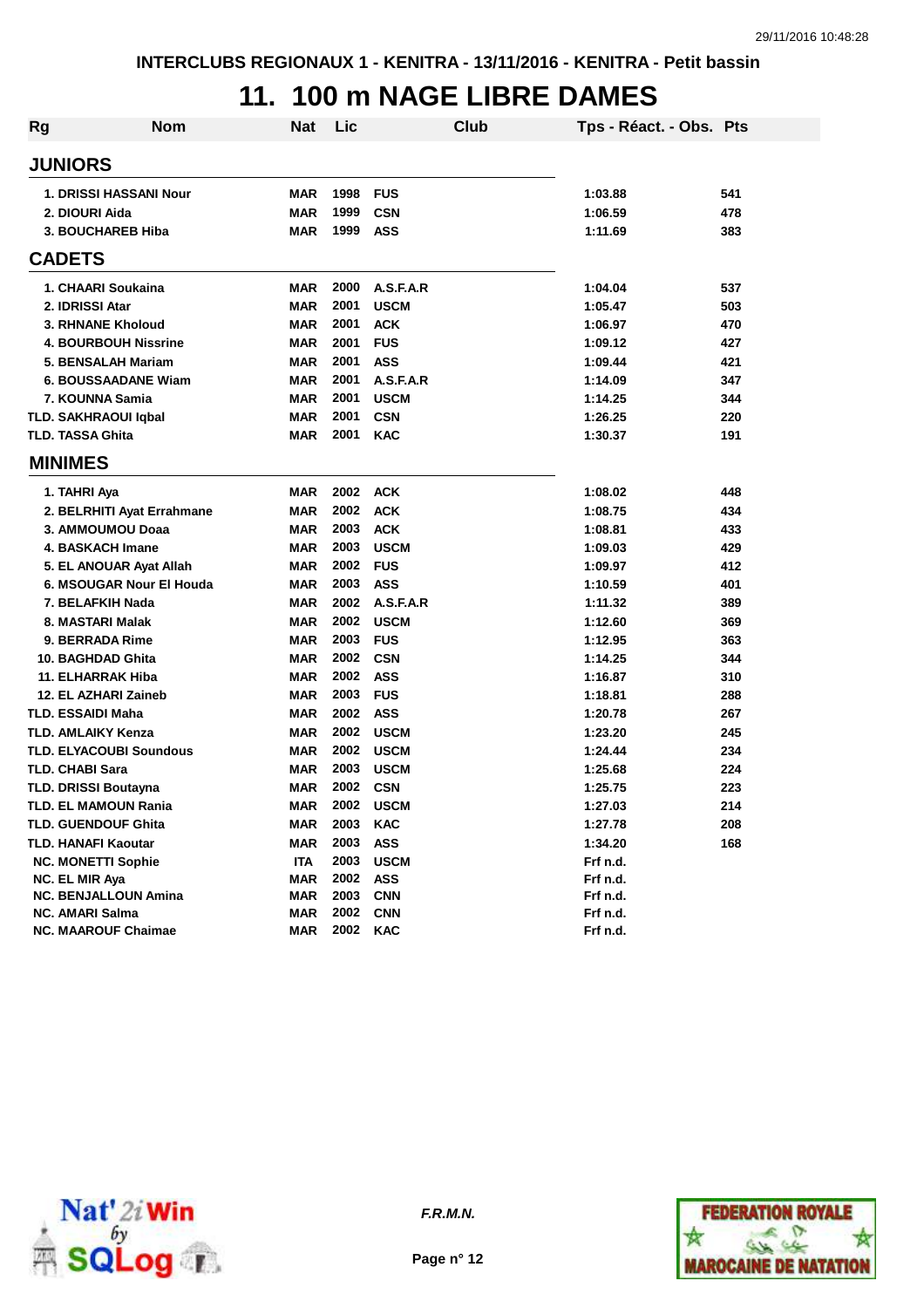#### **12. 100 m NAGE LIBRE MESSIEURS**

| <b>Rg</b>                                      | <b>Nom</b>                     | Nat                      | Lic          |                           | Club | Tps - Réact. - Obs. Pts |            |
|------------------------------------------------|--------------------------------|--------------------------|--------------|---------------------------|------|-------------------------|------------|
| <b>SENIORS</b>                                 |                                |                          |              |                           |      |                         |            |
| 1. ZEDDOUK Hassan                              |                                | MAR                      | 1997         | <b>FUS</b>                |      | 57.21                   | 551        |
| 2. GZALI Alae Eddine                           |                                | <b>MAR</b>               | 1997         | <b>KAC</b>                |      | 1:00.97                 | 455        |
| 3. BENSAID Nizar                               |                                | <b>MAR</b>               | 1994         | <b>CNN</b>                |      | 1:01.15                 | 451        |
|                                                | 4. RRHIOUI Mohamed Jalal       | <b>MAR</b>               | 1995         | <b>CSN</b>                |      | 1:04.00                 | 393        |
| <b>NC. RCHOUK Radouane</b>                     |                                | <b>MAR</b>               | 1991         | <b>CNN</b>                |      | Frf n.d.                |            |
| <b>JUNIORS</b>                                 |                                |                          |              |                           |      |                         |            |
|                                                | 1. DAHBI SKALI Hamza           | <b>MAR</b>               | 1998         | <b>CSN</b>                |      | 55.63                   | 599        |
| 2. KZIBER Bakr                                 |                                | <b>MAR</b>               | 1998         | A.S.F.A.R                 |      | 56.93                   | 559        |
| 3. CHAARI Soufiane                             |                                | <b>MAR</b>               | 1999         | A.S.F.A.R                 |      | 57.01                   | 557        |
| 4. LEBIED Aymane                               |                                | <b>MAR</b>               | 1999         | <b>CSN</b>                |      | 1:01.41                 | 445        |
| <b>TLD. IGOUZAL Ouadii</b>                     |                                | <b>MAR</b>               | 1999         | <b>CSN</b>                |      | 1:10.56                 | 293        |
|                                                | <b>TLD. KARROUK BAAYL Zaid</b> | <b>MAR</b>               | 1999         | <b>ACK</b>                |      | 1:10.59                 | 293        |
| <b>CADETS</b>                                  |                                |                          |              |                           |      |                         |            |
| 1. HEMRI Ali                                   |                                | <b>MAR</b>               | 2001         | <b>FUS</b>                |      | 55.16                   | 615        |
| 2. HEMRI Youssef                               |                                | <b>MAR</b>               | 2001         | <b>FUS</b>                |      | 57.40                   | 545        |
| 3. OUACHIKH Achraf                             |                                | <b>MAR</b>               | 2001         | <b>FUS</b>                |      | 57.83                   | 533        |
| <b>4. MSOUGAR Ali</b>                          |                                | <b>MAR</b>               | 2001         | <b>ASS</b>                |      | 58.00                   | 529        |
| 5. BENYAHYA Anas                               |                                | <b>MAR</b>               | 2001         | <b>FUS</b>                |      | 58.25                   | 522        |
|                                                | 6. MYESSER Anas Badr           | <b>MAR</b>               | 2001         | <b>USCM</b>               |      | 58.50                   | 515        |
| 7. BENHLIMA IIyas                              |                                | <b>MAR</b>               | 2001         | <b>ASS</b>                |      | 59.20                   | 497        |
| 8. EL HADI Med Saad                            |                                | <b>MAR</b>               | 2000         | <b>USCM</b>               |      | 1:00.50                 | 466        |
| 9. GABOUNE Achraf                              |                                | <b>MAR</b>               | 2001         | <b>FUS</b>                |      | 1:02.94                 | 414        |
| 10. LAHLOU Ziad                                |                                | <b>MAR</b>               | 2001         | <b>USCM</b>               |      | 1:03.19                 | 409        |
| 11. BARGACH Hamza                              |                                | <b>MAR</b>               | 2000         | <b>CSN</b>                |      | 1:03.76                 | 398        |
| <b>12. LAMGHARI Youssef</b>                    |                                | <b>MAR</b>               | 2001         | <b>USCM</b>               |      | 1:05.12                 | 373        |
| 13. ZOUGAGHI Mehdi                             |                                | <b>MAR</b>               | 2001<br>2001 | <b>USCM</b>               |      | 1:05.16                 | 373        |
| 14. KABIRI Haytam<br><b>15. CHERKAOUI Omar</b> |                                | <b>MAR</b><br><b>MAR</b> | 2001         | <b>ASS</b><br><b>USCM</b> |      | 1:05.22<br>1:06.03      | 372<br>358 |
| 16. BENDI Sami                                 |                                | <b>MAR</b>               | 2000         | <b>CSN</b>                |      | 1:06.63                 | 349        |
| <b>17. SAHNOUNE Omar</b>                       |                                | <b>MAR</b>               | 2000         | <b>ASS</b>                |      | 1:07.07                 | 342        |
|                                                | 18. OURKIYA Salah Eddine       | <b>MAR</b>               | 2001         | <b>USCM</b>               |      | 1:08.16                 | 326        |
|                                                | 19. MAGRI Mohamed Aymane       | <b>MAR</b>               | 2000         | <b>ASS</b>                |      | 1:08.44                 | 322        |
| 20. MIFTAH Taha                                |                                | MAR                      | 2001         | <b>CNN</b>                |      | 1:09.78                 | 303        |
| <b>TLD. AZIKOU Omar</b>                        |                                | <b>MAR</b>               | 2000         | <b>KAC</b>                |      | 1:13.28                 | 262        |
| <b>TLD. BAQQASS Adam</b>                       |                                | <b>MAR</b>               | 2001         | <b>ASS</b>                |      | 1:13.81                 | 256        |
| <b>TLD. SALAMAT Youssef</b>                    |                                | <b>MAR</b>               | 2001         | <b>CNN</b>                |      | 1:13.88                 | 256        |
| <b>NC. BEZZAA Salim</b>                        |                                | <b>MAR</b>               | 2000         | <b>CSN</b>                |      | Frf n.d.                |            |
| <b>NC. ENNACIRI Ismail</b>                     |                                | <b>MAR</b>               | 2001         | <b>USCM</b>               |      | Frf n.d.                |            |
| <b>NC. BELHAJ Wassim</b>                       |                                | <b>MAR</b>               | 2000         | <b>USCM</b>               |      | Frf n.d.                |            |
| <b>MINIMES</b>                                 |                                |                          |              |                           |      |                         |            |
| 1. EL OMARI Yassine                            |                                | MAR                      |              | 2002 ACK                  |      | 59.16                   | 498        |
| 2. SADIQUI Anir                                |                                | <b>MAR</b>               | 2003         | <b>USCM</b>               |      | 1:01.37                 | 446        |
|                                                | 3. MALKI Mohamed Taha          | <b>MAR</b>               | 2003         | <b>USCM</b>               |      | 1:01.97                 | 433        |
| 4. LEBIED Omar                                 |                                | <b>MAR</b>               | 2002         | <b>CSN</b>                |      | 1:02.64                 | 420        |
|                                                | 5. BENSALEH Mohamed Yassine    | <b>MAR</b>               | 2002         | <b>FUS</b>                |      | 1:03.50                 | 403        |
|                                                | 6. BACHIR Benabdeljalil        | <b>MAR</b>               | 2002         | <b>USCM</b>               |      | 1:05.20                 | 372        |
|                                                | 7. OUKHOUYA Youssef            | <b>MAR</b>               | 2002         | <b>FUS</b>                |      | 1:06.08                 | 357        |
|                                                | 8. OUAZANI CHAHDI Zohair       | <b>MAR</b>               | 2002         | <b>FUS</b>                |      | 1:06.28                 | 354        |
| 9. ELBRIDI Yahya                               |                                | <b>MAR</b>               | 2003         | <b>USCM</b>               |      | 1:06.73                 | 347        |
| <b>10. BENAMAR Amine</b>                       |                                | <b>MAR</b>               | 2002         | <b>CNN</b>                |      | 1:09.28                 | 310        |
| 11. DAIBOUN Wail                               |                                | MAR                      |              | 2002 ACK                  |      | 1:10.30                 | 297        |
|                                                |                                |                          |              |                           |      |                         |            |



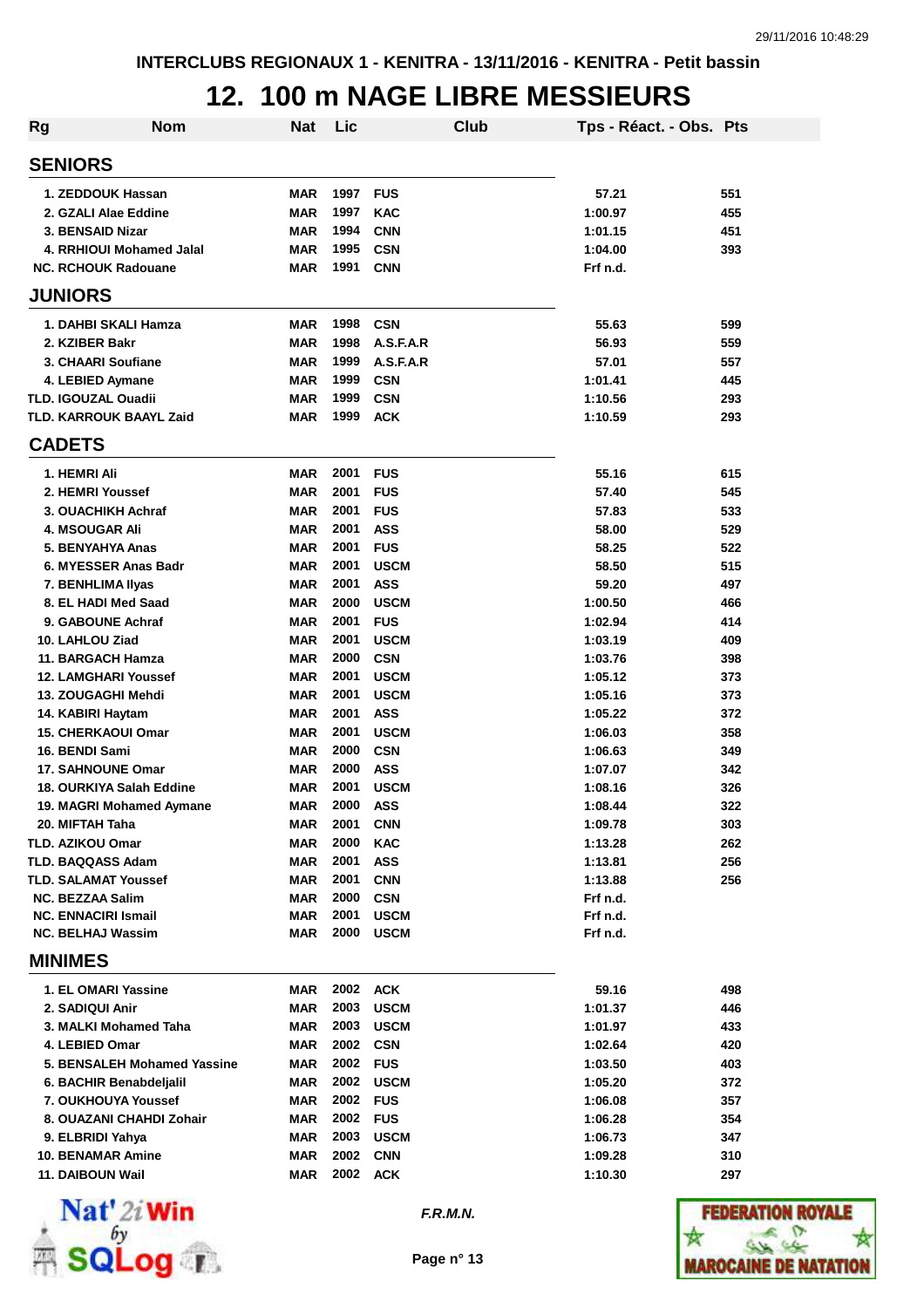#### **12. 100 m NAGE LIBRE MESSIEURS**

| <b>Rg</b>                    | <b>Nom</b>                         | <b>Nat</b> | <b>Lic</b> | Club        | Tps - Réact. - Obs. Pts |     |
|------------------------------|------------------------------------|------------|------------|-------------|-------------------------|-----|
| <b>MINIMES</b>               |                                    |            |            |             |                         |     |
|                              | 12. BENSALAH Mehdi                 | <b>MAR</b> | 2002       | <b>FUS</b>  | 1:10.37                 | 296 |
|                              | 13. BOUHAFS Rayane                 | <b>MAR</b> | 2003       | <b>FUS</b>  | 1:12.15                 | 274 |
| 14. BEZOTE Wail              |                                    | <b>MAR</b> | 2002       | <b>KAC</b>  | 1:12.41                 | 271 |
| 15. DRISSI Yassine           |                                    | <b>MAR</b> | 2003       | <b>FUS</b>  | 1:12.88                 | 266 |
|                              | <b>16. LAKRANE Abdenasser</b>      | <b>MAR</b> | 2002       | <b>CNK</b>  | 1:13.00                 | 265 |
| 16. TAYEBI Soufiane          |                                    | <b>MAR</b> | 2003       | <b>FUS</b>  | 1:13.00                 | 265 |
| <b>18. JRAFE Naoufal</b>     |                                    | <b>MAR</b> | 2002       | <b>ACK</b>  | 1:13.94                 | 255 |
|                              | 19. MAGRI Ahmed Ghassane           | <b>MAR</b> | 2003       | <b>ASS</b>  | 1:14.87                 | 246 |
| 20. SENIHJI Mehdi            |                                    | <b>MAR</b> | 2003       | <b>CNN</b>  | 1:14.94                 | 245 |
| 21. ALILOU Hamza             |                                    | <b>MAR</b> | 2002       | <b>CNN</b>  | 1:15.03                 | 244 |
|                              | 22. AIT BELHOUSSEIN IIyas          | <b>MAR</b> | 2002       | <b>CNN</b>  | 1:15.20                 | 242 |
|                              | 23. OUAZZANI CHAHDI Khalil         | <b>MAR</b> | 2003       | <b>USCM</b> | 1:15.78                 | 237 |
|                              | <b>TLD. ACHIBANE Mohamed Amine</b> | <b>MAR</b> | 2002       | <b>CNN</b>  | 1:16.19                 | 233 |
| <b>TLD. BOUZAIDI Zakaria</b> |                                    | <b>MAR</b> | 2002       | <b>CSN</b>  | 1:16.43                 | 231 |
|                              | <b>TLD. MESKINI Mohamed Wassim</b> | <b>MAR</b> | 2002       | <b>USCM</b> | 1:16.52                 | 230 |
|                              | TLD. MESKINE Mohammed Aymane       | <b>MAR</b> | 2002       | <b>ACK</b>  | 1:17.60                 | 220 |
|                              | <b>TLD. HATHOUTI Mohamed Taha</b>  | <b>MAR</b> | 2003       | <b>ASS</b>  | 1:19.03                 | 209 |
| <b>TLD. FATHI Houssam</b>    |                                    | <b>MAR</b> | 2002       | <b>CSN</b>  | 1:20.40                 | 198 |
|                              | <b>TLD. EL BOUAZZAOUI Yassine</b>  | <b>MAR</b> | 2003       | <b>ASS</b>  | 1:22.09                 | 186 |
| <b>TLD. ILGUIM Anass</b>     |                                    | <b>MAR</b> | 2003       | <b>CNN</b>  | 1:24.97                 | 168 |
| <b>TLD. KOUISS Khalil</b>    |                                    | <b>MAR</b> | 2003       | <b>CNN</b>  | 1:32.50                 | 130 |
|                              | <b>TLD. BOUFEDENE Zakaria</b>      | <b>MAR</b> | 2003       | <b>ASS</b>  | 1:33.87                 | 124 |
|                              | <b>TLD. ELBOUKHOUTI Youssef</b>    | <b>MAR</b> | 2002       | <b>CNN</b>  | 1:34.30                 | 123 |
|                              | <b>TLD. BOUFEDENE Yahya</b>        | <b>MAR</b> | 2003       | <b>ASS</b>  | 1:37.46                 | 111 |
| <b>TLD. MOUKAFI Zakaria</b>  |                                    | <b>MAR</b> | 2003       | <b>CNN</b>  | 1:44.22                 | 91  |
|                              | NC. SAISSI HASSANI Mehdi           | <b>MAR</b> | 2002       | <b>ACK</b>  | Frf n.d.                |     |
| <b>NC. RASSILI Aymen</b>     |                                    | <b>MAR</b> | 2002       | <b>ASS</b>  | Frf n.d.                |     |
|                              | <b>NC. SAHNOUNE Othmane</b>        | <b>MAR</b> | 2003       | <b>ASS</b>  | Frf n.d.                |     |
| <b>NC. SALHY Mohamed</b>     |                                    | <b>MAR</b> | 2003       | <b>CNN</b>  | Frf n.d.                |     |
| <b>NC. MRABET Ismail</b>     |                                    | <b>MAR</b> | 2002       | <b>CNN</b>  | Frf n.d.                |     |



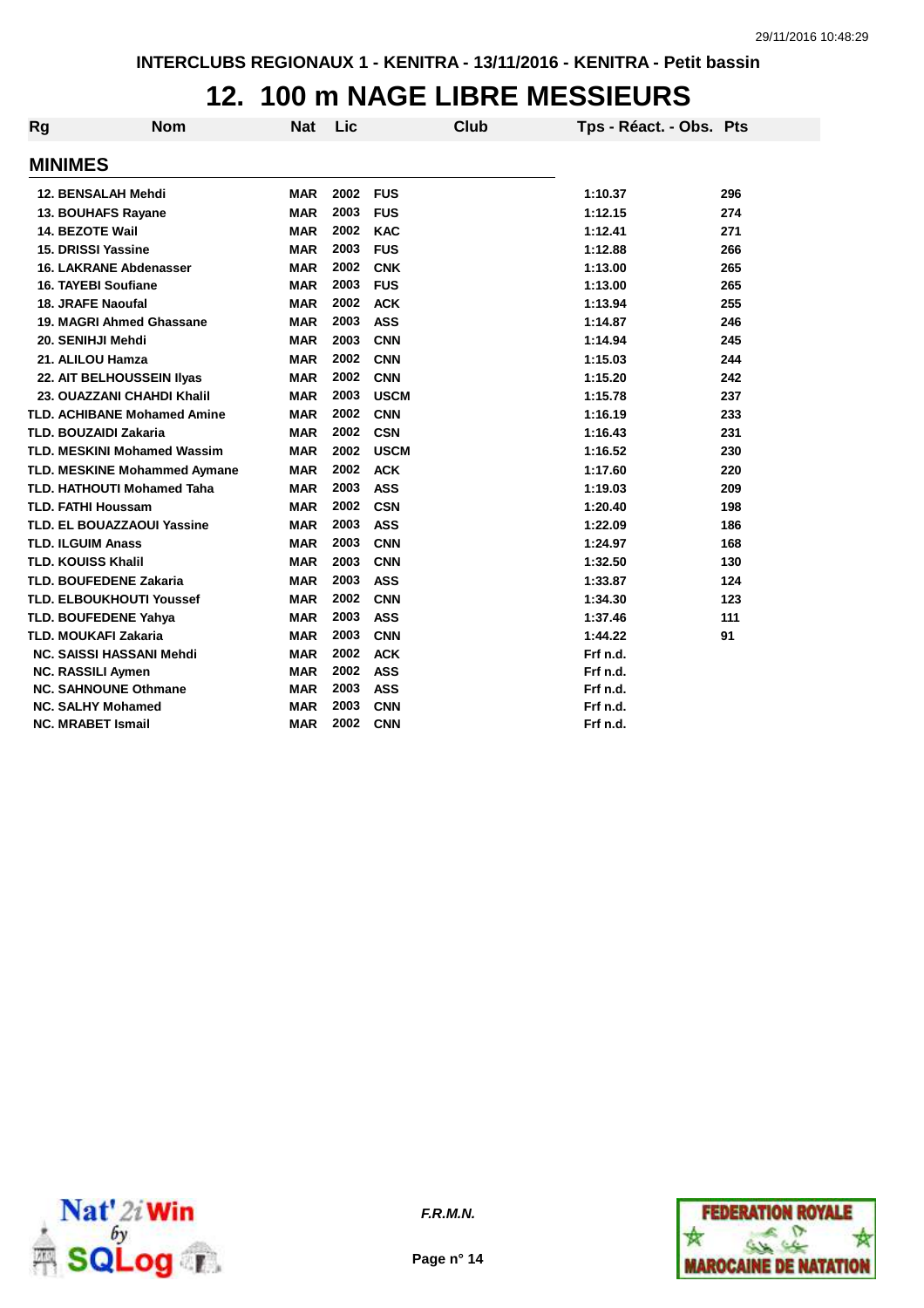# **13. 200 m BRASSE DAMES**

| Rg                        | <b>Nom</b>                 | <b>Nat</b> | Lic  |             | Club | Tps - Réact. - Obs. Pts |     |
|---------------------------|----------------------------|------------|------|-------------|------|-------------------------|-----|
| <b>JUNIORS</b>            |                            |            |      |             |      |                         |     |
|                           | <b>1. KAROUCH Khouloud</b> | <b>MAR</b> | 1999 | A.S.F.A.R   |      | 2:56.15                 | 492 |
| <b>CADETS</b>             |                            |            |      |             |      |                         |     |
| 1. BRICH Yassmina         |                            | <b>MAR</b> | 2000 | <b>USCM</b> |      | 3:22.59                 | 323 |
| 2. KOUNNA Samia           |                            | <b>MAR</b> | 2001 | <b>USCM</b> |      | 3:28.01                 | 299 |
| <b>MINIMES</b>            |                            |            |      |             |      |                         |     |
| 1. NADIR Yasmine          |                            | <b>MAR</b> | 2003 | <b>FUS</b>  |      | 3:12.68                 | 376 |
| <b>NC. MONETTI Sophie</b> |                            | <b>ITA</b> | 2003 | <b>USCM</b> |      | Frf n.d.                |     |



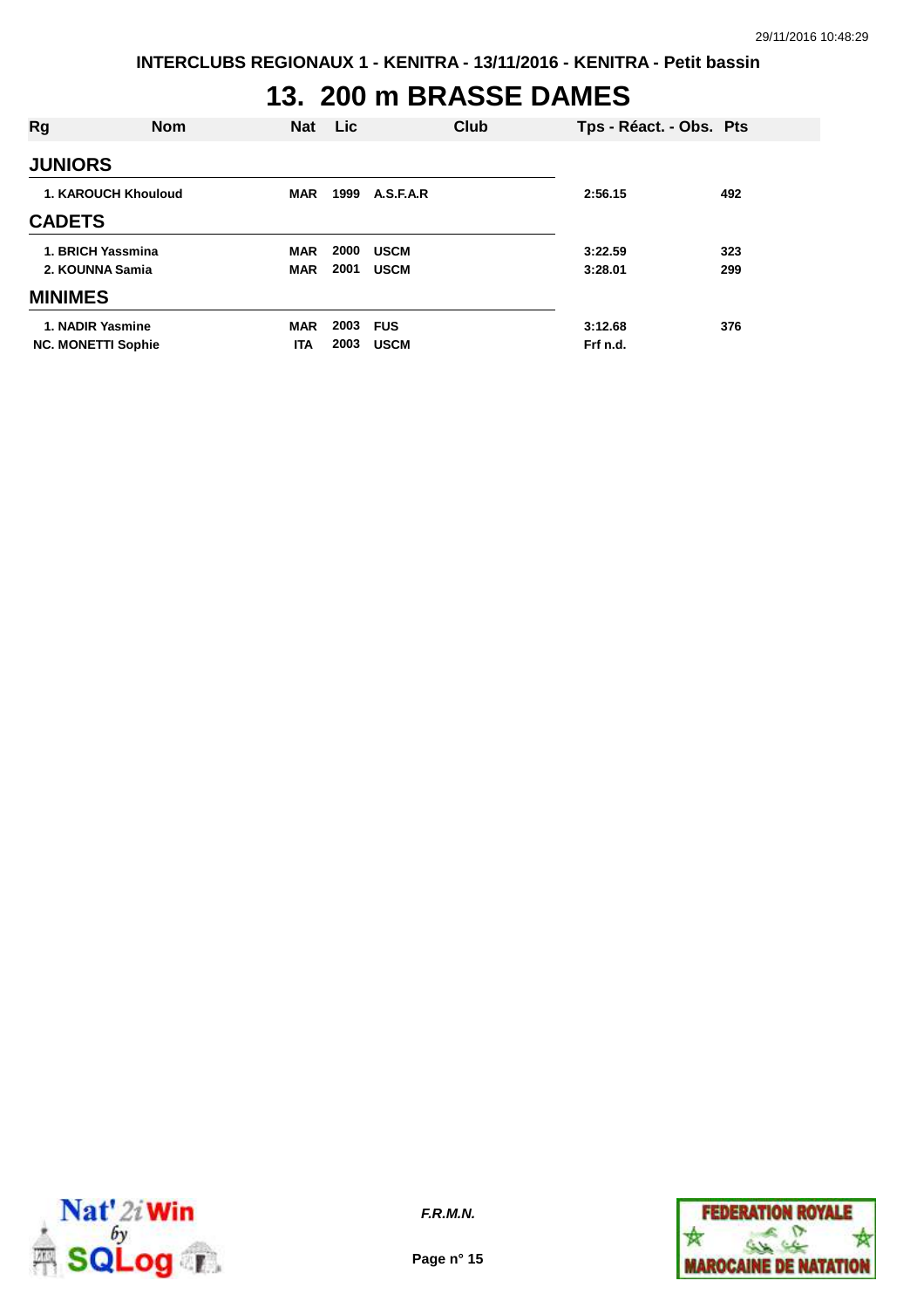#### **14. 200 m BRASSE MESSIEURS**

| Rg             | <b>Nom</b>                  | <b>Nat</b> | Lic  | Club        | Tps - Réact. - Obs. Pts |             |
|----------------|-----------------------------|------------|------|-------------|-------------------------|-------------|
| <b>SENIORS</b> |                             |            |      |             |                         |             |
|                | <b>1. BOULAAMANE Khalil</b> | <b>MAR</b> | 1995 | <b>FUS</b>  | 2:32.93                 | 572         |
|                | 2. FAWZI Badreddine         | <b>MAR</b> | 1991 | <b>USCM</b> | 2:38.30                 | 516         |
|                | 3. BELKAZ Lahbib            | <b>MAR</b> | 1996 | <b>CSN</b>  | 2:42.44                 | 478         |
|                | 4. EL MANDOUR Ali           | <b>MAR</b> | 1997 | <b>FUS</b>  | 2:51.34                 | 407         |
|                | <b>NC. ZEDDOUK Hassan</b>   | <b>MAR</b> | 1997 | <b>FUS</b>  | Dsq NI                  | $\mathbf 0$ |
| <b>JUNIORS</b> |                             |            |      |             |                         |             |
|                | 1. KZIBER Bakr              | <b>MAR</b> | 1998 | A.S.F.A.R   | 2:32.34                 | 579         |
| <b>CADETS</b>  |                             |            |      |             |                         |             |
|                | 1. BENNANI Ahmed            | <b>MAR</b> | 2001 | <b>FUS</b>  | 2:38.65                 | 513         |
|                | 2. BOUFEDENE Mehdi          | <b>MAR</b> | 2000 | <b>ASS</b>  | 2:45.72                 | 450         |
|                | 3. MARGHANI IIyasse         | <b>MAR</b> | 2001 | A.S.F.A.R   | 2:48.00                 | 432         |
|                | <b>4. BENNANI Younes</b>    | <b>MAR</b> | 2000 | <b>USCM</b> | 2:52.47                 | 399         |
|                | 5. CHAGH Yassine            | <b>MAR</b> | 2001 | <b>ACK</b>  | 2:55.50                 | 379         |
|                | 6. ACHOUBIR Makram          | <b>MAR</b> | 2001 | A.S.F.A.R   | 2:57.04                 | 369         |
| <b>MINIMES</b> |                             |            |      |             |                         |             |
|                | 1. BAMHAOUED Ismail         | <b>MAR</b> | 2002 | A.S.F.A.R   | 2:59.53                 | 354         |
|                | 2. BACHIR Benabdeljalil     | <b>MAR</b> | 2002 | <b>USCM</b> | 3:03.01                 | 334         |
|                | 3. SADIQUI Anir             | <b>MAR</b> | 2003 | <b>USCM</b> | 3:23.30                 | 243         |



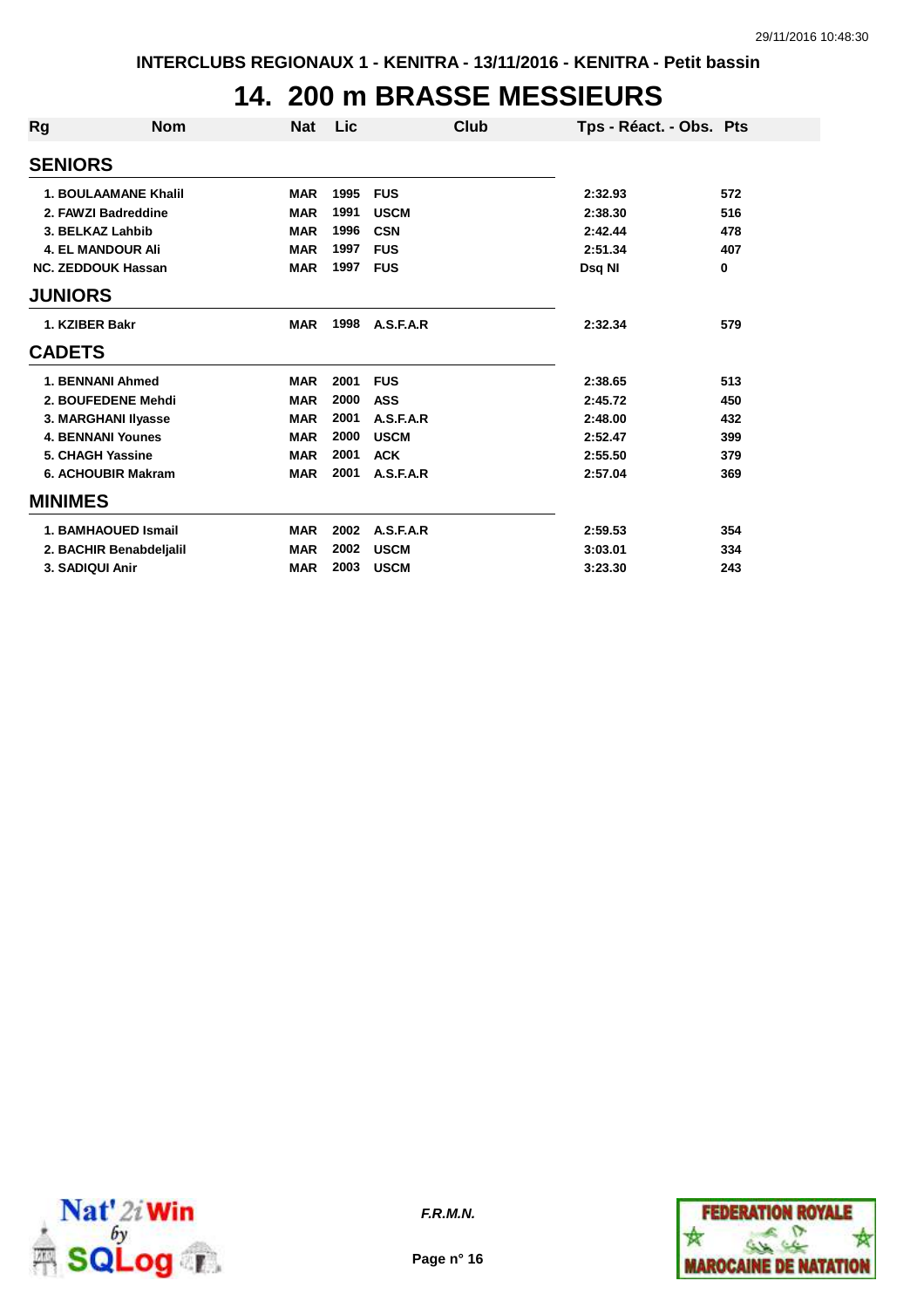#### **15. 50 m PAPILLON DAMES**

| Rg | <b>Nom</b>                    | <b>Nat</b> | Lic  |             | <b>Club</b> | Tps - Réact. - Obs. Pts |     |
|----|-------------------------------|------------|------|-------------|-------------|-------------------------|-----|
|    | <b>JUNIORS</b>                |            |      |             |             |                         |     |
|    | 1. KAROUCH Khouloud           | <b>MAR</b> | 1999 | A.S.F.A.R   |             | 32.06                   | 442 |
|    | 2. DRISSI HASSANI Nour        | <b>MAR</b> | 1998 | <b>FUS</b>  |             | 32.36                   | 430 |
|    | 3. JDI Zainab                 | <b>MAR</b> | 1999 | <b>ACK</b>  |             | 35.15                   | 335 |
|    | 4. MALKI Aya                  | <b>MAR</b> | 1999 | <b>USCM</b> |             | 35.22                   | 333 |
|    | <b>5. BOUCHAREB Hiba</b>      | <b>MAR</b> | 1999 | <b>ASS</b>  |             | 36.15                   | 308 |
|    | <b>CADETS</b>                 |            |      |             |             |                         |     |
|    | 1. BOURBOUH Narjiss           | <b>MAR</b> | 2001 | <b>FUS</b>  |             | 31.53                   | 465 |
|    | 2. CHAARI Soukaina            | <b>MAR</b> | 2000 | A.S.F.A.R   |             | 32.81                   | 413 |
|    | 3. RHNANE Kholoud             | <b>MAR</b> | 2001 | <b>ACK</b>  |             | 33.81                   | 377 |
|    | <b>4. BOURBOUH Nissrine</b>   | <b>MAR</b> | 2001 | <b>FUS</b>  |             | 33.87                   | 375 |
|    | 5. BENSALAH Mariam            | <b>MAR</b> | 2001 | <b>ASS</b>  |             | 36.01                   | 312 |
|    | <b>6. BOUSSAADANE Wiam</b>    | <b>MAR</b> | 2001 | A.S.F.A.R   |             | 37.75                   | 271 |
|    | 7. RIFFI Amal                 | <b>MAR</b> | 2000 | <b>USCM</b> |             | 41.40                   | 205 |
|    | <b>NC. AOUFI Hiba</b>         | <b>MAR</b> | 2000 | <b>USCM</b> |             | Frf n.d.                |     |
|    | <b>MINIMES</b>                |            |      |             |             |                         |     |
|    | 1. TAHRI Aya                  | <b>MAR</b> | 2002 | <b>ACK</b>  |             | 33.69                   | 381 |
|    | 2. EL ANOUAR Ayat Allah       | <b>MAR</b> | 2002 | <b>FUS</b>  |             | 34.15                   | 366 |
|    | 3. BELAFKIH Nada              | <b>MAR</b> | 2002 | A.S.F.A.R   |             | 34.60                   | 352 |
|    | 4. BELRHITI Ayat Errahmane    | <b>MAR</b> | 2002 | <b>ACK</b>  |             | 34.78                   | 346 |
|    | 5. BASKACH Imane              | <b>MAR</b> | 2003 | <b>USCM</b> |             | 35.00                   | 340 |
|    | 6. MSOUGAR Nour El Houda      | <b>MAR</b> | 2003 | <b>ASS</b>  |             | 36.12                   | 309 |
|    | 7. AMMOUMOU Doaa              | <b>MAR</b> | 2003 | <b>ACK</b>  |             | 36.37                   | 303 |
|    | 8. BEN ASSILA Hiba            | <b>MAR</b> | 2003 | A.S.F.A.R   |             | 36.83                   | 291 |
|    | 9. BAGHDAD Ghita              | <b>MAR</b> | 2002 | <b>CSN</b>  |             | 39.85                   | 230 |
|    | <b>10. EL MAGHRAOUI Zineb</b> | <b>MAR</b> | 2003 | <b>ACK</b>  |             | 41.37                   | 206 |
|    | 11. RIDA Inssaf               | <b>MAR</b> | 2002 | <b>USCM</b> |             | 41.57                   | 203 |
|    | 12. EL MEJDOUB Kenza          | <b>MAR</b> | 2003 | <b>ASS</b>  |             | 42.25                   | 193 |
|    | 13. EL AZHARI Zaineb          | <b>MAR</b> | 2003 | <b>FUS</b>  |             | 42.69                   | 187 |
|    | 14. ESSAIDI Maha              | <b>MAR</b> | 2002 | <b>ASS</b>  |             | 43.50                   | 177 |
|    | <b>TLD. ELHARRAK Hiba</b>     | <b>MAR</b> | 2002 | <b>ASS</b>  |             | 44.56                   | 164 |
|    | <b>TLD. BERRADA Rime</b>      | <b>MAR</b> | 2003 | <b>FUS</b>  |             | 45.02                   | 159 |
|    | TLD. EL MAMOUN Rania          | <b>MAR</b> | 2002 | <b>USCM</b> |             | 53.80                   | 93  |
|    | <b>NC. TERRAB Rania</b>       | <b>MAR</b> | 2003 | <b>ASS</b>  |             | Frf n.d.                |     |
|    | <b>NC. MAAROUF Chaimae</b>    | MAR        | 2002 | <b>KAC</b>  |             | Frf n.d.                |     |



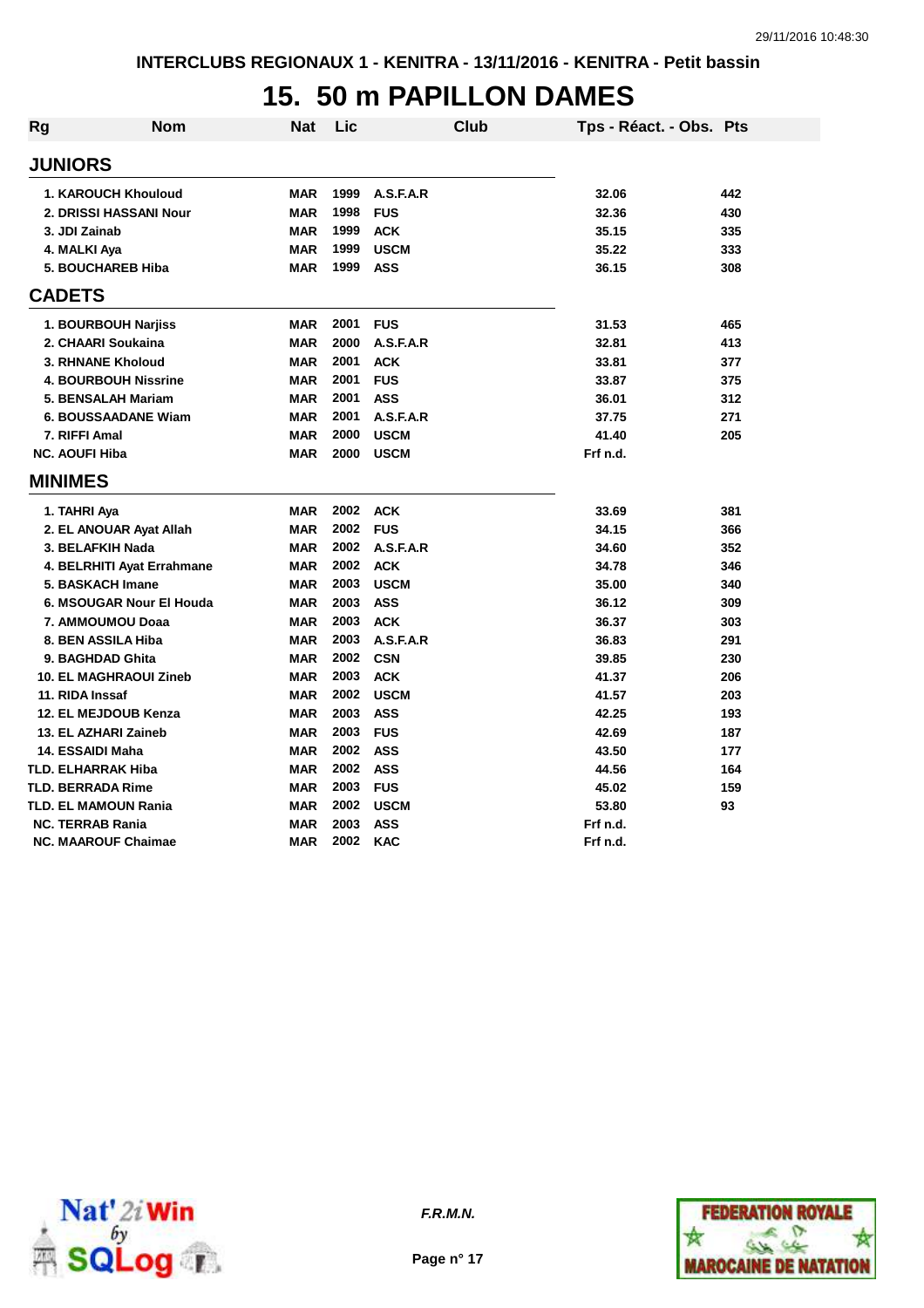## **16. 50 m PAPILLON MESSIEURS**

| <b>Rg</b>                  | <b>Nom</b>                                      | <b>Nat</b>               | Lic          |                           | <b>Club</b> | Tps - Réact. - Obs. Pts |            |
|----------------------------|-------------------------------------------------|--------------------------|--------------|---------------------------|-------------|-------------------------|------------|
| <b>SENIORS</b>             |                                                 |                          |              |                           |             |                         |            |
| 1. FAWZI Amine             |                                                 | <b>MAR</b>               | 1986         | <b>FUS</b>                |             | 26.90                   | 580        |
|                            | 2. BOULAAMANE Khalil                            | <b>MAR</b>               | 1995         | <b>FUS</b>                |             | 28.50                   | 487        |
|                            | 2. FAWZI Badreddine                             | <b>MAR</b>               | 1991         | <b>USCM</b>               |             | 28.50                   | 487        |
|                            | <b>4. EL MANDOUR Ali</b>                        | <b>MAR</b>               | 1997         | <b>FUS</b>                |             | 28.53                   | 486        |
|                            | 5. BENSAID Nizar                                | <b>MAR</b>               | 1994         | <b>CNN</b>                |             | 31.78                   | 351        |
|                            | 6. GZALI Alae Eddine                            | <b>MAR</b>               | 1997         | <b>KAC</b>                |             | 31.90                   | 347        |
|                            | <b>NC. MOUMEN Sayf Annasre</b>                  | <b>MAR</b>               | 1997         | <b>ASS</b>                |             | Frf n.d.                |            |
|                            | <b>NC. RRHIOUI Mohamed Jalal</b>                | <b>MAR</b>               | 1995         | <b>CSN</b>                |             | Dsq FD                  | 0          |
| <b>JUNIORS</b>             |                                                 |                          |              |                           |             |                         |            |
|                            | 1. CHAARI Soufiane                              | MAR                      | 1999         | A.S.F.A.R                 |             | 27.40                   | 548        |
|                            | 2. BELAFKIH Ahmed Wdia                          | <b>MAR</b>               | 1999         | A.S.F.A.R                 |             | 27.59                   | 537        |
|                            | 3. DAHBI SKALI Hamza                            | <b>MAR</b>               | 1998         | <b>CSN</b>                |             | 27.92                   | 518        |
|                            | 4. ABROUK Omar                                  | <b>MAR</b>               | 1998         | A.S.F.A.R                 |             | 28.25                   | 500        |
|                            | 5. EL BOUAZZAOUI Ilyas Abdesslam                | <b>MAR</b>               | 1999         | <b>ASS</b>                |             | 30.59                   | 394        |
|                            | <b>TLD. KARROUK BAAYL Zaid</b>                  | <b>MAR</b>               | 1999         | <b>ACK</b>                |             | 35.19                   | 259        |
| <b>TLD. IGOUZAL Ouadii</b> |                                                 | <b>MAR</b>               | 1999         | <b>CSN</b>                |             | 37.40                   | 215        |
| <b>NC. FATHI Ayman</b>     |                                                 | <b>MAR</b>               | 1999         | <b>CSN</b>                |             | Frf n.d.                |            |
| <b>CADETS</b>              |                                                 |                          |              |                           |             |                         |            |
|                            | 1. HEMRI Youssef                                | <b>MAR</b>               | 2001         | <b>FUS</b>                |             | 27.90                   | 519        |
| 2. HEMRI Ali               |                                                 | <b>MAR</b>               | 2001         | <b>FUS</b>                |             | 28.00                   | 514        |
| <b>3. MSOUGAR Ali</b>      |                                                 | <b>MAR</b>               | 2001         | <b>ASS</b>                |             | 28.56                   | 484        |
|                            | 4. NIHOU Yassine                                | <b>MAR</b>               | 2001         | <b>ACK</b>                |             | 29.14                   | 456        |
|                            | 5. MARGHANI Ilyasse                             | <b>MAR</b>               | 2001         | A.S.F.A.R                 |             | 29.61                   | 434        |
|                            | 6. MYESSER Anas Badr                            | <b>MAR</b>               | 2001         | <b>USCM</b>               |             | 29.65                   | 433        |
|                            | 7. BENYAHYA Anas                                | MAR                      | 2001         | <b>FUS</b>                |             | 29.89                   | 422        |
|                            | 8. SEYAR Mohamed Aymane                         | MAR                      | 2000         | <b>ASS</b>                |             | 30.04                   | 416        |
|                            | 9. BENHLIMA IIyas                               | MAR                      | 2001         | <b>ASS</b>                |             | 30.20                   | 409        |
|                            | 10. BENNANI Ahmed                               | MAR                      | 2001         | <b>FUS</b>                |             | 30.50                   | 397        |
|                            | <b>11. CHERKAOUI Omar</b>                       | <b>MAR</b>               | 2001         | <b>USCM</b>               |             | 30.72                   | 389        |
|                            | <b>12. OUACHIKH Achraf</b><br>13. BARGACH Hamza | <b>MAR</b><br><b>MAR</b> | 2001<br>2000 | <b>FUS</b>                |             | 31.00                   | 378        |
|                            | <b>14. BENNANI Younes</b>                       | <b>MAR</b>               | 2000         | <b>CSN</b><br><b>USCM</b> |             | 32.06<br>32.15          | 342<br>339 |
|                            | <b>15. GABOUNE Achraf</b>                       |                          | 2001         | <b>FUS</b>                |             |                         |            |
|                            | 16. ZOUGAGHI Mehdi                              | MAR<br><b>MAR</b>        | 2001         | <b>USCM</b>               |             | 32.28<br>32.59          | 335<br>326 |
| 17. KABIRI Haytam          |                                                 | MAR                      | 2001         | <b>ASS</b>                |             | 32.80                   | 319        |
| <b>18. OURKIYA Anas</b>    |                                                 | MAR                      | 2000         | <b>USCM</b>               |             | 33.03                   | 313        |
|                            | 18. OURKIYA Salah Eddine                        | MAR                      | 2001         | <b>USCM</b>               |             | 33.03                   | 313        |
|                            | 20. MAGRI Mohamed Aymane                        | MAR                      | 2000         | ASS                       |             | 33.16                   | 309        |
|                            | 21. SAHNOUNE Omar                               | MAR                      | 2000         | ASS                       |             | 34.00                   | 287        |
|                            | 22. BOUFEDENE Mehdi                             | <b>MAR</b>               | 2000         | <b>ASS</b>                |             | 34.16                   | 283        |
|                            | 23. LAMGHARI Youssef                            | MAR                      | 2001         | <b>USCM</b>               |             | 35.47                   | 252        |
| 24. MOKHTARI Ali           |                                                 | <b>MAR</b>               | 2001         | <b>USCM</b>               |             | 36.16                   | 238        |
| 25. BENDI Sami             |                                                 | <b>MAR</b>               | 2000         | <b>CSN</b>                |             | 37.09                   | 221        |
|                            | 25. BAQQASS Adam                                | MAR                      | 2001         | ASS                       |             | 37.09                   | 221        |
| TLD. MIFTAH Taha           |                                                 | <b>MAR</b>               | 2001         | <b>CNN</b>                |             | 38.60                   | 196        |
|                            | <b>NC. EL HADI Med Saad</b>                     | <b>MAR</b>               | 2000         | <b>USCM</b>               |             | Frf n.d.                |            |
|                            | <b>NC. ENNACIRI Ismail</b>                      | MAR                      | 2001         | <b>USCM</b>               |             | Frf n.d.                |            |
|                            | <b>NC. BELHAJ Wassim</b>                        | MAR                      | 2000         | <b>USCM</b>               |             | Frf n.d.                |            |
| <b>MINIMES</b>             |                                                 |                          |              |                           |             |                         |            |
|                            | 1. BENSALEH Mohamed Yassine                     | <b>MAR</b>               | 2002 FUS     |                           |             | 30.69                   | 390        |



**2. MALKI Mohamed Taha MAR 2003 USCM 30.81 386**

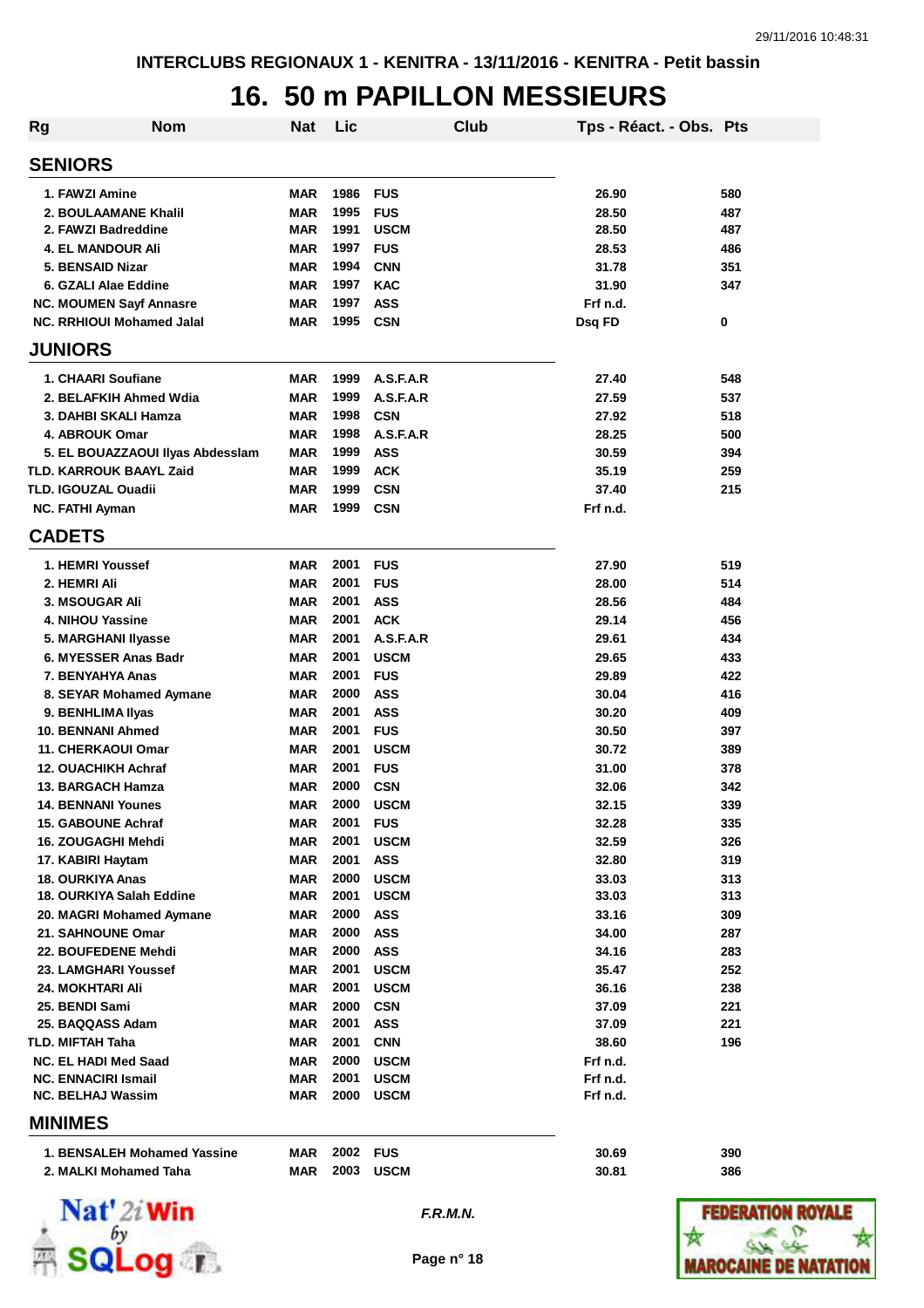## **16. 50 m PAPILLON MESSIEURS**

| Rg                       | <b>Nom</b>                         | <b>Nat</b> | Lic  | Club        | Tps - Réact. - Obs. Pts |     |
|--------------------------|------------------------------------|------------|------|-------------|-------------------------|-----|
| <b>MINIMES</b>           |                                    |            |      |             |                         |     |
|                          | 3. EL OMARI Yassine                | <b>MAR</b> | 2002 | <b>ACK</b>  | 31.48                   | 361 |
|                          | 4. EL MECHRAFI Ayman               | <b>MAR</b> | 2002 | <b>USCM</b> | 31.53                   | 360 |
| 5. LEBIED Omar           |                                    | <b>MAR</b> | 2002 | <b>CSN</b>  | 31.71                   | 354 |
|                          | <b>6. BENAMAR Amine</b>            | <b>MAR</b> | 2002 | <b>CNN</b>  | 32.97                   | 315 |
|                          | 7. OUAZANI CHAHDI Zohair           | <b>MAR</b> | 2002 | <b>FUS</b>  | 33.18                   | 309 |
|                          | 8. MESSAOUDI Mohamed Mouad         | <b>MAR</b> | 2002 | A.S.F.A.R   | 35.90                   | 243 |
|                          | 9. ELBRIDI Yahya                   | <b>MAR</b> | 2003 | <b>USCM</b> | 37.00                   | 222 |
|                          | 10. BOUHAFS Rayane                 | <b>MAR</b> | 2003 | <b>FUS</b>  | 37.25                   | 218 |
|                          | 11. BENSALAH Mehdi                 | <b>MAR</b> | 2002 | <b>FUS</b>  | 37.34                   | 216 |
|                          | <b>12. AIT BELHOUSSEIN IIvas</b>   | <b>MAR</b> | 2002 | <b>CNN</b>  | 38.53                   | 197 |
| 13. JRAFE Naoufal        |                                    | <b>MAR</b> | 2002 | <b>ACK</b>  | 39.03                   | 189 |
|                          | 14. MAGRI Ahmed Ghassane           | <b>MAR</b> | 2003 | <b>ASS</b>  | 39.50                   | 183 |
|                          | <b>15. TAYEBI Soufiane</b>         | <b>MAR</b> | 2003 | <b>FUS</b>  | 40.09                   | 175 |
| 16. DRISSI Yassine       |                                    | <b>MAR</b> | 2003 | <b>FUS</b>  | 40.88                   | 165 |
|                          | <b>TLD. BERRAHMA Zakaria</b>       | <b>MAR</b> | 2003 | <b>ASS</b>  | 41.37                   | 159 |
|                          | <b>TLD. ACHIBANE Mohamed Amine</b> | <b>MAR</b> | 2002 | <b>CNN</b>  | 43.41                   | 137 |
| TLD. SENIHJI Mehdi       |                                    | <b>MAR</b> | 2003 | <b>CNN</b>  | 44.60                   | 127 |
|                          | <b>TLD. BELKOURCHIA Yassine</b>    | <b>MAR</b> | 2003 | <b>ASS</b>  | 46.78                   | 110 |
|                          | <b>TLD. EL BOUAZZAOUI Yassine</b>  | <b>MAR</b> | 2003 | <b>ASS</b>  | 48.03                   | 101 |
|                          | <b>NC. SAISSI HASSANI Mehdi</b>    | <b>MAR</b> | 2002 | <b>ACK</b>  | Frf n.d.                |     |
| <b>NC. RASSILI Aymen</b> |                                    | <b>MAR</b> | 2002 | <b>ASS</b>  | Frf n.d.                |     |
|                          | <b>NC. SAHNOUNE Othmane</b>        | <b>MAR</b> | 2003 | <b>ASS</b>  | Frf n.d.                |     |



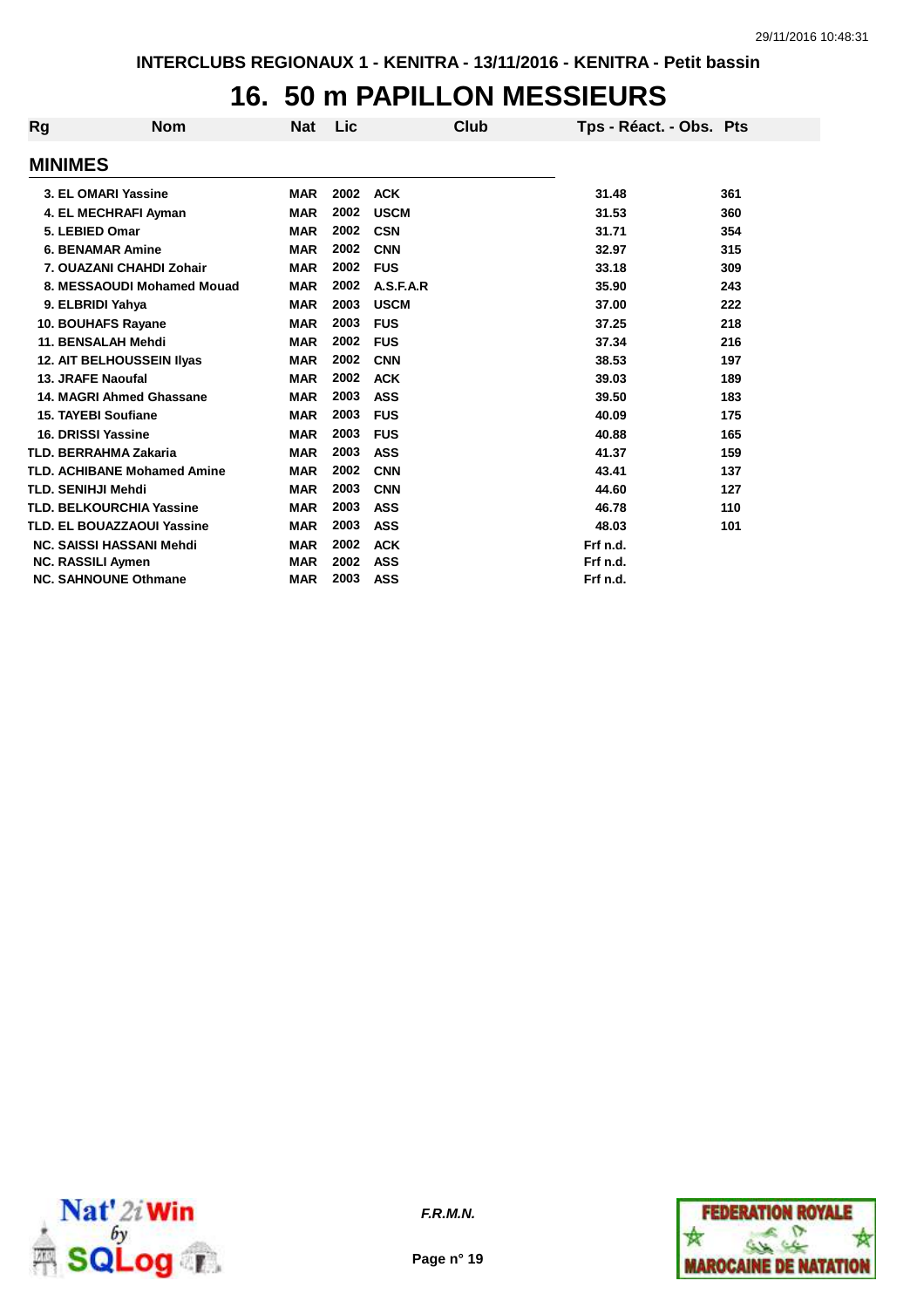## **17. 800 m NAGE LIBRE DAMES**

| Rg              | <b>Nom</b>          | <b>Nat</b> | Lic          | Club | Tps - Réact. - Obs. Pts |     |
|-----------------|---------------------|------------|--------------|------|-------------------------|-----|
| <b>CADETS</b>   |                     |            |              |      |                         |     |
|                 | 1. BOURBOUH Narjiss | MAR        | 2001 FUS     |      | 10:22.20                | 491 |
| 2. IDRISSI Atar |                     | MAR        | 2001<br>USCM |      | 10:29.59                | 474 |



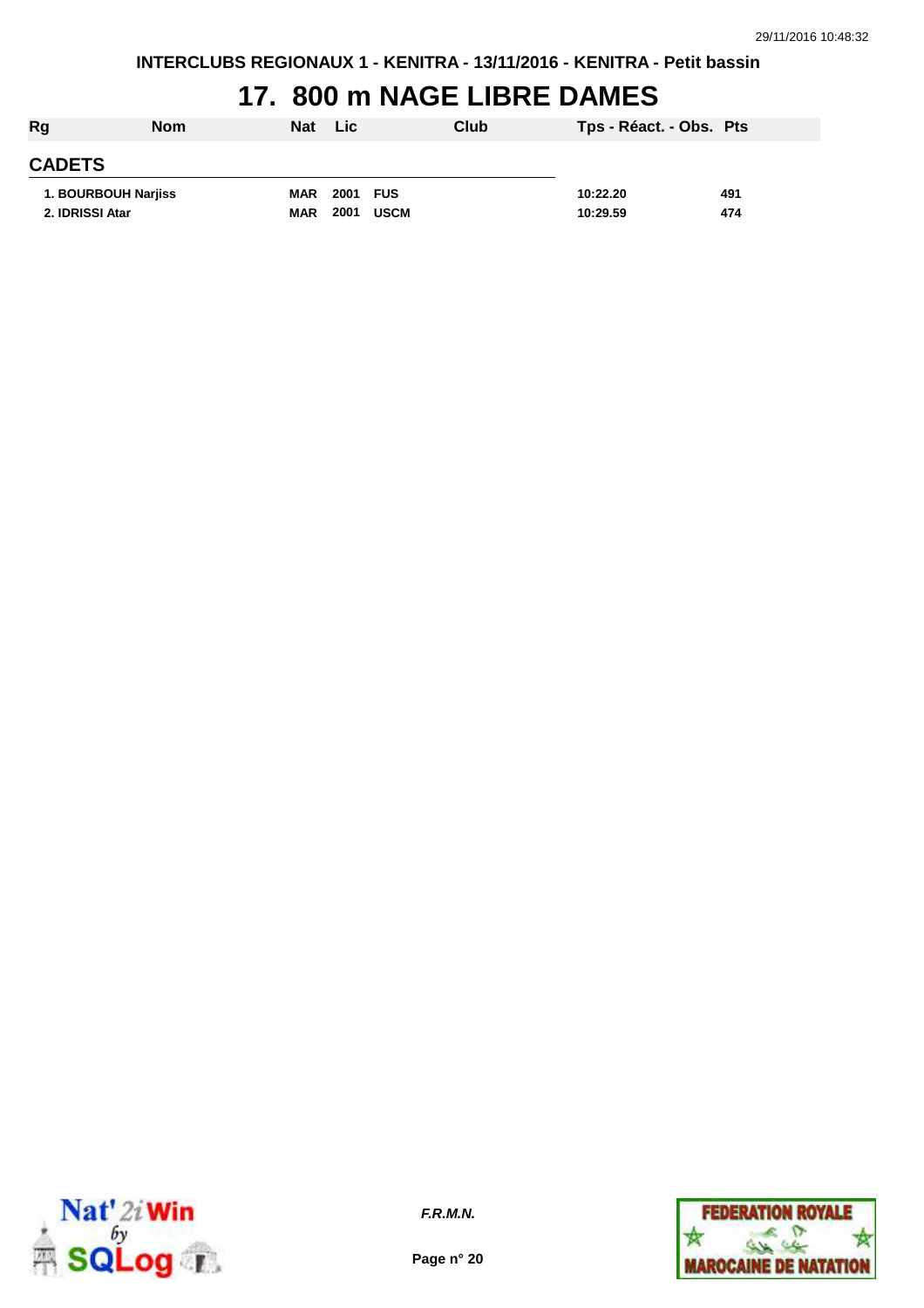#### **18. 200 m NAGE LIBRE MESSIEURS**

| <b>Rg</b> | <b>Nom</b>                         | Nat        | Lic  |                          | Club | Tps - Réact. - Obs. Pts |            |
|-----------|------------------------------------|------------|------|--------------------------|------|-------------------------|------------|
|           | <b>SENIORS</b>                     |            |      |                          |      |                         |            |
|           | 1. ZEDDOUK Hassan                  | <b>MAR</b> | 1997 | <b>FUS</b>               |      | 2:05.94                 | 531        |
|           | 2. BELKAZ Lahbib                   | <b>MAR</b> | 1996 | <b>CSN</b>               |      | 2:11.81                 | 463        |
|           | 3. GZALI Alae Eddine               | <b>MAR</b> | 1997 | <b>KAC</b>               |      | 2:22.28                 | 368        |
|           | <b>4. BENSAID Nizar</b>            | <b>MAR</b> | 1994 | <b>CNN</b>               |      | 2:23.53                 | 358        |
|           | <b>NC. RCHOUK Radouane</b>         | <b>MAR</b> | 1991 | <b>CNN</b>               |      | Frf n.d.                |            |
|           | <b>JUNIORS</b>                     |            |      |                          |      |                         |            |
|           | 1. DAHBI SKALI Hamza               | MAR        | 1998 | <b>CSN</b>               |      | 2:06.72                 | 521        |
|           | TLD. KARROUK BAAYL Zaid            | <b>MAR</b> | 1999 | <b>ACK</b>               |      | 2:39.25                 | 262        |
|           | <b>TLD. IGOUZAL Ouadii</b>         | <b>MAR</b> | 1999 | <b>CSN</b>               |      | 2:41.50                 | 251        |
|           | <b>CADETS</b>                      |            |      |                          |      |                         |            |
|           | 1. HEMRI Ali                       | <b>MAR</b> | 2001 |                          |      | 2:00.49                 |            |
|           | 2. HEMRI Youssef                   | <b>MAR</b> | 2001 | <b>FUS</b><br><b>FUS</b> |      | 2:02.84                 | 606<br>572 |
|           | 3. OUACHIKH Achraf                 | <b>MAR</b> | 2001 | <b>FUS</b>               |      | 2:02.98                 | 570        |
|           | <b>4. MSOUGAR Ali</b>              | <b>MAR</b> | 2001 | <b>ASS</b>               |      | 2:03.24                 | 567        |
|           | 5. MYESSER Anas Badr               | <b>MAR</b> | 2001 | <b>USCM</b>              |      | 2:09.00                 | 494        |
|           | 6. BENYAHYA Anas                   | <b>MAR</b> | 2001 | <b>FUS</b>               |      | 2:09.98                 | 483        |
|           | 7. BENNANI Ahmed                   | <b>MAR</b> | 2001 | <b>FUS</b>               |      | 2:11.50                 | 466        |
|           | 8. BENHLIMA IIyas                  | <b>MAR</b> | 2001 | <b>ASS</b>               |      | 2:11.97                 | 461        |
|           | 9. GABOUNE Achraf                  | <b>MAR</b> | 2001 | <b>FUS</b>               |      | 2:17.00                 | 412        |
|           | <b>10. MOKHTARI Ali</b>            | <b>MAR</b> | 2001 | <b>USCM</b>              |      | 2:22.18                 | 369        |
|           | 11. OURKIYA Anas                   | <b>MAR</b> | 2000 | <b>USCM</b>              |      | 2:22.80                 | 364        |
|           | 12. ZOUGAGHI Mehdi                 | <b>MAR</b> | 2001 | <b>USCM</b>              |      | 2:23.00                 | 362        |
|           | 13. MIFTAH Taha                    | <b>MAR</b> | 2001 | <b>CNN</b>               |      | 2:37.72                 | 270        |
|           | 14. BENDI Sami                     | <b>MAR</b> | 2000 | <b>CSN</b>               |      | 2:38.09                 | 268        |
|           | 15. KABIRI Haytam                  | <b>MAR</b> | 2001 | <b>ASS</b>               |      | 2:39.03                 | 263        |
|           | <b>TLD. AZIKOU Omar</b>            | <b>MAR</b> | 2000 | <b>KAC</b>               |      | 2:41.53                 | 251        |
|           | <b>NC. SAHNOUNE Omar</b>           | <b>MAR</b> | 2000 | <b>ASS</b>               |      | Frf n.d.                |            |
|           | <b>MINIMES</b>                     |            |      |                          |      |                         |            |
|           | 1. MALKI Mohamed Taha              | MAR        | 2003 | <b>USCM</b>              |      | 2:12.65                 | 454        |
|           | 2. EL OMARI Yassine                | <b>MAR</b> | 2002 | <b>ACK</b>               |      | 2:12.87                 | 452        |
|           | 3. SADIQUI Anir                    | <b>MAR</b> | 2003 | <b>USCM</b>              |      | 2:18.07                 | 403        |
|           | 4. LEBIED Omar                     | MAR        | 2002 | <b>CSN</b>               |      | 2:24.41                 | 352        |
|           | 5. BENSALAH Mehdi                  | <b>MAR</b> | 2002 | <b>FUS</b>               |      | 2:24.94                 | 348        |
|           | 6. BACHIR Benabdeljalil            | <b>MAR</b> | 2002 | <b>USCM</b>              |      | 2:25.04                 | 347        |
|           | 7. OUKHOUYA Youssef                | <b>MAR</b> | 2002 | <b>FUS</b>               |      | 2:25.19                 | 346        |
|           | 8. ELBRIDI Yahya                   | <b>MAR</b> | 2003 | <b>USCM</b>              |      | 2:25.63                 | 343        |
|           | 9. DRISSI Yassine                  | <b>MAR</b> | 2003 | <b>FUS</b>               |      | 2:37.90                 | 269        |
|           | 10. RASSILI Aymen                  | <b>MAR</b> | 2002 | <b>ASS</b>               |      | 2:38.02                 | 268        |
|           | 11. TAYEBI Soufiane                | <b>MAR</b> | 2003 | <b>FUS</b>               |      | 2:39.69                 | 260        |
|           | 12. BOUHAFS Rayane                 | <b>MAR</b> | 2003 | <b>FUS</b>               |      | 2:39.93                 | 259        |
|           | <b>13. BENAMAR Amine</b>           | <b>MAR</b> | 2002 | <b>CNN</b>               |      | 2:41.22                 | 253        |
|           | 14. BEZOTE Wail                    | <b>MAR</b> | 2002 | <b>KAC</b>               |      | 2:42.16                 | 248        |
|           | <b>15. HATHOUTI Mohamed Taha</b>   | <b>MAR</b> | 2003 | <b>ASS</b>               |      | 2:44.91                 | 236        |
|           | <b>TLD. ACHIBANE Mohamed Amine</b> | <b>MAR</b> | 2002 | <b>CNN</b>               |      | 2:45.10                 | 235        |
|           | <b>TLD. MESKINI Mohamed Wassim</b> | <b>MAR</b> | 2002 | <b>USCM</b>              |      | 2:45.31                 | 234        |
|           | TLD. SENIHJI Mehdi                 | <b>MAR</b> | 2003 | <b>CNN</b>               |      | 2:56.38                 | 193        |
|           | TLD. BELHAJ Ayoub                  | <b>MAR</b> | 2003 | <b>USCM</b>              |      | 3:14.87                 | 143        |
|           | <b>NC. BELAFIA Adam</b>            | <b>MAR</b> | 2002 | <b>USCM</b>              |      | Frf n.d.                |            |
|           | NC. OUAZANI CHAHDI Zohair          | <b>MAR</b> | 2002 | <b>FUS</b>               |      | Dsq FD                  | $\pmb{0}$  |



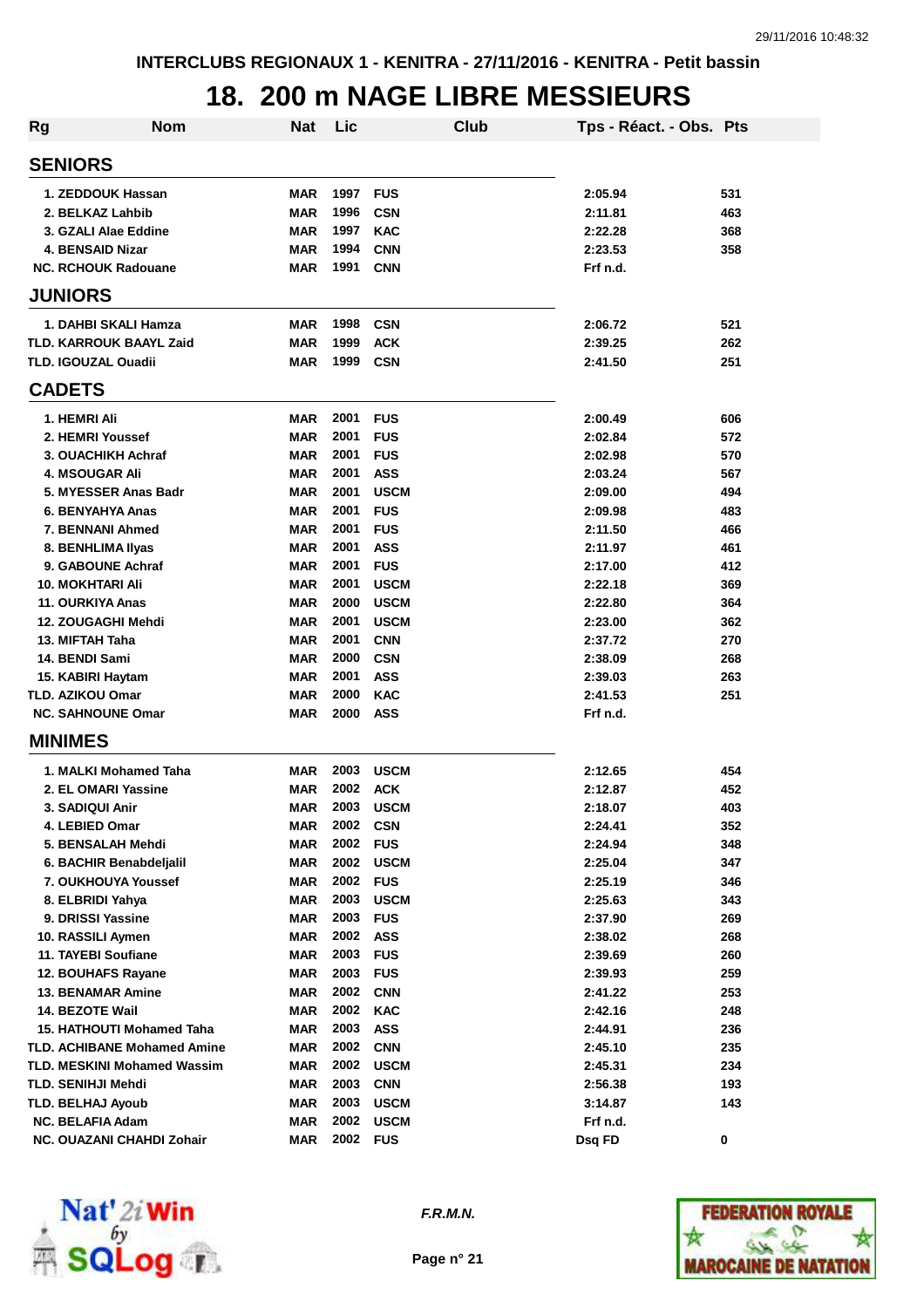## **19. 200 m NAGE LIBRE DAMES**

| Rg             | <b>Nom</b>                    | <b>Nat</b> | Lic  |             | Club | Tps - Réact. - Obs. Pts |     |
|----------------|-------------------------------|------------|------|-------------|------|-------------------------|-----|
| <b>JUNIORS</b> |                               |            |      |             |      |                         |     |
|                | <b>1. DRISSI HASSANI Nour</b> | <b>MAR</b> | 1998 | <b>FUS</b>  |      | 2:19.28                 | 533 |
|                | 2. DIOURI Aida                | <b>MAR</b> | 1999 | <b>CSN</b>  |      | 2:32.00                 | 410 |
| <b>CADETS</b>  |                               |            |      |             |      |                         |     |
|                | 1. IDRISSI Atar               | <b>MAR</b> | 2001 | <b>USCM</b> |      | 2:21.03                 | 514 |
|                | 2. RHNANE Kholoud             | <b>MAR</b> | 2001 | <b>ACK</b>  |      | 2:24.72                 | 475 |
|                | 3. BOURBOUH Nissrine          | <b>MAR</b> | 2001 | <b>FUS</b>  |      | 2:26.56                 | 458 |
|                | <b>4. BENSALAH Mariam</b>     | <b>MAR</b> | 2001 | <b>ASS</b>  |      | 2:29.22                 | 434 |
|                | <b>TLD. SAKHRAOUI Igbal</b>   | <b>MAR</b> | 2001 | <b>CSN</b>  |      | 3:14.40                 | 196 |
| <b>MINIMES</b> |                               |            |      |             |      |                         |     |
|                | 1. BELRHITI Ayat Errahmane    | <b>MAR</b> | 2002 | <b>ACK</b>  |      | 2:27.75                 | 447 |
|                | 2. EL ANOUAR Ayat Allah       | <b>MAR</b> | 2002 | <b>FUS</b>  |      | 2:29.09                 | 435 |
|                | 3. BASKACH Imane              | <b>MAR</b> | 2003 | <b>USCM</b> |      | 2:35.44                 | 384 |
|                | 4. AMMOUMOU Doaa              | <b>MAR</b> | 2003 | <b>ACK</b>  |      | 2:36.00                 | 379 |
|                | 5. BERRADA Rime               | <b>MAR</b> | 2003 | <b>FUS</b>  |      | 2:37.78                 | 367 |
|                | 5. MSOUGAR Nour El Houda      | <b>MAR</b> | 2003 | <b>ASS</b>  |      | 2:37.78                 | 367 |
|                | 7. ELHARRAK Hiba              | <b>MAR</b> | 2002 | <b>ASS</b>  |      | 2:45.50                 | 318 |
|                | 8. BAGHDAD Ghita              | <b>MAR</b> | 2002 | <b>CSN</b>  |      | 2:47.38                 | 307 |
|                | 9. EL AZHARI Zaineb           | <b>MAR</b> | 2003 | <b>FUS</b>  |      | 2:47.49                 | 306 |
|                | <b>TLD. DRISSI Boutayna</b>   | <b>MAR</b> | 2002 | <b>CSN</b>  |      | 3:18.25                 | 185 |
|                | <b>NC. MASTARI Malak</b>      | <b>MAR</b> | 2002 | <b>USCM</b> |      | Frf n.d.                |     |



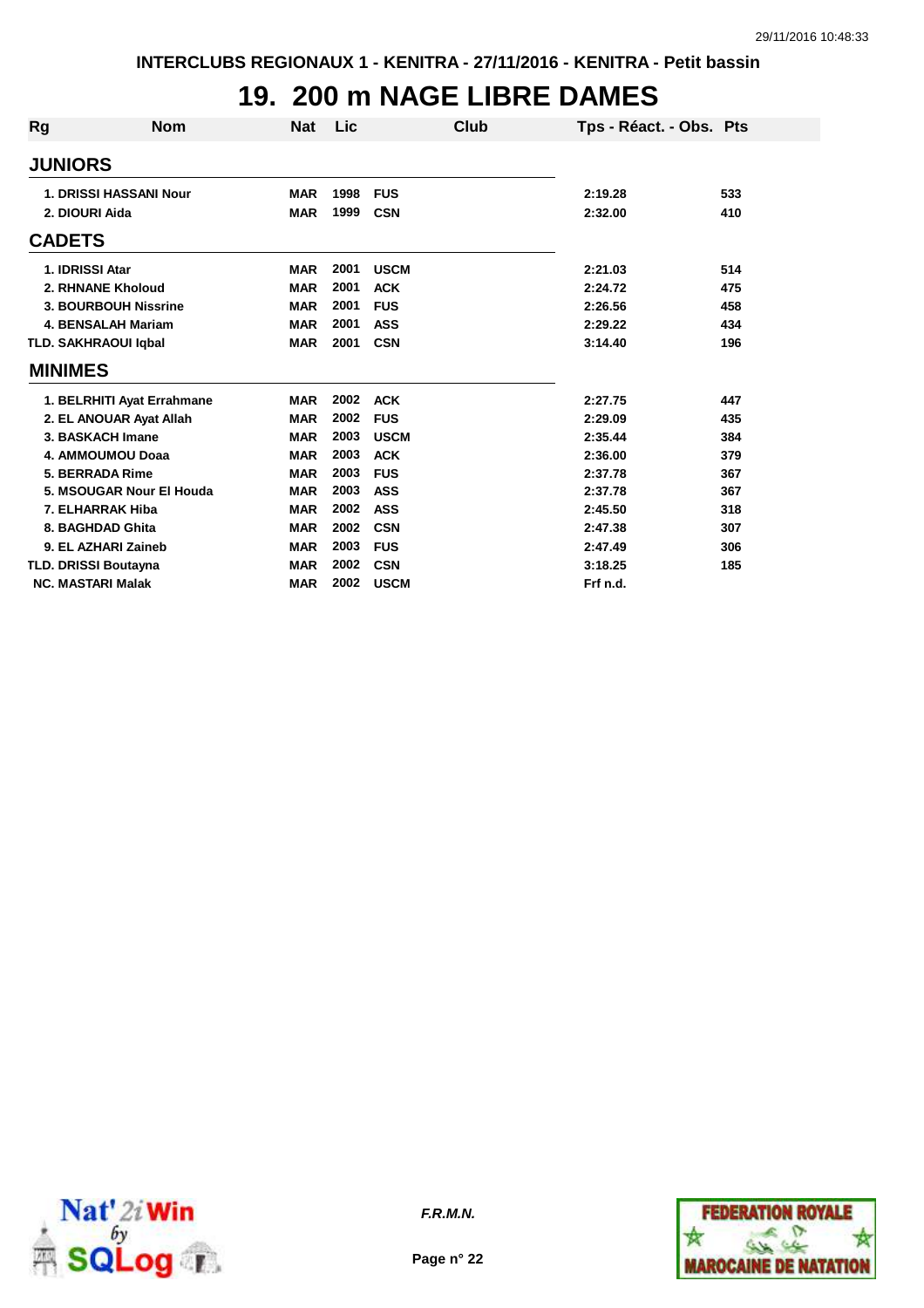## **20. 100 m BRASSE MESSIEURS**

| <b>Rg</b> | <b>Nom</b>                         | Nat        | Lic  | Club        | Tps - Réact. - Obs. Pts |     |
|-----------|------------------------------------|------------|------|-------------|-------------------------|-----|
|           | <b>SENIORS</b>                     |            |      |             |                         |     |
|           | 1. FAWZI Amine                     | MAR        | 1986 | <b>FUS</b>  | 1:07.00                 | 664 |
|           | 2. FAWZI Badreddine                | <b>MAR</b> | 1991 | <b>USCM</b> | 1:10.66                 | 566 |
|           | 3. ZEDDOUK Hassan                  | <b>MAR</b> | 1997 | <b>FUS</b>  | 1:14.59                 | 481 |
|           | <b>TLD. GZALI Alae Eddine</b>      | <b>MAR</b> | 1997 | <b>KAC</b>  | 1:24.53                 | 330 |
|           | <b>NC. BENSAID Nizar</b>           | <b>MAR</b> | 1994 | <b>CNN</b>  | Dsg VI                  | 0   |
|           | <b>JUNIORS</b>                     |            |      |             |                         |     |
|           | 1. KZIBER Bakr                     | <b>MAR</b> | 1998 | A.S.F.A.R   | 1:11.50                 | 546 |
|           | 2. EL BOUAZZAOUI IIvas Abdessiam   | <b>MAR</b> | 1999 | <b>ASS</b>  | 1:18.47                 | 413 |
|           | <b>TLD. KARROUK BAAYL Zaid</b>     | <b>MAR</b> | 1999 | <b>ACK</b>  | 1:34.59                 | 236 |
|           | <b>CADETS</b>                      |            |      |             |                         |     |
|           | 1. BENNANI Ahmed                   | <b>MAR</b> | 2001 | <b>FUS</b>  | 1:13.68                 | 499 |
|           | 2. EL HADI Med Saad                | <b>MAR</b> | 2000 | <b>USCM</b> | 1:14.00                 | 493 |
|           | 3. MARGHANI Ilyasse                | <b>MAR</b> | 2001 | A.S.F.A.R   | 1:14.03                 | 492 |
|           | 4. BOUFEDENE Mehdi                 | <b>MAR</b> | 2000 | <b>ASS</b>  | 1:17.25                 | 433 |
|           | 5. OUACHIKH Achraf                 | <b>MAR</b> | 2001 | <b>FUS</b>  | 1:19.16                 | 402 |
|           | <b>6. BENNANI Younes</b>           | <b>MAR</b> | 2000 | <b>USCM</b> | 1:19.66                 | 395 |
|           | 7. CHAGH Yassine                   | <b>MAR</b> | 2001 | <b>ACK</b>  | 1:21.72                 | 366 |
|           | 8. ZOUGAGHI Mehdi                  | <b>MAR</b> | 2001 | <b>USCM</b> | 1:28.14                 | 291 |
|           | 9. AZIKOU Omar                     | <b>MAR</b> | 2000 | <b>KAC</b>  | 1:29.60                 | 277 |
|           | <b>TLD. OURKIYA Anas</b>           | <b>MAR</b> | 2000 | <b>USCM</b> | 1:31.32                 | 262 |
|           | <b>TLD. BAQQASS Adam</b>           | <b>MAR</b> | 2001 | <b>ASS</b>  | 1:33.31                 | 245 |
|           | <b>TLD. ENNACIRI Ismail</b>        | <b>MAR</b> | 2001 | <b>USCM</b> | 1:36.54                 | 222 |
|           | <b>TLD. OURKIYA Salah Eddine</b>   | <b>MAR</b> | 2001 | <b>USCM</b> | 1:36.55                 | 222 |
|           | <b>NC. SALAMAT Youssef</b>         | <b>MAR</b> | 2001 | <b>CNN</b>  | Dsq NI                  | 0   |
|           | <b>MINIMES</b>                     |            |      |             |                         |     |
|           | 1. MALKI Mohamed Taha              | MAR        | 2003 | <b>USCM</b> | 1:17.50                 | 429 |
|           | 2. EL MECHRAFI Ayman               | <b>MAR</b> | 2002 | <b>USCM</b> | 1:21.11                 | 374 |
|           | 3. EL OMARI Yassine                | <b>MAR</b> | 2002 | <b>ACK</b>  | 1:21.35                 | 371 |
|           | 4. BACHIR Benabdeljalil            | <b>MAR</b> | 2002 | <b>USCM</b> | 1:22.40                 | 357 |
|           | 5. BAMHAOUED Ismail                | <b>MAR</b> | 2002 | A.S.F.A.R   | 1:23.25                 | 346 |
|           | 6. MAGRI Ahmed Ghassane            | <b>MAR</b> | 2003 | <b>ASS</b>  | 1:31.22                 | 263 |
|           | 7. BOUHAFS Rayane                  | MAR        | 2003 | <b>FUS</b>  | 1:33.53                 | 244 |
|           | 8. BOUZAIDI Zakaria                | <b>MAR</b> | 2002 | <b>CSN</b>  | 1:34.68                 | 235 |
|           | <b>TLD. FATHI Houssam</b>          | <b>MAR</b> | 2002 | <b>CSN</b>  | 1:35.60                 | 228 |
|           | <b>TLD. OUAZZANI CHAHDI Khalil</b> | <b>MAR</b> | 2003 | <b>USCM</b> | 1:39.37                 | 203 |
|           | <b>TLD. LAKRANE Abdenasser</b>     | <b>MAR</b> | 2002 | <b>CNK</b>  | 1:43.75                 | 178 |
|           | <b>TLD. BELKOURCHIA Yassine</b>    | <b>MAR</b> | 2003 | <b>ASS</b>  | 1:44.81                 | 173 |
|           | <b>TLD. SENIHJI Mehdi</b>          | <b>MAR</b> | 2003 | <b>CNN</b>  | 1:45.28                 | 171 |
|           | <b>TLD. BERRAHMA Zakaria</b>       | <b>MAR</b> | 2003 | <b>ASS</b>  | 1:52.69                 | 139 |
|           | <b>TLD. ILGUIM Anass</b>           | <b>MAR</b> | 2003 | <b>CNN</b>  | 1:53.90                 | 135 |
|           | <b>TLD. KOUISS Khalil</b>          | <b>MAR</b> | 2003 | <b>CNN</b>  | 1:56.47                 | 126 |
|           | <b>NC. DAIBOUN Wail</b>            | <b>MAR</b> | 2002 | <b>ACK</b>  | Dsq FD                  | 0   |
|           | <b>NC. KIDAYE Youssef</b>          | <b>MAR</b> | 2003 | <b>CNN</b>  | Dsq VI                  | 0   |
|           | NC. MOUKAFI Zakaria                | <b>MAR</b> | 2003 | <b>CNN</b>  | Dsq VI                  | 0   |



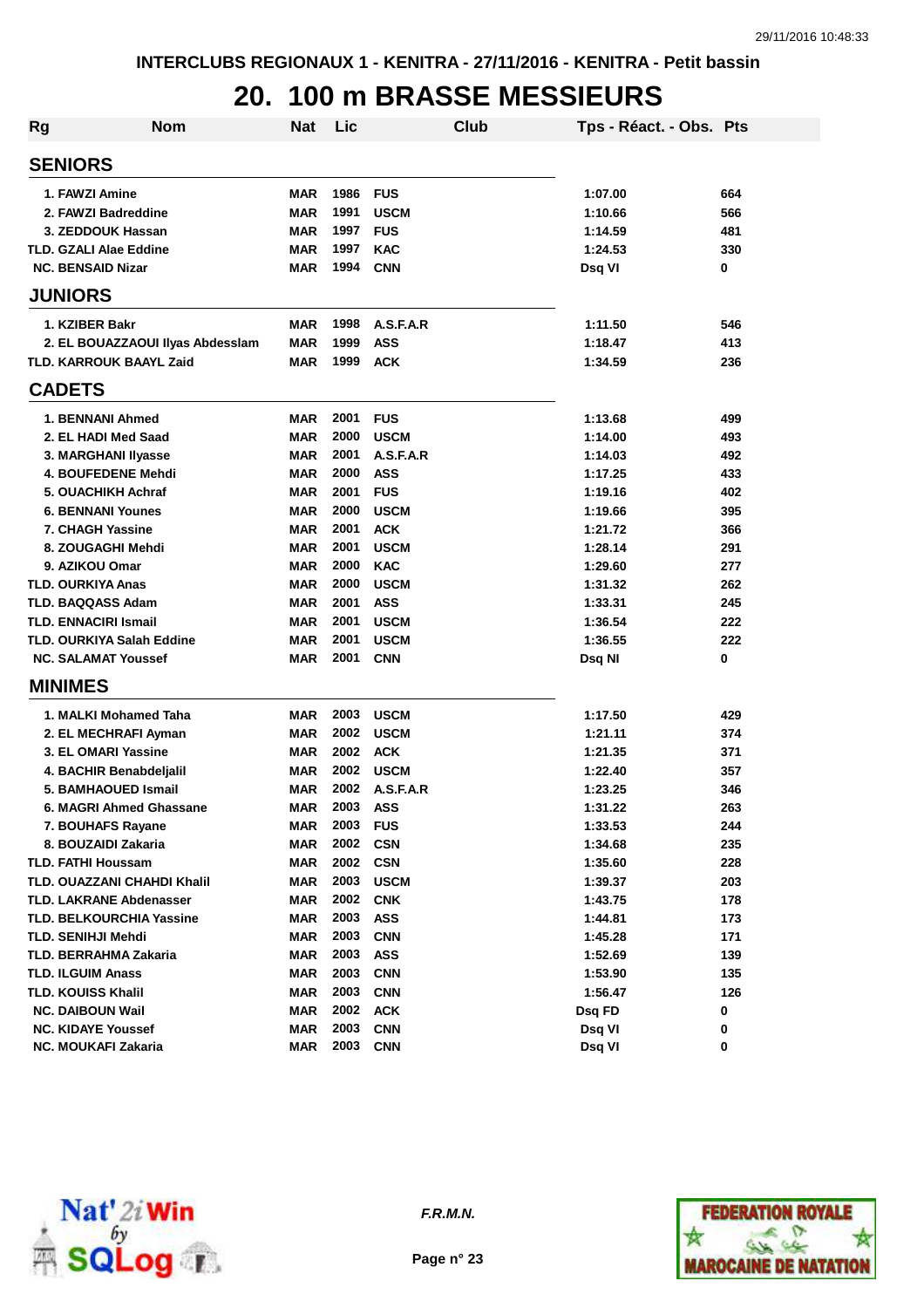# **21. 100 m BRASSE DAMES**

| Rg                         | <b>Nom</b>                    | <b>Nat</b> | Lic  | Club        |          | Tps - Réact. - Obs. Pts |
|----------------------------|-------------------------------|------------|------|-------------|----------|-------------------------|
|                            | <b>SENIORS</b>                |            |      |             |          |                         |
|                            | <b>NC. MARHFOUR Hajar</b>     | <b>MAR</b> | 1995 | <b>FUS</b>  | Frf n.d. |                         |
|                            | <b>JUNIORS</b>                |            |      |             |          |                         |
| <b>1. KAROUCH Khouloud</b> |                               | <b>MAR</b> | 1999 | A.S.F.A.R   | 1:22.88  | 468                     |
|                            | <b>CADETS</b>                 |            |      |             |          |                         |
|                            | 1. BRICH Yassmina             | <b>MAR</b> | 2000 | <b>USCM</b> | 1:31.15  | 351                     |
|                            | 2. GHENI Fatima Zahra         | <b>MAR</b> | 2000 | A.S.F.A.R   | 1:32.22  | 339                     |
|                            | 3. BOUSSAADANE Wiam           | <b>MAR</b> | 2001 | A.S.F.A.R   | 1:32.62  | 335                     |
|                            | 4. KOUNNA Samia               | <b>MAR</b> | 2001 | <b>USCM</b> | 1:33.85  | 322                     |
|                            | <b>TLD. RIFFI Amal</b>        | <b>MAR</b> | 2000 | <b>USCM</b> | 1:47.18  | 216                     |
|                            | <b>TLD. TASSA Ghita</b>       | <b>MAR</b> | 2001 | <b>KAC</b>  | 1:51.13  | 194                     |
|                            | <b>MINIMES</b>                |            |      |             |          |                         |
|                            | 1. NADIR Yasmine              | <b>MAR</b> | 2003 | <b>FUS</b>  | 1:28.93  | 378                     |
|                            | 2. BELAFKIH Nada              | <b>MAR</b> | 2002 | A.S.F.A.R   | 1:32.15  | 340                     |
|                            | 3. BEN ASSILA Hiba            | <b>MAR</b> | 2003 | A.S.F.A.R   | 1:35.91  | 302                     |
|                            | <b>4. GUENDOUF Ghita</b>      | <b>MAR</b> | 2003 | <b>KAC</b>  | 1:36.56  | 296                     |
|                            | <b>NC. MONETTI Sophie</b>     | <b>ITA</b> | 2003 | <b>USCM</b> | Frf n.d. |                         |
|                            | <b>NC. EL MAGHRAOUI Zineb</b> | <b>MAR</b> | 2003 | <b>ACK</b>  | Dsq FD   | 0                       |



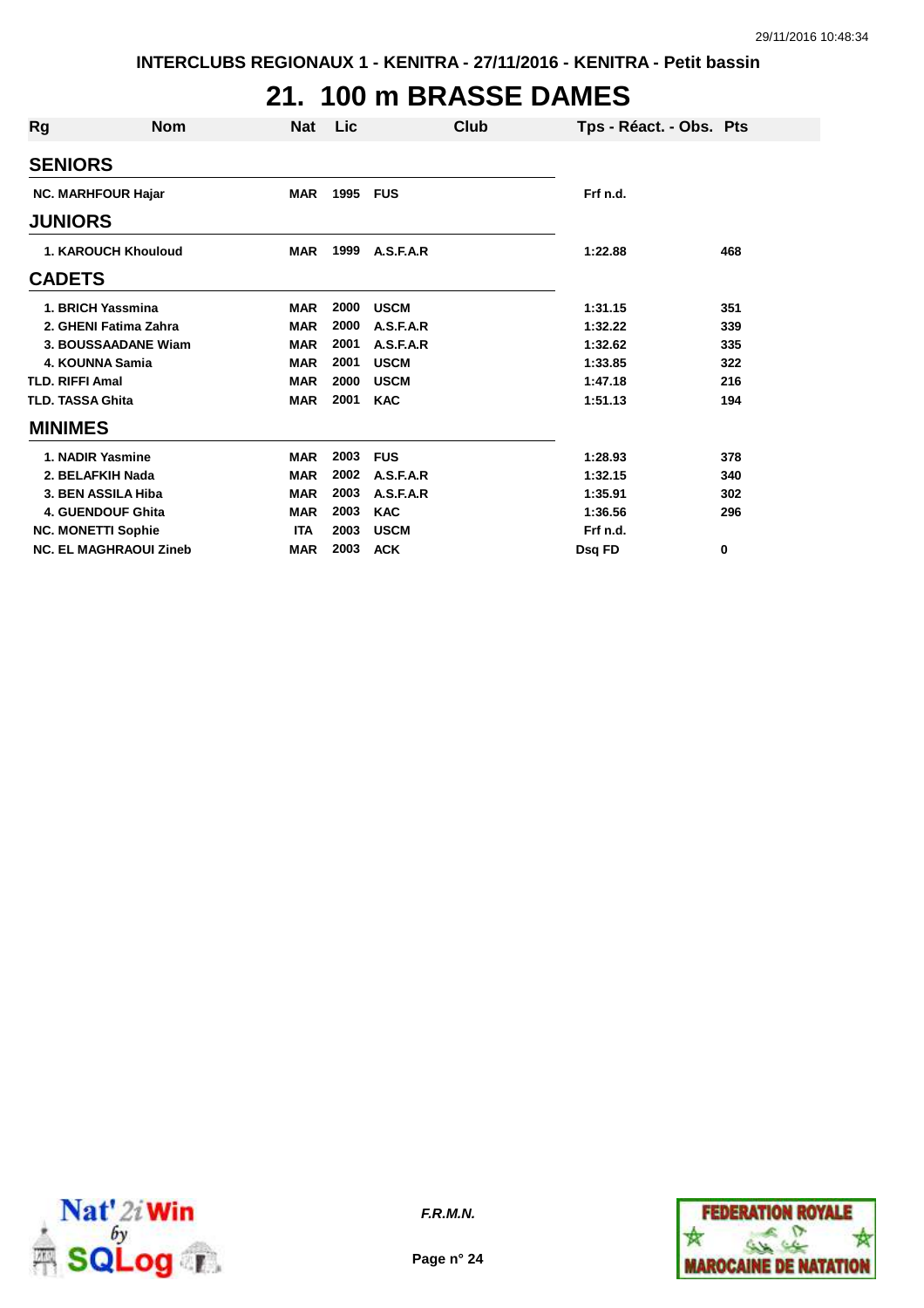## **22. 50 m DOS MESSIEURS**

| Rg | <b>Nom</b>                                           | <b>Nat</b>               | Lic              |                           | Club | Tps - Réact. - Obs. Pts |            |
|----|------------------------------------------------------|--------------------------|------------------|---------------------------|------|-------------------------|------------|
|    | <b>SENIORS</b>                                       |                          |                  |                           |      |                         |            |
|    | <b>1. EL MANDOUR Ali</b>                             | <b>MAR</b>               | 1997             | <b>FUS</b>                |      | 30.55                   | 487        |
|    | 2. RRHIOUI Mohamed Jalal                             | <b>MAR</b>               | 1995             | <b>CSN</b>                |      | 35.09                   | 321        |
|    | <b>NC. FAWZI Badreddine</b>                          | <b>MAR</b>               | 1991             | <b>USCM</b>               |      | Frf n.d.                |            |
|    | <b>JUNIORS</b>                                       |                          |                  |                           |      |                         |            |
|    | 1. CHAARI Soufiane                                   | <b>MAR</b>               | 1999             | A.S.F.A.R                 |      | 29.38                   | 548        |
|    | 2. DAHBI SKALI Hamza                                 | <b>MAR</b>               | 1998             | <b>CSN</b>                |      | 31.50                   | 444        |
|    | 3. EL BOUAZZAOUI Ilyas Abdesslam                     | <b>MAR</b>               | 1999             | <b>ASS</b>                |      | 31.59                   | 440        |
|    | 4. LEBIED Aymane                                     | <b>MAR</b>               | 1999             | <b>CSN</b>                |      | 32.75                   | 395        |
|    | <b>CADETS</b>                                        |                          |                  |                           |      |                         |            |
|    | 1. MSOUGAR Ali                                       | <b>MAR</b>               | 2001             | <b>ASS</b>                |      | 30.75                   | 478        |
|    | 2. BENYAHYA Anas                                     | <b>MAR</b>               | 2001             | <b>FUS</b>                |      | 31.12                   | 461        |
|    | 3. BENHLIMA IIyas                                    | <b>MAR</b>               | 2001             | <b>ASS</b>                |      | 32.03                   | 422        |
|    | 4. MYESSER Anas Badr                                 | <b>MAR</b>               | 2001             | <b>USCM</b>               |      | 32.60                   | 401        |
|    | 5. ACHOUBIR Makram                                   | <b>MAR</b>               | 2001             | A.S.F.A.R                 |      | 32.62                   | 400        |
|    | 6. LAHLOU Ziad<br>7. NIHOU Yassine                   | <b>MAR</b><br><b>MAR</b> | 2001<br>2001     | <b>USCM</b><br><b>ACK</b> |      | 32.85<br>32.96          | 392<br>388 |
|    | 8. KABIRI Haytam                                     | <b>MAR</b>               | 2001             | <b>ASS</b>                |      | 33.09                   | 383        |
|    | 9. GABOUNE Achraf                                    | <b>MAR</b>               | 2001             | <b>FUS</b>                |      | 33.68                   | 363        |
|    | 10. SEYAR Mohamed Aymane                             | <b>MAR</b>               | 2000             | <b>ASS</b>                |      | 34.03                   | 352        |
|    | 11. CHERKAOUI Omar                                   | <b>MAR</b>               | 2001             | <b>USCM</b>               |      | 35.03                   | 323        |
|    | <b>12. LAMGHARI Youssef</b>                          | <b>MAR</b>               | 2001             | <b>USCM</b>               |      | 37.80                   | 257        |
|    | 13. OURKIYA Salah Eddine                             | <b>MAR</b>               | 2001             | <b>USCM</b>               |      | 38.94                   | 235        |
|    | 14. MAGRI Mohamed Aymane                             | <b>MAR</b>               | 2000             | <b>ASS</b>                |      | 39.06                   | 233        |
|    | 15. MIFTAH Taha                                      | <b>MAR</b>               | 2001             | <b>CNN</b>                |      | 39.48                   | 225        |
|    | <b>TLD. BAQQASS Adam</b>                             | <b>MAR</b>               | 2001             | <b>ASS</b>                |      | 41.38                   | 196        |
|    | <b>TLD. ENNACIRI Ismail</b>                          | <b>MAR</b>               | 2001             | <b>USCM</b>               |      | 44.12                   | 161        |
|    | <b>NC. BOUFEDENE Mehdi</b>                           | <b>MAR</b>               | 2000             | <b>ASS</b>                |      | Frf exc.                |            |
|    | <b>MINIMES</b>                                       |                          |                  |                           |      |                         |            |
|    | 1. BENSALEH Mohamed Yassine                          | <b>MAR</b>               | 2002             | <b>FUS</b>                |      | 33.44                   | 371        |
|    | 2. OUKHOUYA Youssef                                  | <b>MAR</b>               | 2002             | <b>FUS</b>                |      | 34.31                   | 344        |
|    | <b>3. SADIQUI Anir</b>                               | <b>MAR</b>               | 2003             | <b>USCM</b>               |      | 34.56                   | 336        |
|    | 4. BEZOTE Wail                                       | MAR                      | 2002             | <b>KAC</b>                |      | 36.66                   | 282        |
|    | 5. OUAZANI CHAHDI Zohair                             | <b>MAR</b>               | 2002             | <b>FUS</b>                |      | 36.96                   | 275        |
|    | 6. BENSALAH Mehdi                                    | <b>MAR</b>               | 2002 FUS<br>2003 |                           |      | 37.06                   | 273        |
|    | 7. DRISSI Yassine<br>8. MESKINI Mohamed Wassim       | <b>MAR</b><br><b>MAR</b> | 2002             | <b>FUS</b><br><b>USCM</b> |      | 37.91<br>38.22          | 255<br>248 |
|    | 9. MESSAOUDI Mohamed Mouad                           | <b>MAR</b>               | 2002             | A.S.F.A.R                 |      | 38.62                   | 241        |
|    | 10. TAYEBI Soufiane                                  | <b>MAR</b>               | 2003             | <b>FUS</b>                |      | 39.72                   | 221        |
|    | 11. ACHIBANE Mohamed Amine                           | <b>MAR</b>               | 2002             | <b>CNN</b>                |      | 40.00                   | 217        |
|    | 12. RASSILI Aymen                                    | <b>MAR</b>               | 2002             | <b>ASS</b>                |      | 40.35                   | 211        |
|    | <b>13. BENAMAR Amine</b>                             | <b>MAR</b>               | 2002             | <b>CNN</b>                |      | 41.02                   | 201        |
|    | <b>14. EL BOUAZZAOUI Yassine</b>                     | <b>MAR</b>               | 2003             | <b>ASS</b>                |      | 41.80                   | 190        |
|    | 15. BELHAJ Ayoub                                     | <b>MAR</b>               | 2003             | <b>USCM</b>               |      | 43.13                   | 173        |
|    | 16. BERRAHMA Zakaria                                 | <b>MAR</b>               | 2003             | <b>ASS</b>                |      | 43.90                   | 164        |
|    | 17. HATHOUTI Mohamed Taha                            | <b>MAR</b>               | 2003             | <b>ASS</b>                |      | 43.97                   | 163        |
|    | TLD. OUAZZANI CHAHDI Khalil                          | <b>MAR</b>               | 2003             | <b>USCM</b>               |      | 44.05                   | 162        |
|    | <b>TLD. BOUFEDENE Zakaria</b>                        | <b>MAR</b>               | 2003             | <b>ASS</b>                |      | 44.40                   | 158        |
|    | <b>TLD. BOUFEDENE Yahya</b>                          | <b>MAR</b>               | 2003             | <b>ASS</b>                |      | 46.12                   | 141        |
|    | TLD. BELKOURCHIA Yassine                             | MAR                      | 2003<br>2003     | <b>ASS</b>                |      | 46.61                   | 137        |
|    | <b>TLD. ILGUIM Anass</b><br><b>NC. SALHY Mohamed</b> | <b>MAR</b><br><b>MAR</b> | 2003             | <b>CNN</b><br><b>CNN</b>  |      | 48.04<br>Frf n.d.       | 125        |
|    |                                                      |                          |                  |                           |      |                         |            |



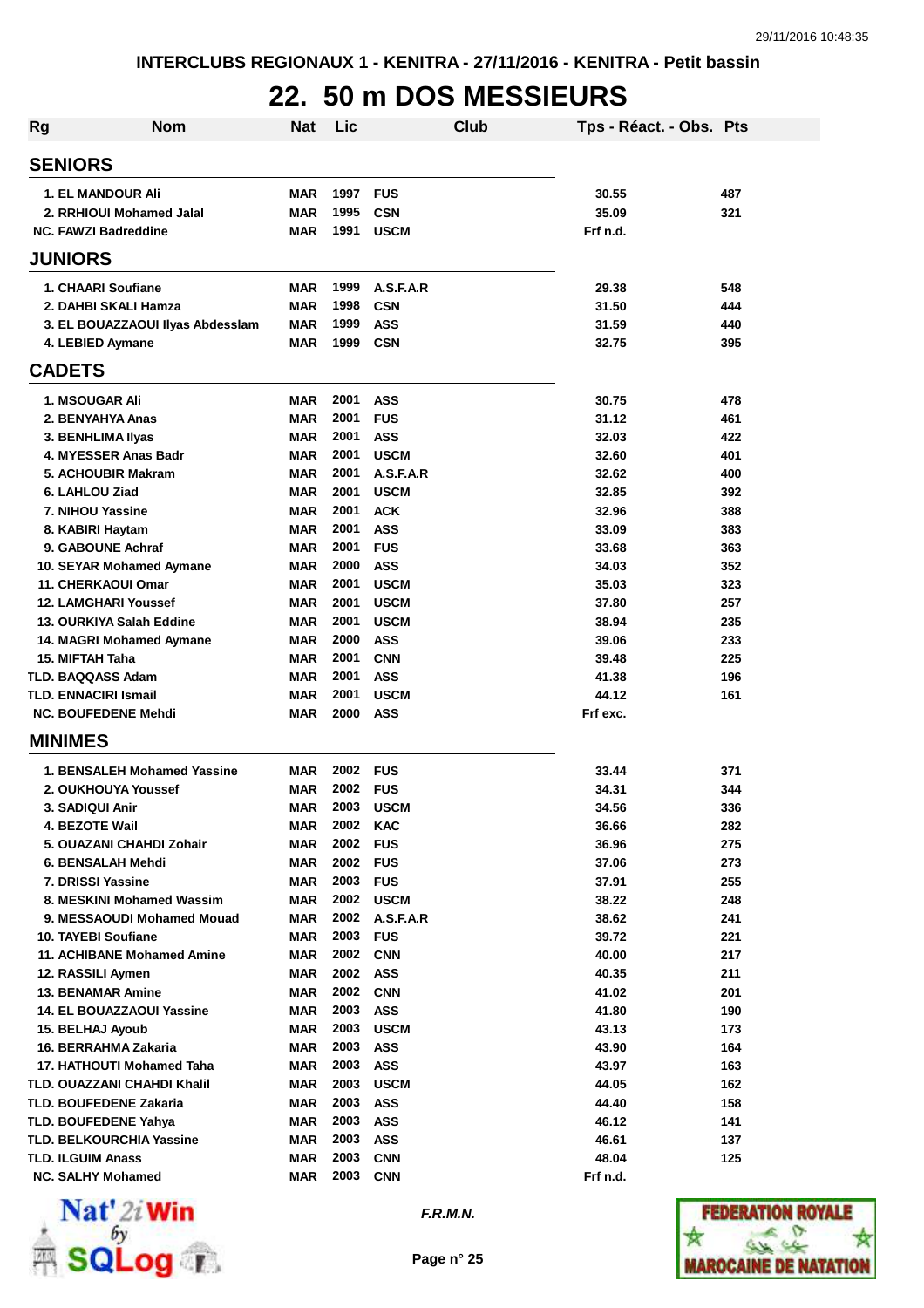### **22. 50 m DOS MESSIEURS**

| Rg                                 | <b>Nom</b> | <b>Nat</b> | Lic  |            | Club | Tps - Réact. - Obs. Pts |   |
|------------------------------------|------------|------------|------|------------|------|-------------------------|---|
| <b>MINIMES</b>                     |            |            |      |            |      |                         |   |
| <b>NC. ALILOU Hamza</b>            |            | MAR        |      | 2002 CNN   |      | Frf n.d.                |   |
| <b>NC. ELBOUKHOUTI Youssef</b>     |            | <b>MAR</b> | 2002 | <b>CNN</b> |      | Frf n.d.                |   |
| <b>NC. BELAFIA Adam</b>            |            | MAR        | 2002 | USCM       |      | Frf n.d.                |   |
| <b>NC. KIDAYE Youssef</b>          |            | <b>MAR</b> | 2003 | <b>CNN</b> |      | Dsg VI                  | 0 |
| <b>NC. MOATASSIM BILLAH Yasser</b> |            | <b>MAR</b> | 2003 | CNN        |      | Dsg VI                  | 0 |
| <b>NC. DAIBOUN Wail</b>            |            | MAR        | 2002 | <b>ACK</b> |      | Dsg VI                  | 0 |
| NC. MESKINE Mohammed Aymane        |            | <b>MAR</b> | 2002 | <b>ACK</b> |      | Dsg NI                  | 0 |



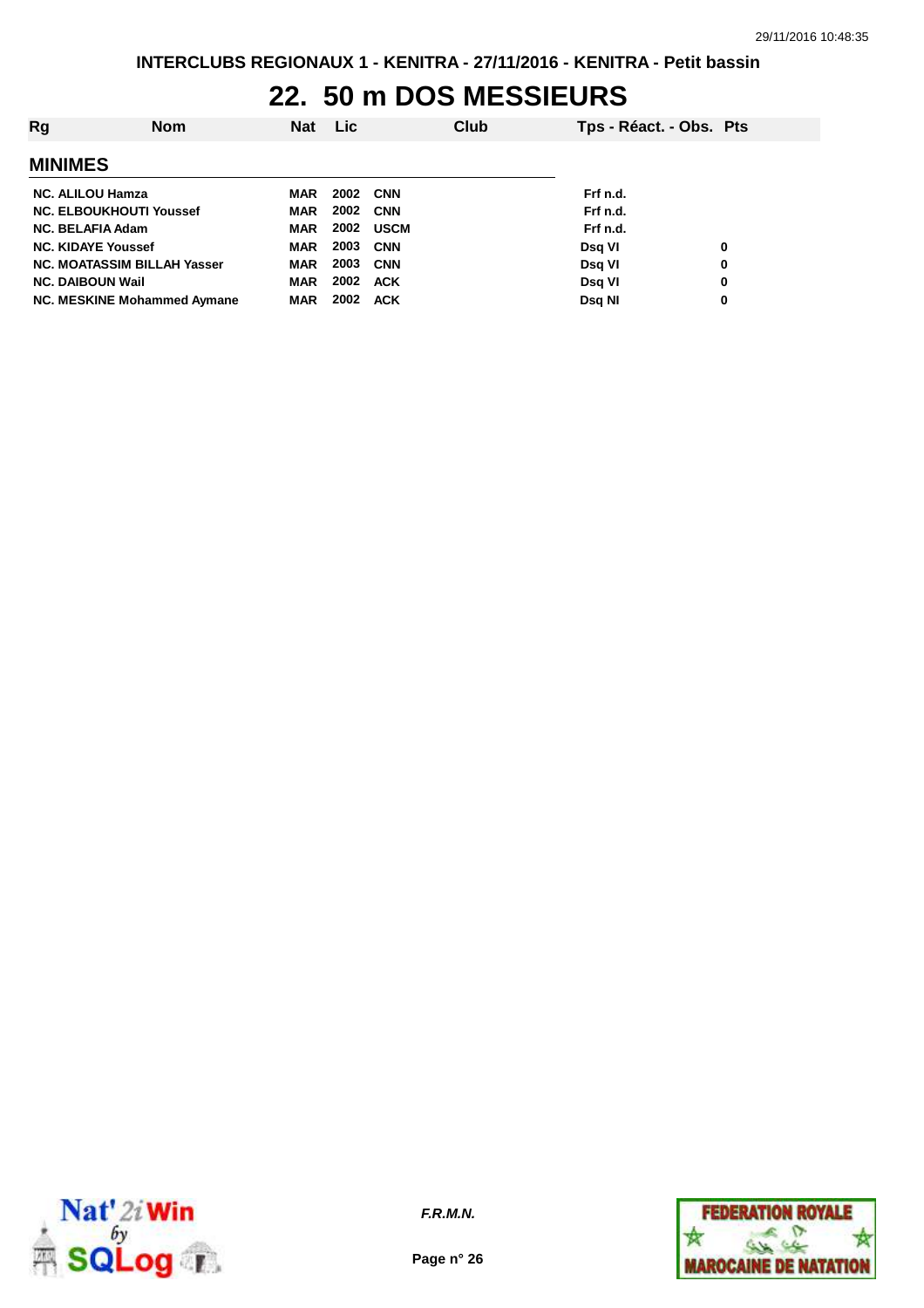## **23. 50 m DOS DAMES**

| <b>Rg</b> | <b>Nom</b>                    | Nat        | Lic  |             | Club | Tps - Réact. - Obs. Pts |     |
|-----------|-------------------------------|------------|------|-------------|------|-------------------------|-----|
|           | <b>JUNIORS</b>                |            |      |             |      |                         |     |
|           | 1. DRISSI HASSANI Nour        | MAR        | 1998 | <b>FUS</b>  |      | 32.88                   | 557 |
|           | 2. DIOURI Aida                | <b>MAR</b> | 1999 | <b>CSN</b>  |      | 33.87                   | 510 |
|           | 3. JDI Zainab                 | <b>MAR</b> | 1999 | <b>ACK</b>  |      | 35.63                   | 438 |
|           | 4. KAROUCH Khouloud           | <b>MAR</b> | 1999 | A.S.F.A.R   |      | 35.84                   | 430 |
|           | 5. BOUCHAREB Hiba             | <b>MAR</b> | 1999 | <b>ASS</b>  |      | 36.82                   | 397 |
|           | <b>NC. MALKI Aya</b>          | MAR        | 1999 | <b>USCM</b> |      | Frf n.d.                |     |
|           | <b>CADETS</b>                 |            |      |             |      |                         |     |
|           | 1. CHAARI Soukaina            | MAR        | 2000 | A.S.F.A.R   |      | 33.43                   | 530 |
|           | 2. BOURBOUH Narjiss           | <b>MAR</b> | 2001 | <b>FUS</b>  |      | 33.63                   | 521 |
|           | <b>3. BOURBOUH Nissrine</b>   | <b>MAR</b> | 2001 | <b>FUS</b>  |      | 35.12                   | 457 |
|           | 4. GHENI Fatima Zahra         | <b>MAR</b> | 2000 | A.S.F.A.R   |      | 35.71                   | 435 |
|           | 5. BENSALAH Mariam            | <b>MAR</b> | 2001 | <b>ASS</b>  |      | 35.94                   | 427 |
|           | <b>6. RHNANE Kholoud</b>      | <b>MAR</b> | 2001 | <b>ACK</b>  |      | 37.38                   | 379 |
|           | 7. BOUSSAADANE Wiam           | MAR        | 2001 | A.S.F.A.R   |      | 39.00                   | 334 |
|           | 8. ZAARI JABRI Aya            | MAR        | 2000 | <b>ASS</b>  |      | 39.81                   | 314 |
|           | 9. KOUNNA Samia               | MAR        | 2001 | <b>USCM</b> |      | 40.97                   | 288 |
|           | 10. SAKHRAOUI Iqbal           | <b>MAR</b> | 2001 | <b>CSN</b>  |      | 43.50                   | 240 |
|           | 11. MGHARI Salma              | <b>MAR</b> | 2001 | <b>USCM</b> |      | 44.97                   | 217 |
|           | 12. RIFFI Amal                | <b>MAR</b> | 2000 | <b>USCM</b> |      | 45.30                   | 213 |
|           | <b>TLD. TASSA Ghita</b>       | <b>MAR</b> | 2001 | <b>KAC</b>  |      | 51.16                   | 148 |
|           | <b>MINIMES</b>                |            |      |             |      |                         |     |
|           | 1. BELRHITI Ayat Errahmane    | MAR        | 2002 | <b>ACK</b>  |      | 35.65                   | 437 |
|           | 2. EL ANOUAR Ayat Allah       | MAR        | 2002 | <b>FUS</b>  |      | 35.68                   | 436 |
|           | 3. BASKACH Imane              | MAR        | 2003 | <b>USCM</b> |      | 36.10                   | 421 |
|           | <b>4. BERRADA Rime</b>        | <b>MAR</b> | 2003 | <b>FUS</b>  |      | 37.00                   | 391 |
|           | 5. TAHRI Aya                  | <b>MAR</b> | 2002 | <b>ACK</b>  |      | 37.10                   | 388 |
|           | 6. BELAFKIH Nada              | <b>MAR</b> | 2002 | A.S.F.A.R   |      | 37.59                   | 373 |
|           | 7. MSOUGAR Nour El Houda      | <b>MAR</b> | 2003 | <b>ASS</b>  |      | 38.47                   | 348 |
|           | 8. AMMOUMOU Doaa              | <b>MAR</b> | 2003 | <b>ACK</b>  |      | 40.18                   | 305 |
|           | 9. ESSAIDI Maha               | <b>MAR</b> | 2002 | <b>ASS</b>  |      | 40.68                   | 294 |
|           | 10. NADIR Yasmine             | MAR        | 2003 | <b>FUS</b>  |      | 40.81                   | 291 |
|           | 11. BAGHDAD Ghita             | <b>MAR</b> | 2002 | <b>CSN</b>  |      | 40.84                   | 290 |
|           | 12. ELHARRAK Hiba             | MAR        | 2002 | ASS         |      | 40.87                   | 290 |
|           | 13. RIDA Inssaf               | <b>MAR</b> | 2002 | <b>USCM</b> |      | 41.15                   | 284 |
|           | 14. EL AZHARI Zaineb          | <b>MAR</b> | 2003 | <b>FUS</b>  |      | 41.22                   | 283 |
|           | <b>15. MAAROUF Chaimae</b>    | <b>MAR</b> | 2002 | <b>KAC</b>  |      | 42.91                   | 250 |
|           | 16. EL MEJDOUB Kenza          | <b>MAR</b> | 2003 | <b>ASS</b>  |      | 43.01                   | 249 |
|           | 17. EL MAGHRAOUI Zineb        | <b>MAR</b> | 2003 | <b>ACK</b>  |      | 43.41                   | 242 |
|           | 18. BEN ASSILA Hiba           | <b>MAR</b> | 2003 | A.S.F.A.R   |      | 43.81                   | 235 |
|           | 19. HANAFI Kaoutar            | <b>MAR</b> | 2003 | <b>ASS</b>  |      | 44.09                   | 231 |
|           | 20. AMLAIKY Kenza             | <b>MAR</b> | 2002 | <b>USCM</b> |      | 46.88                   | 192 |
|           | 21. CHABI Sara                | <b>MAR</b> | 2003 | <b>USCM</b> |      | 46.90                   | 192 |
|           | <b>TLD. EL MAMOUN Rania</b>   | <b>MAR</b> | 2002 | <b>USCM</b> |      | 48.15                   | 177 |
|           | TLD. BENJALLOUN Amina         | <b>MAR</b> | 2003 | <b>CNN</b>  |      | 54.62                   | 121 |
|           | <b>NC. ELYACOUBI Soundous</b> | MAR        | 2002 | <b>USCM</b> |      | Frf n.d.                |     |
|           | <b>NC. AMARI Salma</b>        | <b>MAR</b> | 2002 | <b>CNN</b>  |      | Frf n.d.                |     |
|           | <b>NC. MASTARI Malak</b>      | <b>MAR</b> | 2002 | <b>USCM</b> |      | Frf n.d.                |     |
|           | <b>NC. DRISSI Boutayna</b>    | <b>MAR</b> | 2002 | <b>CSN</b>  |      | Dsq VI                  | 0   |



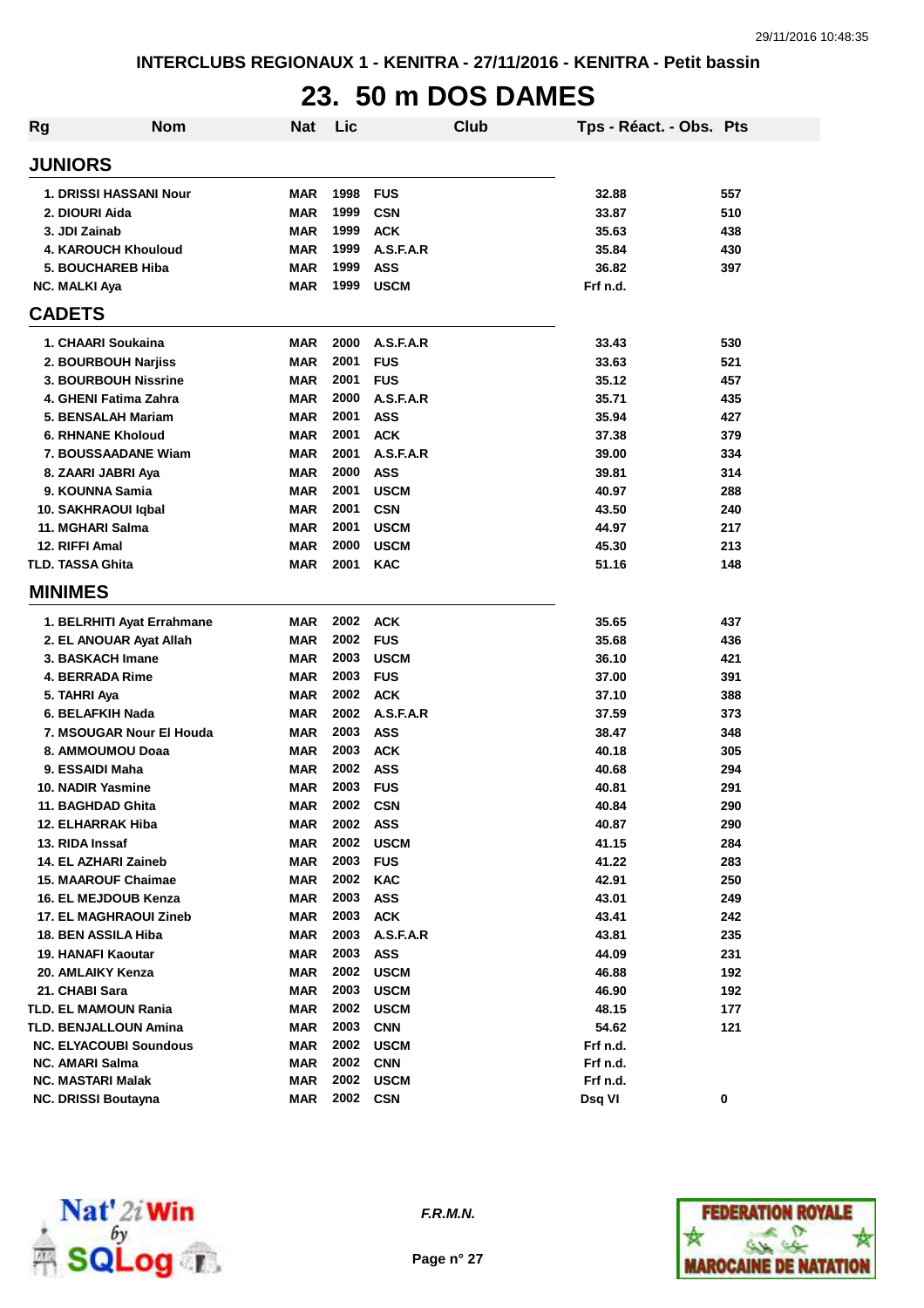## **24. 400 m 4 NAGES MESSIEURS**

| Rg             | <b>Nom</b>                  | <b>Nat</b> | Lic  |             | Club | Tps - Réact. - Obs. Pts |     |
|----------------|-----------------------------|------------|------|-------------|------|-------------------------|-----|
| <b>SENIORS</b> |                             |            |      |             |      |                         |     |
|                | <b>1. BOULAAMANE Khalil</b> | <b>MAR</b> | 1995 | <b>FUS</b>  |      | 4:47.02                 | 613 |
|                | <b>2. EL MANDOUR Ali</b>    | <b>MAR</b> | 1997 | <b>FUS</b>  |      | 5:14.93                 | 464 |
| <b>JUNIORS</b> |                             |            |      |             |      |                         |     |
|                | 1. KZIBER Bakr              | <b>MAR</b> | 1998 | A.S.F.A.R   |      | 4:48.25                 | 605 |
| <b>CADETS</b>  |                             |            |      |             |      |                         |     |
|                | 1. HEMRI Youssef            | <b>MAR</b> | 2001 | <b>FUS</b>  |      | 4:54.63                 | 566 |
|                | 2. HEMRI Ali                | <b>MAR</b> | 2001 | <b>FUS</b>  |      | 4:54.85                 | 565 |
|                | 3. BENNANI Ahmed            | <b>MAR</b> | 2001 | <b>FUS</b>  |      | 5:14.40                 | 466 |
|                | <b>4. MSOUGAR Ali</b>       | <b>MAR</b> | 2001 | <b>ASS</b>  |      | 5:16.81                 | 455 |
|                | 5. SEYAR Mohamed Aymane     | <b>MAR</b> | 2000 | <b>ASS</b>  |      | 5:21.18                 | 437 |
|                | 6. BENHLIMA IIyas           | <b>MAR</b> | 2001 | <b>ASS</b>  |      | 5:28.97                 | 407 |
|                | 7. MARGHANI Ilyasse         | <b>MAR</b> | 2001 | A.S.F.A.R   |      | 5:29.65                 | 404 |
|                | 8. GABOUNE Achraf           | <b>MAR</b> | 2001 | <b>FUS</b>  |      | 5:35.93                 | 382 |
|                | <b>NC. BOUFEDENE Mehdi</b>  | <b>MAR</b> | 2000 | <b>ASS</b>  |      | Frf exc.                |     |
| <b>MINIMES</b> |                             |            |      |             |      |                         |     |
|                | 1. BENSALEH Mohamed Yassine | <b>MAR</b> | 2002 | <b>FUS</b>  |      | 5:22.80                 | 431 |
|                | 2. EL MECHRAFI Ayman        | <b>MAR</b> | 2002 | <b>USCM</b> |      | 5:29.60                 | 404 |
|                | <b>NC. ELBRIDI Yahya</b>    | <b>MAR</b> | 2003 | <b>USCM</b> |      | <b>\bandon</b>          | 0   |



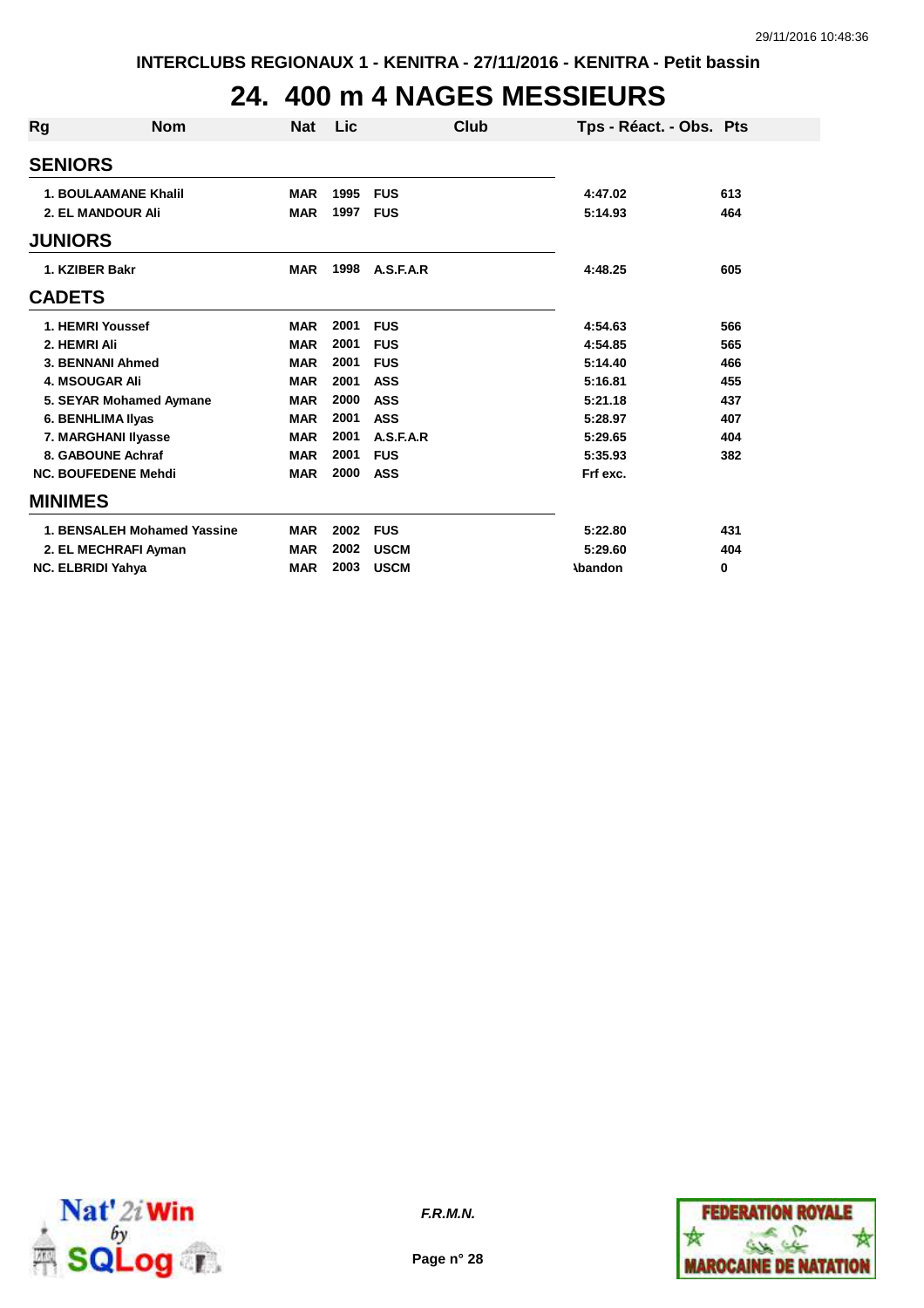## **25. 400 m 4 NAGES DAMES**

| Rg                  | <b>Nom</b> | <b>Nat</b> | <b>Lic</b> | Club        | Tps - Réact. - Obs. Pts |     |
|---------------------|------------|------------|------------|-------------|-------------------------|-----|
| <b>CADETS</b>       |            |            |            |             |                         |     |
| 1. BOURBOUH Narjiss |            | <b>MAR</b> | 2001 FUS   |             | 5:43.78                 | 476 |
| 2. IDRISSI Atar     |            | <b>MAR</b> | 2001       | <b>USCM</b> | 5:49.38                 | 453 |
| 3. BENSALAH Mariam  |            | <b>MAR</b> | 2001       | ASS         | 6:08.41                 | 386 |



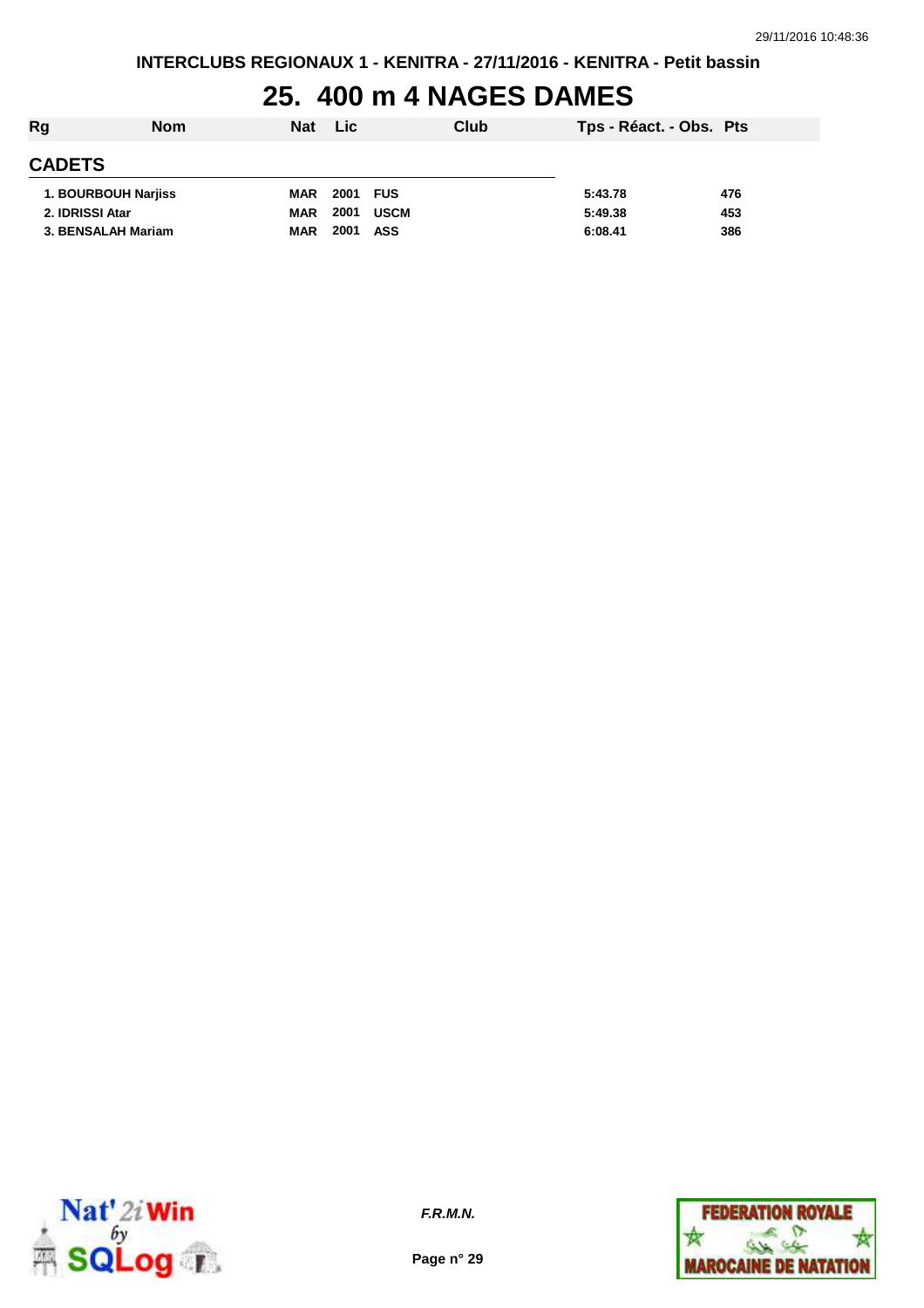### **26. 200 m PAPILLON MESSIEURS**

| Rg                          | <b>Nom</b>                  | <b>Nat</b> | <b>Lic</b> | Club        | Tps - Réact. - Obs. Pts |     |
|-----------------------------|-----------------------------|------------|------------|-------------|-------------------------|-----|
| <b>SENIORS</b>              |                             |            |            |             |                         |     |
| <b>1. BOULAAMANE Khalil</b> |                             | <b>MAR</b> | 1995       | <b>FUS</b>  | 2:20.25                 | 502 |
| 2. BELKAZ Lahbib            |                             | <b>MAR</b> | 1996       | <b>CSN</b>  | 2:27.25                 | 434 |
| <b>CADETS</b>               |                             |            |            |             |                         |     |
|                             | 1. SEYAR Mohamed Aymane     | <b>MAR</b> | 2000       | <b>ASS</b>  | 2:24.75                 | 457 |
| 2. NIHOU Yassine            |                             | <b>MAR</b> | 2001       | <b>ACK</b>  | 2:34.53                 | 375 |
| 3. BENNANI Ahmed            |                             | <b>MAR</b> | 2001       | <b>FUS</b>  | 2:41.31                 | 330 |
| <b>MINIMES</b>              |                             |            |            |             |                         |     |
|                             | 1. BENSALEH Mohamed Yassine | <b>MAR</b> | 2002       | <b>FUS</b>  | 2:25.41                 | 451 |
| 2. EL MECHRAFI Ayman        |                             | <b>MAR</b> | 2002       | <b>USCM</b> | 2:44.28                 | 312 |
|                             | 3. OUAZANI CHAHDI Zohair    | <b>MAR</b> | 2002       | <b>FUS</b>  | 2:52.69                 | 269 |



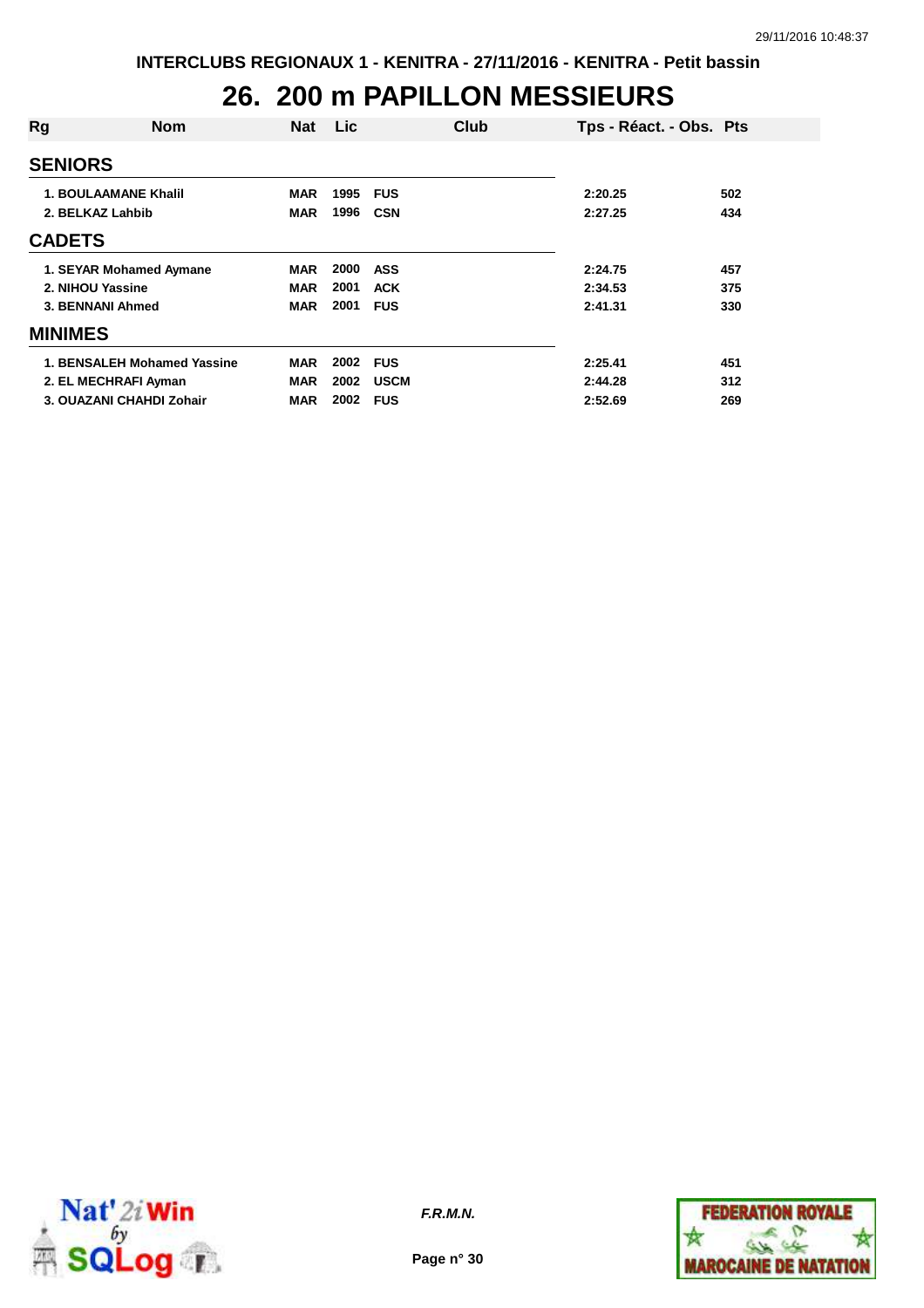## **27. 200 m PAPILLON DAMES**

| Rg                | <b>Nom</b>              | <b>Nat</b> | <b>Lic</b> | Club |         | Tps - Réact. - Obs. Pts |
|-------------------|-------------------------|------------|------------|------|---------|-------------------------|
| <b>CADETS</b>     |                         |            |            |      |         |                         |
|                   | 1. BOURBOUH Narjiss     | <b>MAR</b> | 2001 FUS   |      | 2:38.75 | 451                     |
| 2. RHNANE Kholoud |                         | <b>MAR</b> | 2001       | ACK  | 3:03.56 | 292                     |
| <b>MINIMES</b>    |                         |            |            |      |         |                         |
|                   | 1. EL ANOUAR Ayat Allah | <b>MAR</b> | 2002 FUS   |      | 2:41.02 | 432                     |
|                   | 2. EL AZHARI Zaineb     | <b>MAR</b> | 2003 FUS   |      | 3:15.59 | 241                     |
|                   |                         |            |            |      |         |                         |



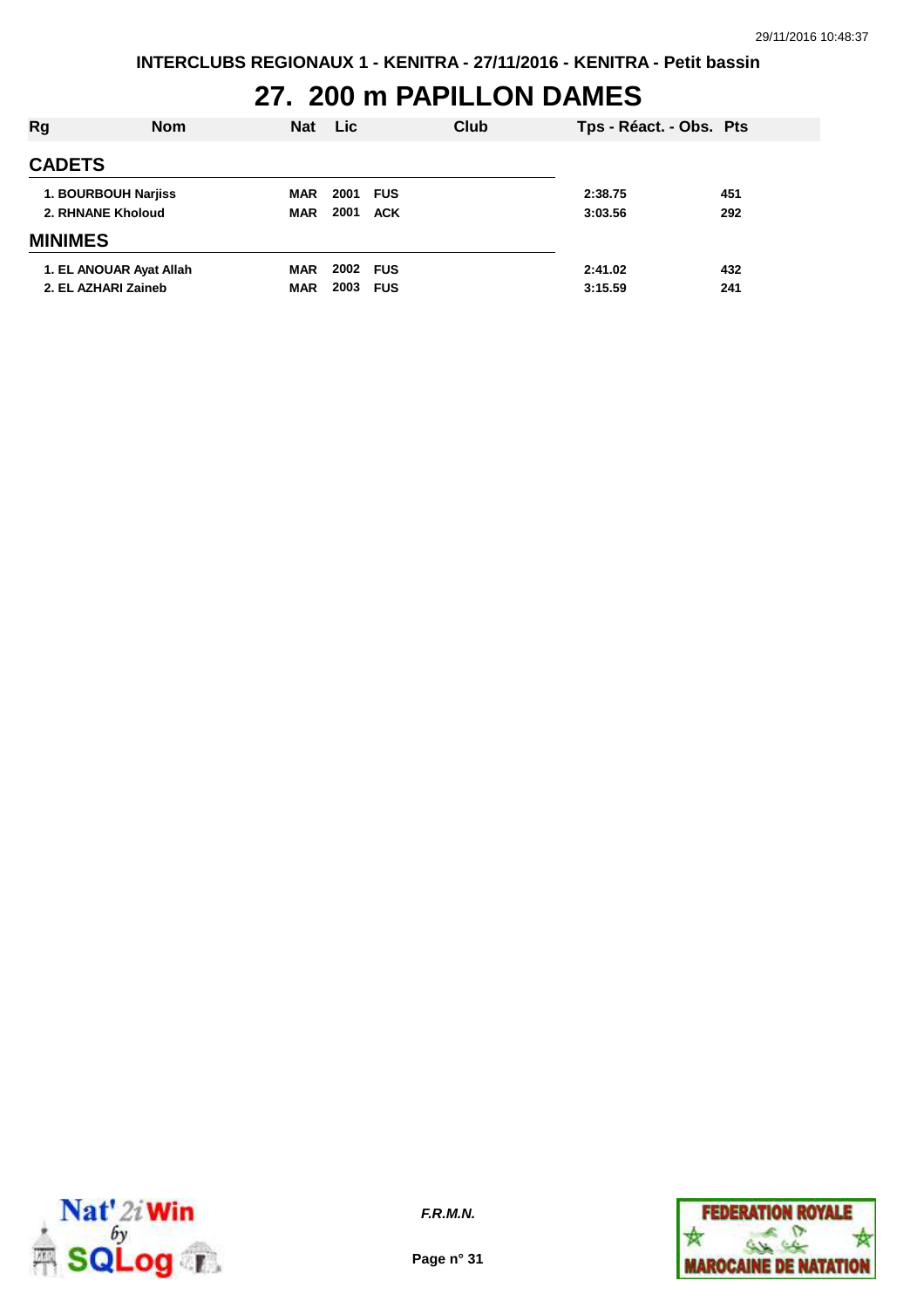# **28. 100 m DOS MESSIEURS**

| Rg             | Nom                               | <b>Nat</b> | Lic      | Club        |          | Tps - Réact. - Obs. Pts |
|----------------|-----------------------------------|------------|----------|-------------|----------|-------------------------|
|                | <b>SENIORS</b>                    |            |          |             |          |                         |
|                | <b>1. BOULAAMANE Khalil</b>       | <b>MAR</b> | 1995 FUS |             | 1:03.81  | 539                     |
|                | <b>2. EL MANDOUR Ali</b>          | <b>MAR</b> | 1997 FUS |             | 1:06.82  | 469                     |
|                | <b>JUNIORS</b>                    |            |          |             |          |                         |
|                | 1. CHAARI Soufiane                | <b>MAR</b> | 1999     | A.S.F.A.R   | 1:06.57  | 475                     |
|                | 2. KZIBER Bakr                    | <b>MAR</b> | 1998     | A.S.F.A.R   | 1:08.28  | 440                     |
|                | 3. EL BOUAZZAOUI Ilyas Abdesslam  | <b>MAR</b> | 1999     | <b>ASS</b>  | 1:09.78  | 412                     |
|                | 4. LEBIED Aymane                  | <b>MAR</b> | 1999     | <b>CSN</b>  | 1:15.56  | 324                     |
| <b>CADETS</b>  |                                   |            |          |             |          |                         |
|                | <b>1. MSOUGAR Ali</b>             | <b>MAR</b> | 2001     | <b>ASS</b>  | 1:05.05  | 509                     |
|                | 2. BENYAHYA Anas                  | <b>MAR</b> | 2001     | <b>FUS</b>  | 1:06.97  | 466                     |
|                | 3. BENHLIMA IIyas                 | <b>MAR</b> | 2001     | <b>ASS</b>  | 1:09.31  | 420                     |
|                | 4. LAHLOU Ziad                    | <b>MAR</b> | 2001     | <b>USCM</b> | 1:09.63  | 415                     |
|                | 5. HEMRI Ali                      | <b>MAR</b> | 2001     | <b>FUS</b>  | 1:09.89  | 410                     |
|                | 6. OUACHIKH Achraf                | <b>MAR</b> | 2001     | <b>FUS</b>  | 1:10.82  | 394                     |
|                | 7. MYESSER Anas Badr              | <b>MAR</b> | 2001     | <b>USCM</b> | 1:11.51  | 383                     |
|                | 8. GABOUNE Achraf                 | <b>MAR</b> | 2001     | <b>FUS</b>  | 1:12.68  | 365                     |
|                | 9. ACHOUBIR Makram                | <b>MAR</b> | 2001     | A.S.F.A.R   | 1:12.75  | 363                     |
|                | 10. KABIRI Haytam                 | <b>MAR</b> | 2001     | <b>ASS</b>  | 1:12.88  | 362                     |
|                | 11. BOUFEDENE Mehdi               | <b>MAR</b> | 2000     | <b>ASS</b>  | 1:14.70  | 336                     |
|                | 12. SEYAR Mohamed Aymane          | <b>MAR</b> | 2000     | <b>ASS</b>  | 1:15.75  | 322                     |
|                | <b>13. CHAGH Yassine</b>          | <b>MAR</b> | 2001     | <b>ACK</b>  | 1:20.67  | 266                     |
|                | 14. MIFTAH Taha                   | <b>MAR</b> | 2001     | <b>CNN</b>  | 1:21.06  | 263                     |
| <b>MINIMES</b> |                                   |            |          |             |          |                         |
|                | 1. OUKHOUYA Youssef               | <b>MAR</b> | 2002 FUS |             | 1:16.96  | 307                     |
|                | 2. BENSALAH Mehdi                 | <b>MAR</b> | 2002 FUS |             | 1:17.43  | 301                     |
|                | 3. SADIQUI Anir                   | <b>MAR</b> | 2003     | <b>USCM</b> | 1:19.66  | 277                     |
|                | <b>4. BEZOTE Wail</b>             | <b>MAR</b> | 2002     | <b>KAC</b>  | 1:20.72  | 266                     |
|                | 5. MESSAOUDI Mohamed Mouad        | <b>MAR</b> | 2002     | A.S.F.A.R   | 1:23.41  | 241                     |
|                | 6. DRISSI Yassine                 | <b>MAR</b> | 2003 FUS |             | 1:24.13  | 235                     |
|                | 7. TAYEBI Soufiane                | <b>MAR</b> | 2003     | <b>FUS</b>  | 1:26.74  | 214                     |
|                | 8. MESKINI Mohamed Wassim         | <b>MAR</b> |          | 2002 USCM   | 1:27.32  | 210                     |
|                | <b>9. BENAMAR Amine</b>           | <b>MAR</b> | 2002 CNN |             | 1:27.37  | 210                     |
|                | 10. RASSILI Aymen                 | <b>MAR</b> | 2002 ASS |             | 1:27.69  | 207                     |
|                | <b>11. ACHIBANE Mohamed Amine</b> | <b>MAR</b> | 2002     | CNN         | 1:28.88  | 199                     |
|                | 12. BERRAHMA Zakaria              | <b>MAR</b> | 2003     | <b>ASS</b>  | 1:34.53  | 165                     |
|                | <b>NC. BELAFIA Adam</b>           | <b>MAR</b> | 2002     | <b>USCM</b> | Frf n.d. |                         |



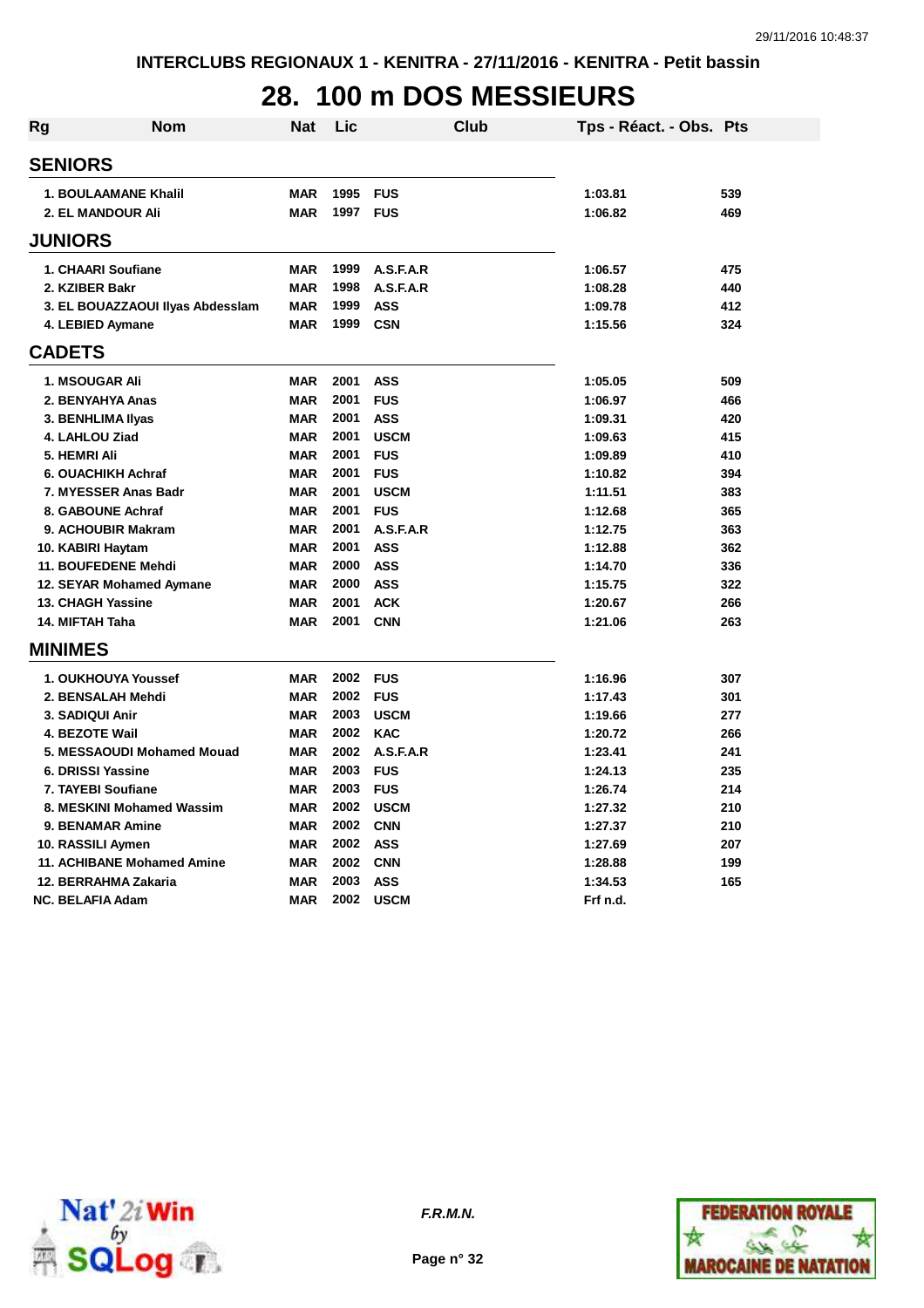## **29. 100 m DOS DAMES**

| <b>Rg</b>                | <b>Nom</b>                    | Nat        | <b>Lic</b> | <b>Club</b> | Tps - Réact. - Obs. Pts |     |
|--------------------------|-------------------------------|------------|------------|-------------|-------------------------|-----|
| <b>JUNIORS</b>           |                               |            |            |             |                         |     |
|                          | <b>1. DRISSI HASSANI Nour</b> | <b>MAR</b> | 1998       | <b>FUS</b>  | 1:11.13                 | 545 |
| 2. JDI Zainab            |                               | <b>MAR</b> | 1999       | <b>ACK</b>  | 1:24.03                 | 330 |
| <b>NC. DIOURI Aida</b>   |                               | <b>MAR</b> | 1999       | <b>CSN</b>  | Frf n.d.                |     |
| <b>CADETS</b>            |                               |            |            |             |                         |     |
| 1. CHAARI Soukaina       |                               | <b>MAR</b> | 2000       | A.S.F.A.R   | 1:14.72                 | 470 |
|                          | 2. BOURBOUH Narjiss           | <b>MAR</b> | 2001       | <b>FUS</b>  | 1:14.91                 | 467 |
|                          | 3. BOURBOUH Nissrine          | <b>MAR</b> | 2001       | <b>FUS</b>  | 1:15.28                 | 460 |
|                          | <b>4. BENSALAH Mariam</b>     | <b>MAR</b> | 2001       | <b>ASS</b>  | 1:15.70                 | 452 |
| 5. IDRISSI Atar          |                               | <b>MAR</b> | 2001       | <b>USCM</b> | 1:19.35                 | 393 |
|                          | 6. GHENI Fatima Zahra         | <b>MAR</b> | 2000       | A.S.F.A.R   | 1:19.65                 | 388 |
| 7. RHNANE Kholoud        |                               | <b>MAR</b> | 2001       | <b>ACK</b>  | 1:21.65                 | 360 |
|                          | 8. BOUSSAADANE Wiam           | <b>MAR</b> | 2001       | A.S.F.A.R   | 1:26.10                 | 307 |
| 9. ZAARI JABRI Aya       |                               | <b>MAR</b> | 2000       | <b>ASS</b>  | 1:27.28                 | 295 |
| <b>TLD. RIFFI Amal</b>   |                               | <b>MAR</b> | 2000       | <b>USCM</b> | 1:50.66                 | 144 |
| <b>MINIMES</b>           |                               |            |            |             |                         |     |
|                          | 1. BELRHITI Ayat Errahmane    | <b>MAR</b> | 2002       | <b>ACK</b>  | 1:16.60                 | 436 |
| 2. BASKACH Imane         |                               | <b>MAR</b> | 2003       | <b>USCM</b> | 1:18.19                 | 410 |
| 3. BERRADA Rime          |                               | <b>MAR</b> | 2003       | <b>FUS</b>  | 1:20.60                 | 375 |
|                          | 4. MSOUGAR Nour El Houda      | <b>MAR</b> | 2003       | <b>ASS</b>  | 1:21.57                 | 361 |
| 5. BELAFKIH Nada         |                               | <b>MAR</b> | 2002       | A.S.F.A.R   | 1:22.41                 | 350 |
| 6. BEN ASSILA Hiba       |                               | <b>MAR</b> | 2003       | A.S.F.A.R   | 1:25.59                 | 313 |
| 7. ELHARRAK Hiba         |                               | <b>MAR</b> | 2002       | <b>ASS</b>  | 1:26.30                 | 305 |
| 8. ESSAIDI Maha          |                               | <b>MAR</b> | 2002       | <b>ASS</b>  | 1:29.88                 | 270 |
| 9. RIDA Inssaf           |                               | <b>MAR</b> | 2002       | <b>USCM</b> | 1:30.68                 | 263 |
| <b>NC. MASTARI Malak</b> |                               | <b>MAR</b> | 2002       | <b>USCM</b> | Frf n.d.                |     |





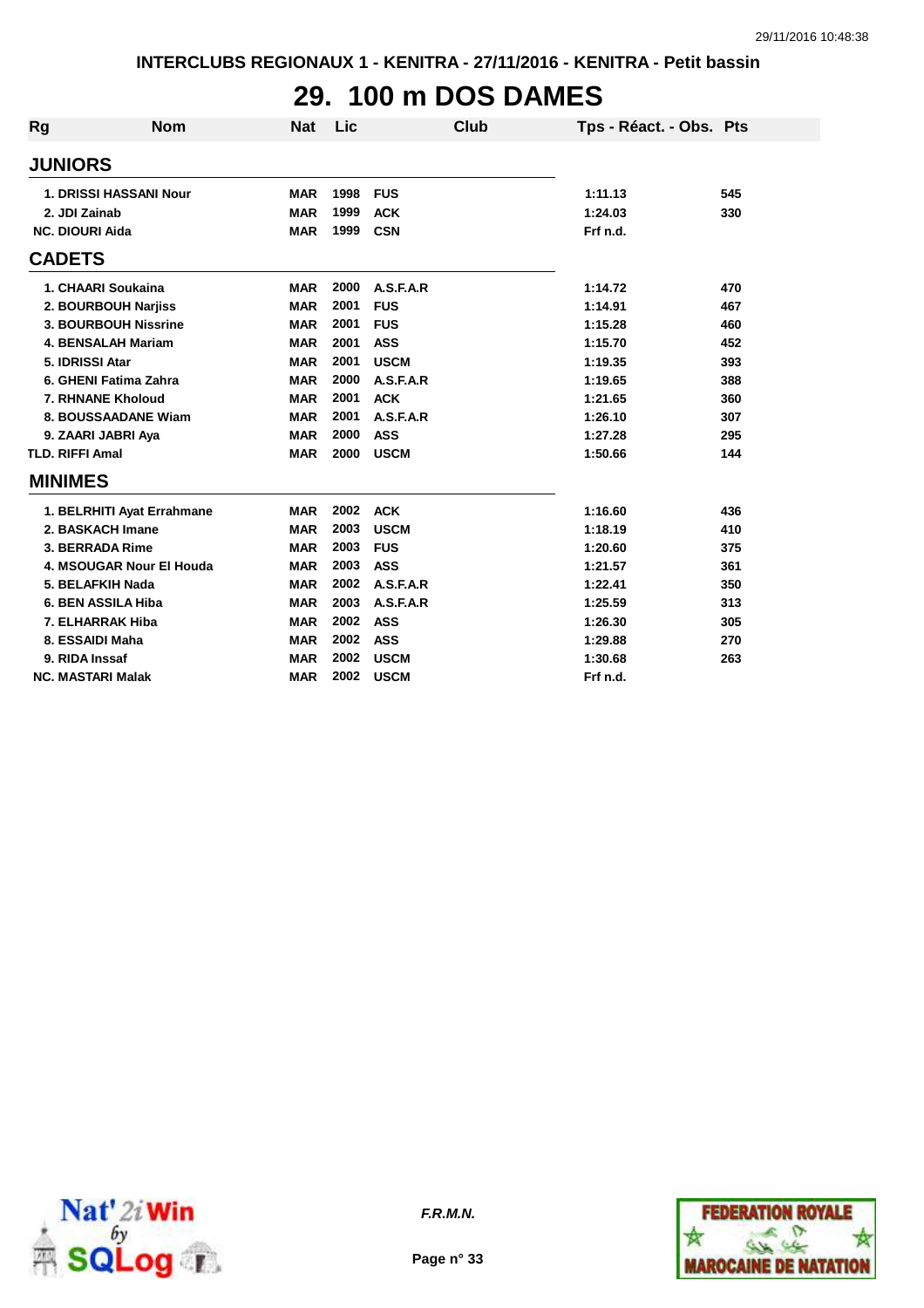#### **30. 1500 m NAGE LIBRE MESSIEURS**

| Rg               | <b>Nom</b>                  | <b>Nat</b> | <b>Lic</b> | Club        | Tps - Réact. - Obs. Pts |     |
|------------------|-----------------------------|------------|------------|-------------|-------------------------|-----|
| <b>CADETS</b>    |                             |            |            |             |                         |     |
| 1. HEMRI Youssef |                             | <b>MAR</b> | 2001       | <b>FUS</b>  | 17:08.19                | 607 |
|                  | 2. OUACHIKH Achraf          | <b>MAR</b> | 2001       | <b>FUS</b>  | 17:10.18                | 604 |
|                  | 3. BENNANI Ahmed            | <b>MAR</b> | 2001       | <b>FUS</b>  | 18:33.34                | 478 |
| 4. NIHOU Yassine |                             | <b>MAR</b> | 2001       | <b>ACK</b>  | 19:08.57                | 436 |
| 5. MOKHTARI Ali  |                             | <b>MAR</b> | 2001       | <b>USCM</b> | 19:16.10                | 427 |
| 6. LAHLOU Ziad   |                             | <b>MAR</b> | 2001       | <b>USCM</b> | 19:48.12                | 394 |
| <b>MINIMES</b>   |                             |            |            |             |                         |     |
|                  | 1. BENSALEH Mohamed Yassine | <b>MAR</b> | 2002       | <b>FUS</b>  | 18:30.22                | 482 |
|                  | 2. EL MECHRAFI Ayman        | <b>MAR</b> | 2002       | <b>USCM</b> | 18:44.18                | 465 |
| 3. ELBRIDI Yahya |                             | <b>MAR</b> | 2003       | <b>USCM</b> | 20:51.06                | 337 |
|                  | 4. TAYEBI Soufiane          | <b>MAR</b> | 2003       | <b>FUS</b>  | 21:34.56                | 304 |



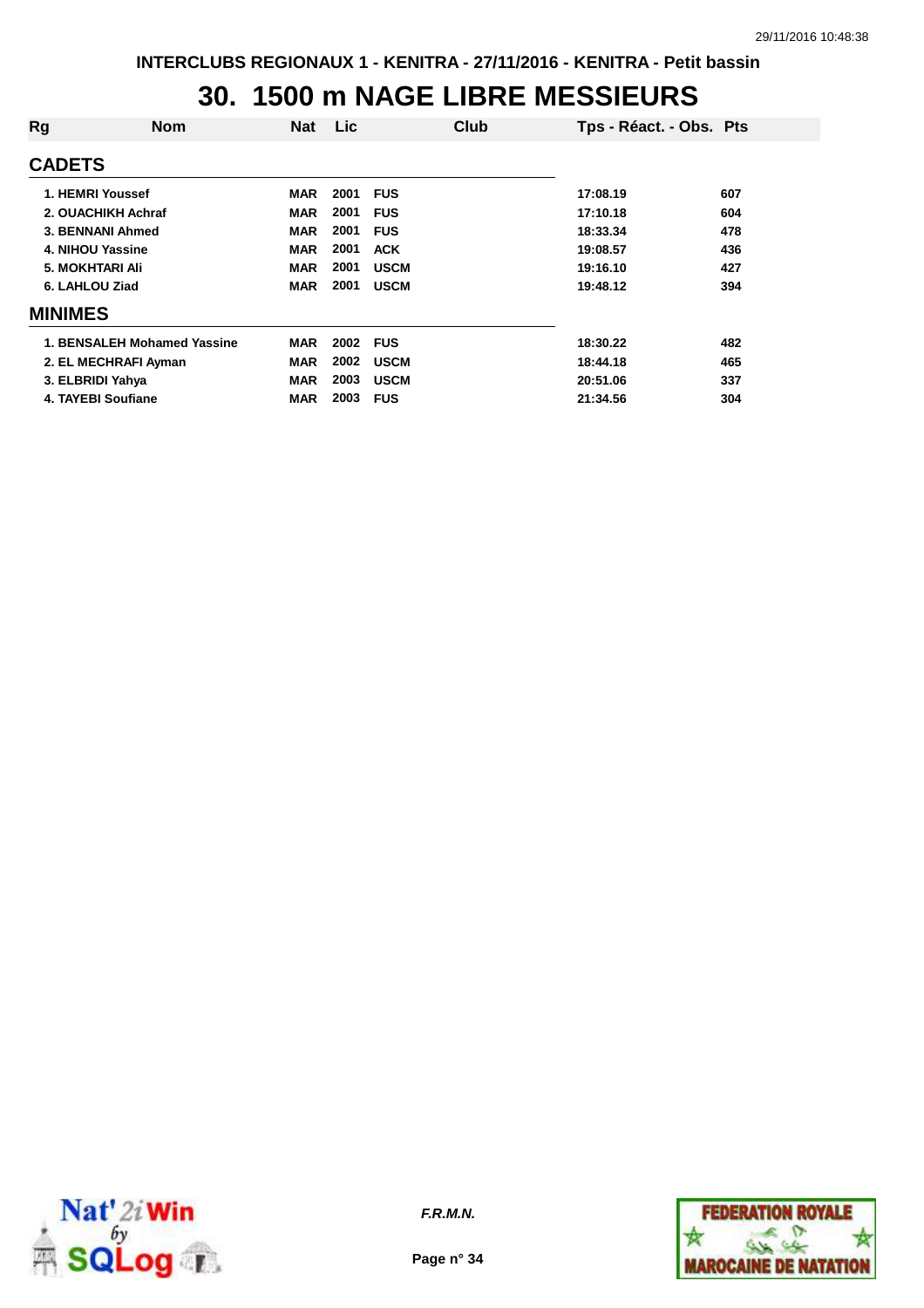### **31. 50 m NAGE LIBRE DAMES**

| <b>Rg</b> | Nom                           | Nat        | Lic  |             | Club | Tps - Réact. - Obs. Pts |     |
|-----------|-------------------------------|------------|------|-------------|------|-------------------------|-----|
|           | <b>JUNIORS</b>                |            |      |             |      |                         |     |
|           | 1. KAROUCH Khouloud           | <b>MAR</b> | 1999 | A.S.F.A.R   |      | 28.75                   | 562 |
|           | 2. DRISSI HASSANI Nour        | <b>MAR</b> | 1998 | <b>FUS</b>  |      | 29.13                   | 540 |
|           | 3. BOUCHAREB Hiba             | <b>MAR</b> | 1999 | <b>ASS</b>  |      | 30.59                   | 467 |
|           | <b>NC. DIOURI Aida</b>        | <b>MAR</b> | 1999 | <b>CSN</b>  |      | Frf n.d.                |     |
|           | <b>NC. LEBIED Imane</b>       | <b>MAR</b> | 1999 | <b>CSN</b>  |      | Frf n.d.                |     |
|           | <b>NC. MALKI Aya</b>          | <b>MAR</b> | 1999 | <b>USCM</b> |      | Frf n.d.                |     |
|           | <b>CADETS</b>                 |            |      |             |      |                         |     |
|           | 1. CHAARI Soukaina            | <b>MAR</b> | 2000 | A.S.F.A.R   |      | 28.68                   | 566 |
|           | 2. IDRISSI Atar               | <b>MAR</b> | 2001 | <b>USCM</b> |      | 29.34                   | 529 |
|           | 3. BOURBOUH Narjiss           | <b>MAR</b> | 2001 | <b>FUS</b>  |      | 29.90                   | 500 |
|           | <b>4. BOURBOUH Nissrine</b>   | <b>MAR</b> | 2001 | <b>FUS</b>  |      | 31.31                   | 435 |
|           | 5. GHENI Fatima Zahra         | <b>MAR</b> | 2000 | A.S.F.A.R   |      | 31.47                   | 428 |
|           | 5. BENSALAH Mariam            | <b>MAR</b> | 2001 | <b>ASS</b>  |      | 31.47                   | 428 |
|           | 7. KOUNNA Samia               | <b>MAR</b> | 2001 | <b>USCM</b> |      | 32.51                   | 389 |
|           | 8. BRICH Yassmina             | <b>MAR</b> | 2000 | <b>USCM</b> |      | 32.56                   | 387 |
|           | 9. ZAARI JABRI Aya            | <b>MAR</b> | 2000 | <b>ASS</b>  |      | 33.22                   | 364 |
|           | <b>10. BOUSSAADANE Wiam</b>   | <b>MAR</b> | 2001 | A.S.F.A.R   |      | 33.34                   | 360 |
|           | 11. SAKHRAOUI Iqbal           | <b>MAR</b> | 2001 | <b>CSN</b>  |      | 35.69                   | 294 |
|           | <b>TLD. RIFFI Amal</b>        | <b>MAR</b> | 2000 | <b>USCM</b> |      | 36.90                   | 266 |
|           | <b>TLD. MGHARI Salma</b>      | <b>MAR</b> | 2001 | <b>USCM</b> |      | 37.25                   | 258 |
|           | <b>TLD. TASSA Ghita</b>       | <b>MAR</b> | 2001 | <b>KAC</b>  |      | 38.69                   | 230 |
|           | <b>MINIMES</b>                |            |      |             |      |                         |     |
|           | 1. BELRHITI Ayat Errahmane    | <b>MAR</b> | 2002 | <b>ACK</b>  |      | 30.48                   | 472 |
|           | 2. TAHRI Aya                  | <b>MAR</b> | 2002 | <b>ACK</b>  |      | 30.65                   | 464 |
|           | 3. BASKACH Imane              | <b>MAR</b> | 2003 | <b>USCM</b> |      | 31.13                   | 443 |
|           | 4. AMMOUMOU Doaa              | <b>MAR</b> | 2003 | <b>ACK</b>  |      | 31.59                   | 424 |
|           | 4. EL ANOUAR Ayat Allah       | <b>MAR</b> | 2002 | <b>FUS</b>  |      | 31.59                   | 424 |
|           | 4. NADIR Yasmine              | <b>MAR</b> | 2003 | <b>FUS</b>  |      | 31.59                   | 424 |
|           | 7. BELAFKIH Nada              | <b>MAR</b> | 2002 | A.S.F.A.R   |      | 31.72                   | 418 |
|           | 8. MSOUGAR Nour El Houda      | <b>MAR</b> | 2003 | <b>ASS</b>  |      | 31.80                   | 415 |
|           | 9. BAGHDAD Ghita              | <b>MAR</b> | 2002 | <b>CSN</b>  |      | 32.75                   | 380 |
|           | 10. BEN ASSILA Hiba           | <b>MAR</b> | 2003 | A.S.F.A.R   |      | 33.28                   | 362 |
|           | 11. BERRADA Rime              | MAR        | 2003 | <b>FUS</b>  |      | 33.50                   | 355 |
|           | 12. ELHARRAK Hiba             | <b>MAR</b> | 2002 | <b>ASS</b>  |      | 34.30                   | 331 |
|           | <b>13. MAAROUF Chaimae</b>    | <b>MAR</b> | 2002 | <b>KAC</b>  |      | 34.68                   | 320 |
|           | 14. RIDA Inssaf               | <b>MAR</b> | 2002 | <b>USCM</b> |      | 34.90                   | 314 |
|           | <b>15. EL MAGHRAOUI Zineb</b> | <b>MAR</b> | 2003 | <b>ACK</b>  |      | 35.16                   | 307 |
|           | 16. EL AZHARI Zaineb          | <b>MAR</b> | 2003 | <b>FUS</b>  |      | 35.49                   | 299 |
|           | 17. AMLAIKY Kenza             | <b>MAR</b> | 2002 | <b>USCM</b> |      | 36.16                   | 282 |
|           | 18. CHABI Sara                | <b>MAR</b> | 2003 | <b>USCM</b> |      | 37.34                   | 256 |
|           | 19. EL MEJDOUB Kenza          | <b>MAR</b> | 2003 | <b>ASS</b>  |      | 37.37                   | 256 |
|           | 20. ESSAIDI Maha              | <b>MAR</b> | 2002 | <b>ASS</b>  |      | 37.75                   | 248 |
|           | <b>TLD. GUENDOUF Ghita</b>    | <b>MAR</b> | 2003 | <b>KAC</b>  |      | 38.69                   | 230 |
|           | TLD. DRISSI Boutayna          | <b>MAR</b> | 2002 | <b>CSN</b>  |      | 39.07                   | 224 |
|           | TLD. HANAFI Kaoutar           | <b>MAR</b> | 2003 | <b>ASS</b>  |      | 39.31                   | 220 |
|           | TLD. EL MAMOUN Rania          | <b>MAR</b> | 2002 | <b>USCM</b> |      | 39.90                   | 210 |
|           | TLD. BENJALLOUN Amina         | <b>MAR</b> | 2003 | <b>CNN</b>  |      | 40.44                   | 202 |
|           | <b>NC. AMARI Salma</b>        | <b>MAR</b> | 2002 | <b>CNN</b>  |      | Frf n.d.                |     |
|           | <b>NC. ELYACOUBI Soundous</b> | <b>MAR</b> | 2002 | <b>USCM</b> |      | Frf n.d.                |     |
|           | <b>NC. MASTARI Malak</b>      | <b>MAR</b> | 2002 | <b>USCM</b> |      | Frf n.d.                |     |
|           | <b>NC. MONETTI Sophie</b>     | ITA        | 2003 | <b>USCM</b> |      | Frf n.d.                |     |



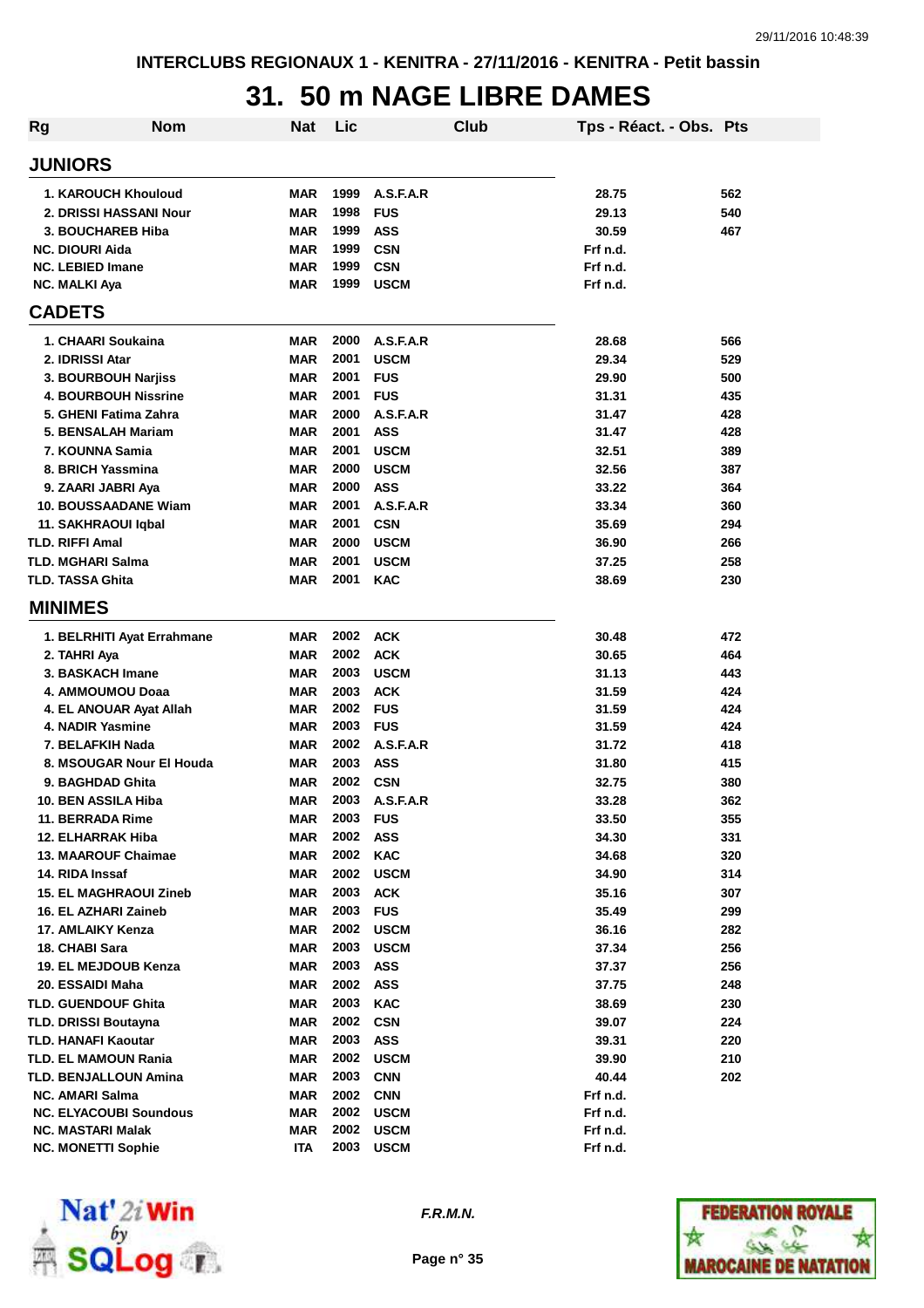## **32. 50 m NAGE LIBRE MESSIEURS**

| Rg                          | <b>Nom</b>                       | Nat        | Lic  |             | Club | Tps - Réact. - Obs. Pts |     |
|-----------------------------|----------------------------------|------------|------|-------------|------|-------------------------|-----|
| <b>SENIORS</b>              |                                  |            |      |             |      |                         |     |
| 1. ZEDDOUK Hassan           |                                  | <b>MAR</b> | 1997 | <b>FUS</b>  |      | 25.66                   | 541 |
|                             | 2. RRHIOUI Mohamed Jalal         | <b>MAR</b> | 1995 | <b>CSN</b>  |      | 26.47                   | 493 |
| 3. BENSAID Nizar            |                                  | <b>MAR</b> | 1994 | <b>CNN</b>  |      | 26.64                   | 483 |
| 4. GZALI Alae Eddine        |                                  | <b>MAR</b> | 1997 | <b>KAC</b>  |      | 26.70                   | 480 |
| 5. BELKAZ Lahbib            |                                  | <b>MAR</b> | 1996 | <b>CSN</b>  |      | 27.00                   | 464 |
| <b>NC. RCHOUK Radouane</b>  |                                  | <b>MAR</b> | 1991 | <b>CNN</b>  |      | Frf n.d.                |     |
| <b>NC. FAWZI Amine</b>      |                                  | <b>MAR</b> | 1986 | <b>FUS</b>  |      | Frf n.d.                |     |
| <b>NC. FAWZI Badreddine</b> |                                  | <b>MAR</b> | 1991 | <b>USCM</b> |      | Frf n.d.                |     |
| <b>JUNIORS</b>              |                                  |            |      |             |      |                         |     |
|                             | 1. DAHBI SKALI Hamza             | <b>MAR</b> | 1998 | <b>CSN</b>  |      | 24.70                   | 607 |
| 2. CHAARI Soufiane          |                                  | <b>MAR</b> | 1999 | A.S.F.A.R   |      | 25.20                   | 571 |
|                             | 3. BELAFKIH Ahmed Wdia           | <b>MAR</b> | 1999 | A.S.F.A.R   |      | 25.40                   | 558 |
| 4. KZIBER Bakr              |                                  | <b>MAR</b> | 1998 | A.S.F.A.R   |      | 25.63                   | 543 |
| 5. ABROUK Omar              |                                  | <b>MAR</b> | 1998 | A.S.F.A.R   |      | 26.06                   | 516 |
|                             | 6. EL BOUAZZAOUI Ilyas Abdesslam | <b>MAR</b> | 1999 | <b>ASS</b>  |      | 27.12                   | 458 |
|                             | 7. KARROUK BAAYL Zaid            | <b>MAR</b> | 1999 | <b>ACK</b>  |      | 30.68                   | 316 |
| 8. IGOUZAL Ouadii           |                                  | <b>MAR</b> | 1999 | <b>CSN</b>  |      | 30.95                   | 308 |
| <b>NC. LEBIED Aymane</b>    |                                  | <b>MAR</b> | 1999 | <b>CSN</b>  |      | Frf n.d.                |     |
| <b>CADETS</b>               |                                  |            |      |             |      |                         |     |
| 1. HEMRI Ali                |                                  | <b>MAR</b> | 2001 | <b>FUS</b>  |      | 25.24                   | 568 |
| 2. MSOUGAR Ali              |                                  | <b>MAR</b> | 2001 | <b>ASS</b>  |      | 25.81                   | 532 |
| 3. HEMRI Youssef            |                                  | <b>MAR</b> | 2001 | <b>FUS</b>  |      | 26.19                   | 509 |
| 4. EL HADI Med Saad         |                                  | <b>MAR</b> | 2000 | <b>USCM</b> |      | 26.47                   | 493 |
| 5. OUACHIKH Achraf          |                                  | <b>MAR</b> | 2001 | <b>FUS</b>  |      | 26.48                   | 492 |
| 6. BENYAHYA Anas            |                                  | <b>MAR</b> | 2001 | <b>FUS</b>  |      | 26.56                   | 488 |
|                             | 7. MYESSER Anas Badr             | <b>MAR</b> | 2001 | <b>USCM</b> |      | 26.65                   | 483 |
| 8. MARGHANI Ilyasse         |                                  | <b>MAR</b> | 2001 | A.S.F.A.R   |      | 26.90                   | 469 |
| 9. BENHLIMA IIyas           |                                  | <b>MAR</b> | 2001 | <b>ASS</b>  |      | 26.97                   | 466 |
| <b>10. BENNANI Ahmed</b>    |                                  | <b>MAR</b> | 2001 | <b>FUS</b>  |      | 27.72                   | 429 |
| 11. BARGACH Hamza           |                                  | <b>MAR</b> | 2000 | <b>CSN</b>  |      | 28.13                   | 410 |
| <b>12. BENNANI Younes</b>   |                                  | <b>MAR</b> | 2000 | <b>USCM</b> |      | 28.19                   | 408 |
| 13. BENDI Sami              |                                  | <b>MAR</b> | 2000 | <b>CSN</b>  |      | 28.40                   | 399 |
| <b>14. LAMGHARI Youssef</b> |                                  | MAR        | 2001 | <b>USCM</b> |      | 28.50                   | 395 |
| <b>15. GABOUNE Achraf</b>   |                                  | <b>MAR</b> | 2001 | <b>FUS</b>  |      | 29.08                   | 371 |
| <b>16. CHAGH Yassine</b>    |                                  | <b>MAR</b> | 2001 | <b>ACK</b>  |      | 29.09                   | 371 |
|                             | 17. OURKIYA Salah Eddine         | <b>MAR</b> | 2001 | <b>USCM</b> |      | 29.41                   | 359 |
| <b>18. CHERKAOUI Omar</b>   |                                  | <b>MAR</b> | 2001 | <b>USCM</b> |      | 29.50                   | 356 |
| 19. KABIRI Haytam           |                                  | <b>MAR</b> | 2001 | <b>ASS</b>  |      | 29.51                   | 355 |
| 20. BOUFEDENE Mehdi         |                                  | <b>MAR</b> | 2000 | <b>ASS</b>  |      | 29.84                   | 344 |
|                             | 21. MAGRI Mohamed Aymane         | <b>MAR</b> | 2000 | ASS         |      | 30.20                   | 332 |
| 22. OURKIYA Anas            |                                  | <b>MAR</b> | 2000 | <b>USCM</b> |      | 30.22                   | 331 |
| 23. AZIKOU Omar             |                                  | <b>MAR</b> | 2000 | <b>KAC</b>  |      | 30.85                   | 311 |
| 24. MIFTAH Taha             |                                  | <b>MAR</b> | 2001 | <b>CNN</b>  |      | 31.34                   | 297 |
| 25. BAQQASS Adam            |                                  | <b>MAR</b> | 2001 | <b>ASS</b>  |      | 31.41                   | 295 |
| 26. SALAMAT Youssef         |                                  | <b>MAR</b> | 2001 | <b>CNN</b>  |      | 32.03                   | 278 |
| <b>TLD. ENNACIRI Ismail</b> |                                  | <b>MAR</b> | 2001 | <b>USCM</b> |      | 36.38                   | 189 |
| <b>NC. MOKHTARI Ali</b>     |                                  | <b>MAR</b> | 2001 | <b>USCM</b> |      | Frf n.d.                |     |
| NC. ZOUGAGHI Mehdi          |                                  | <b>MAR</b> | 2001 | <b>USCM</b> |      | Frf n.d.                |     |
| <b>NC. SAHNOUNE Omar</b>    |                                  | <b>MAR</b> | 2000 | ASS         |      | Frf n.d.                |     |
| <b>MINIMES</b>              |                                  |            |      |             |      |                         |     |
| 1. EL OMARI Yassine         |                                  | MAR        |      | 2002 ACK    |      | 26.50                   | 491 |